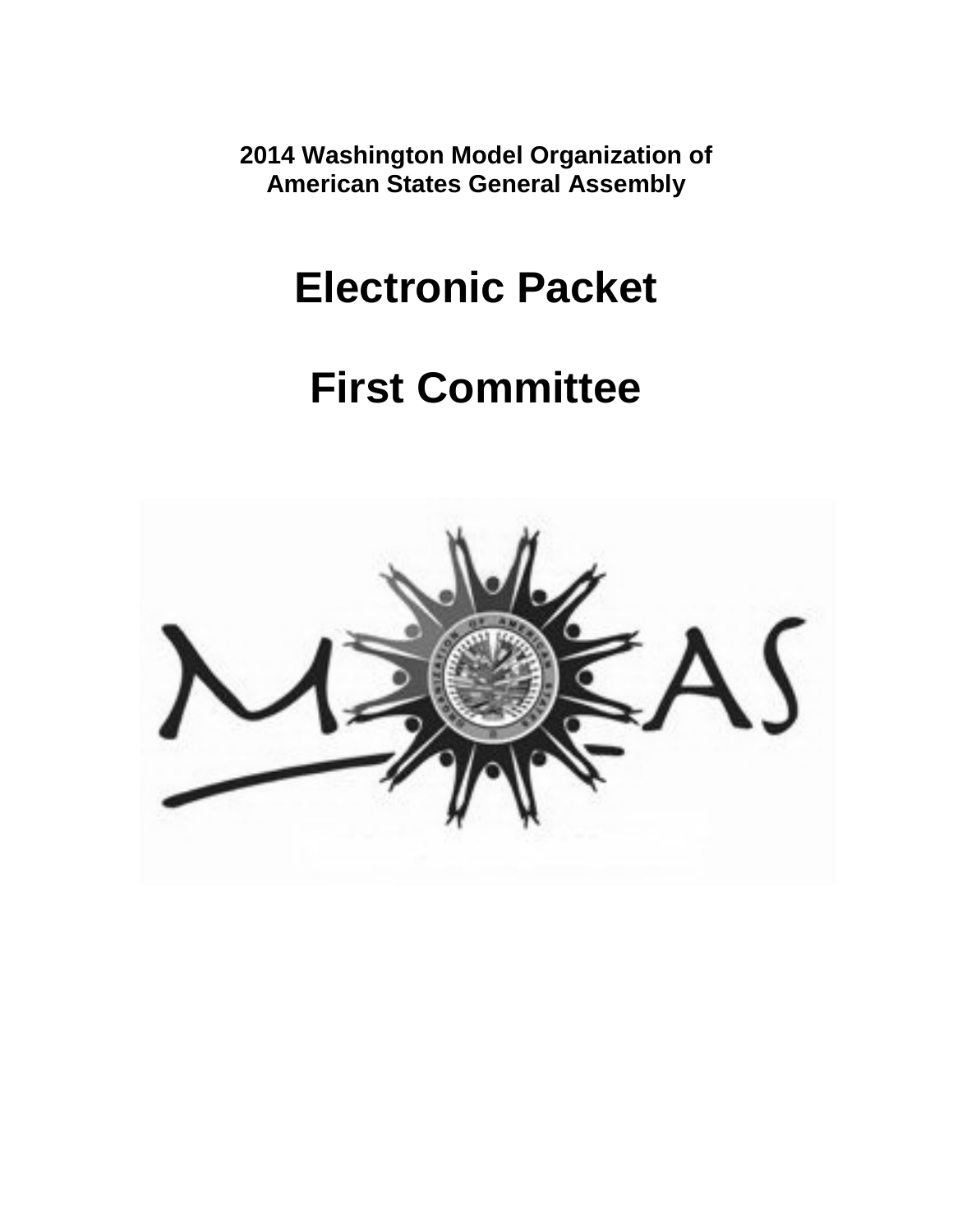## **INTER-AMERICAN PROTOCOL TO PREVENT RACISM AND DISCRIMINATION IN POLICIES PERTAINING TO THE RIGHT TO NATIONALITY**

First Committee Topic No. 2 of the Agenda Draft Resolution presented by the Delegation of Republic of Haiti

### THE GENERAL ASSEMBLY,

#### TAKING INTO CONSIDERATION:

Article 3 of the Charter of the Organization of American States, which considers as one of its principles that "the American States proclaim the fundamental rights of the individual without distinction as to race, nationality, creed or sex";

## BEARING IN MIND:

AG/RES. 2804 (XLIII-O/13) "Inter American Convention against all forms of Discrimination and Intolerance", which in its Article 1 considers that "intolerance is an action or set of actions or expressions that denote disrespect, rejection, or contempt for the dignity, characteristics, convictions, or opinions of persons for being different or contrary";

#### AFFIRMING:

Article 15 of The Universal Declaration of Human Rights, which states that "everyone has a right to a nationality" and no one can be neither "arbitrarily deprived of his nationality nor denied the right to change his nationality";

## RECALLING:

Article 5, paragraph (III) of the UN International Convention on the Elimination of All Forms of Racial Discrimination, which states "the right to nationality is a fundamental right regardless of race, origin and gender" being racial discrimination described in Article 1 of the same Convention as any distinction based on race, color, descent, or national or ethnic origin that has the purpose "of nullifying or impairing the recognition, enjoyment or exercise, on an equal footing, of human rights and fundamental freedoms in the political, economic, social, cultural or any other field of public life";

#### TAKING INTO ACCOUNT:

 AG/RES. 2665 (XLI-O/11) "Prevention and reduction of statelessness and protection of stateless persons in the Americas" adopted on June 7, 2011 which resolves "to urge member states, without prejudice to their ratification of, or accession to, the international instruments on statelessness, to consider adoption of domestic legal provisions to prevent and reduce statelessness and protect stateless persons"; and

#### AWARE OF:

 The current challenges presented to the right of nationality in different part of the world and by the increasing number of unprotected stateless people, particularly children, subject to intolerance and discrimination, based not only on their nationality, but also on their ethnic background,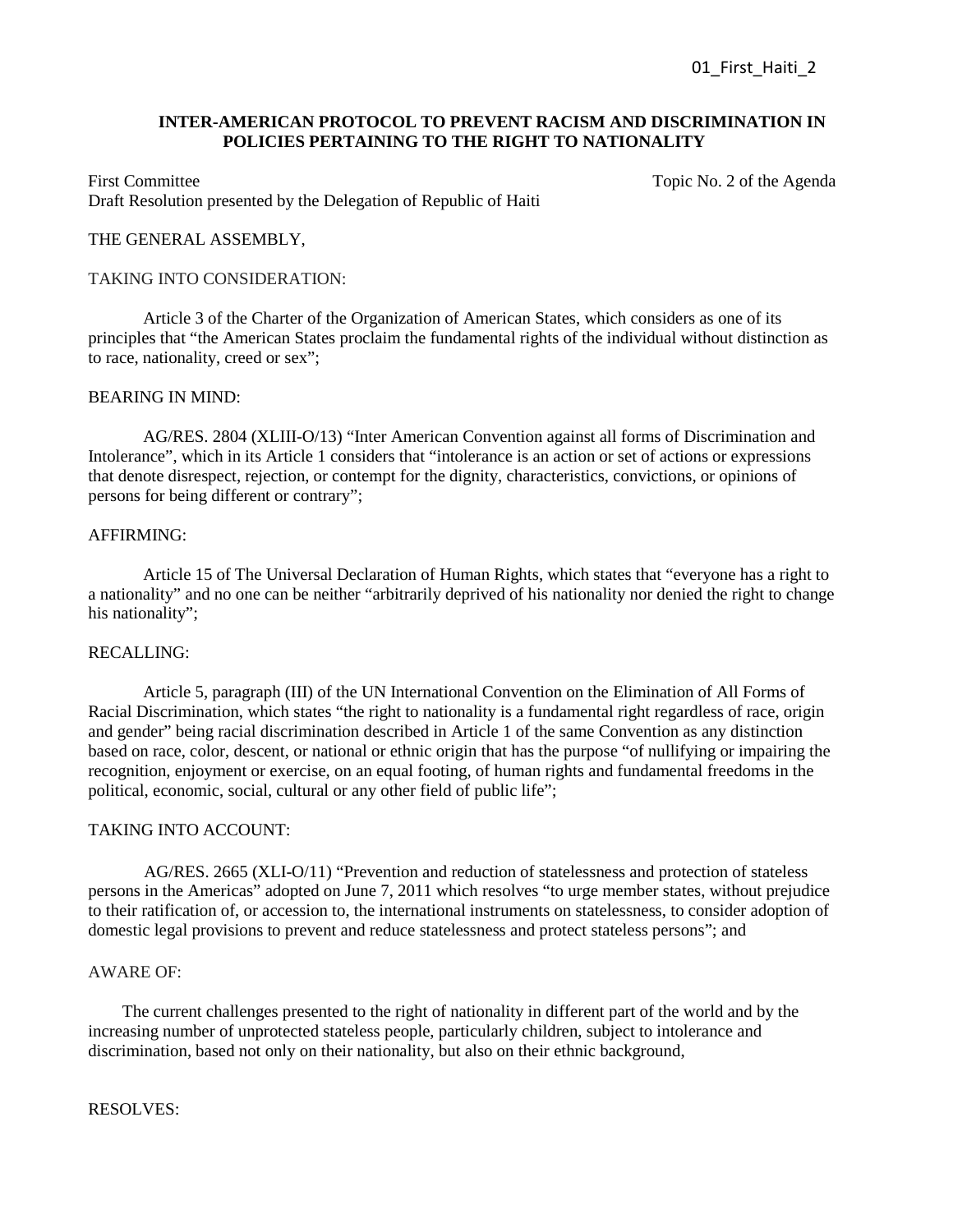- 1. To recognize the efforts made by the Member States, which brought to life the Inter American Convention against Racism, Racial Discrimination, and Related Forms of Intolerance, created to prevent, punish and eradicate racism and all forms of discrimination and intolerance, paving the road for future regulations about these matters.
- 2. To propose the negotiation and drafting of an Inter-American Protocol for the Protection of the Right to Nationality, that establishes a legally binding mechanism for countries to condemn all forms of discrimination based on nationality and all threats to the rights of citizens to have the nationality granted to them by birth and by the regulations established in the countries they were born.
- 3. To request the Secretariat of Political and Juridical Affairs to convene a Working Group to lead the process of this needed protocol, including the appointment of a Chair and Vice-Chair to be in charge of the process.
- 4. To invite the Member States to cooperate with one another for the total eradication of nationality-based discrimination, of the threats to the right to nationality, and of all the forms of racism and intolerance as well as uniting efforts to reduce stateless people, victims of nationality policies conditioned by racism and discrimination.
- 5. To designate the Inter-American Commission on Human Rights to conduct a study to diagnose the status of nationality policies and law in each of the Member States in order to evaluate how are they being applied and the extent to which the right to nationality is being threatened within each country.
- 6. A report of this study should be presented to the Permanent Council within a year from the approval of this resolution.
- 7. To request to the General Secretariat to present a report on the implementation of this Resolution in the Forty-fourth Regular Session of the General Assembly.

| Approved for form and substance |                         |                                |
|---------------------------------|-------------------------|--------------------------------|
|                                 |                         | (Signature of Faculty Advisor) |
| Cosignatories:                  |                         |                                |
| 1.                              |                         |                                |
|                                 | (Signature of Delegate) | (Country Represented)          |
| 2.                              |                         |                                |
| 3.                              |                         |                                |
| $\overline{4}$                  |                         |                                |
| .5.                             |                         |                                |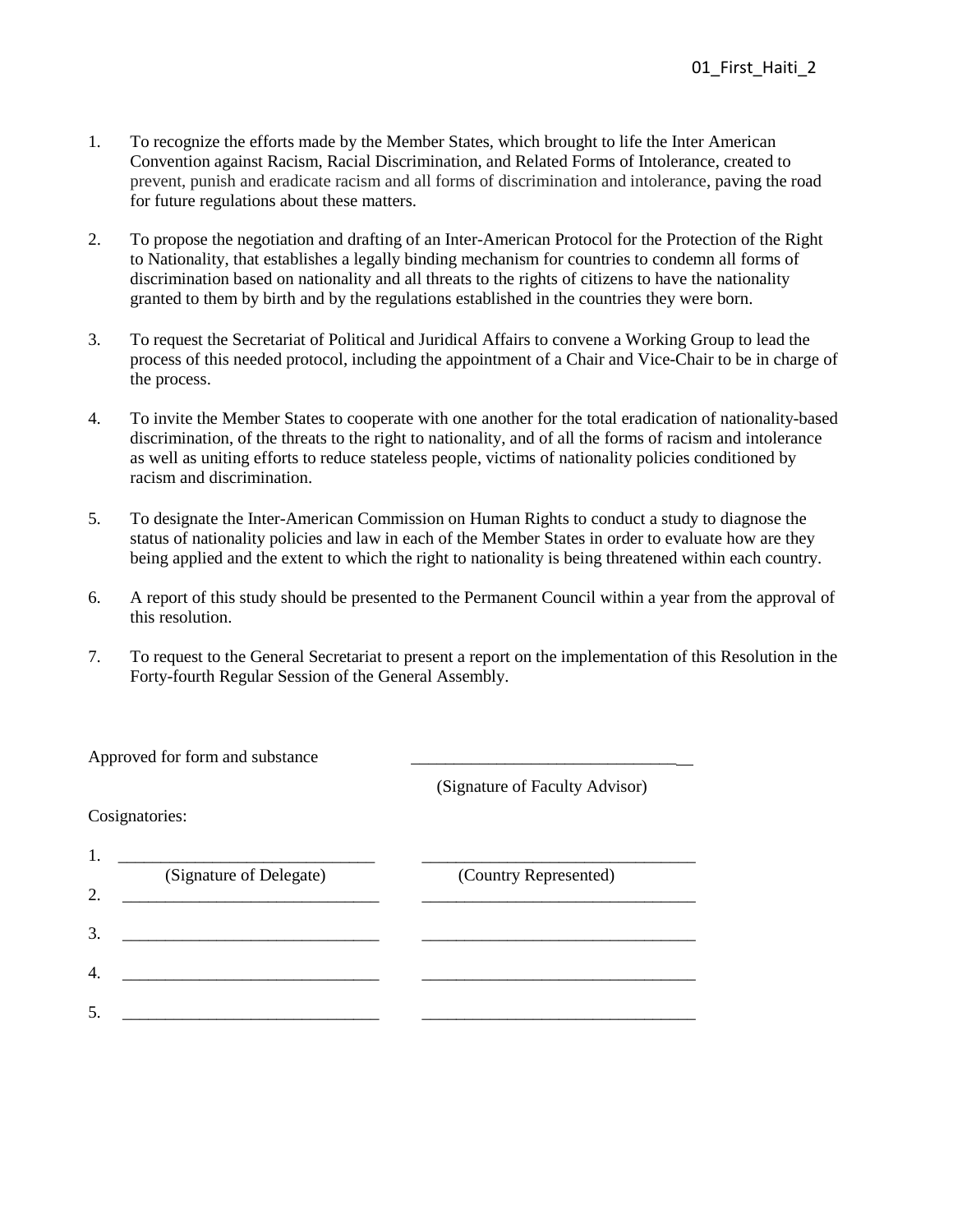## **PROMOTING ACCESS BY JUVENILES TO OFFICIAL PUBLIC DEFENDERS TRAINED SPECIFICALLY IN CHILDREN'S RIGHTS**

First Committee Topic No. 1 of the Agenda Draft Resolution Presented by the Delegation of the Dominican Republic

## THE GENERAL ASSEMBLY,

#### BEARING IN MIND:

That Article 106 of the Charter of the Organization of the American States established an Inter-American Commission on Human Rights to "promote the observance and protection of human rights";

The issuance of the Report by Inter-American Commission on Human Rights (IACHR), "Guarantees for the independence of justice operators: Towards strengthening access to justice and the rule of law in the Americas," which states in Section 18 that "public defenders play a critical role in ensuring that the State complies with its obligation to guarantee due process to any persons affected by the State's exercise of its punitive authority";

## NOTING:

That Article XXVI of the American Declaration on the Rights and Duties of Man establishes the due process of law.

The principles of Article 8 of The American Convention on Human Rights, which states that "[every] person accused of a criminal offense… [has] the inalienable right to be assisted by counsel provided by the state, paid or not as the domestic law provides, if the accused does not defend himself personally or engage his own counsel within the time period established by law";

#### CONSIDERING:

The resolution AG/RES. 2714 (XLII-O/12) "Official Public Defenders as a Guarantee of Access to Justice for Persons in Situations of Vulnerability," agreed upon in a meeting of the Permanent Council on May 25, 2012 which called for a special meeting to occur in 2013 of the "OAS Committee on Juridical and Political Affairs for an exchange of practice and experiences, inviting member states, members of the Inter-American Association of Public Defender Offices (AIDEF), scholars, experts from civil society, and international organizations to attend";

The special meeting held in response to the resolution AG/RES. 2714 (XLII-O/12) on the exchange of best practices and experiences of public defenders held by the OAS Committee on Juridical and Political Affairs on March 7, 2013, which included presentations by AIDEF, IACHR, and various public defenders offices from Member States and a compilation of practices of each Member State;

### RECALLING:

The "Brasilia Regulations regarding Access to Justice for Vulnerable People," which guarantees access to justice for people without discrimination specifically stating in Section 3.6 that proceedings where children are involved should "take into account their age and general development";

Article 40.2 of the Convention on the Rights of the Child, which establishes that every child accused or charged with a crime has the right "to have the matter determined without delay by a competent,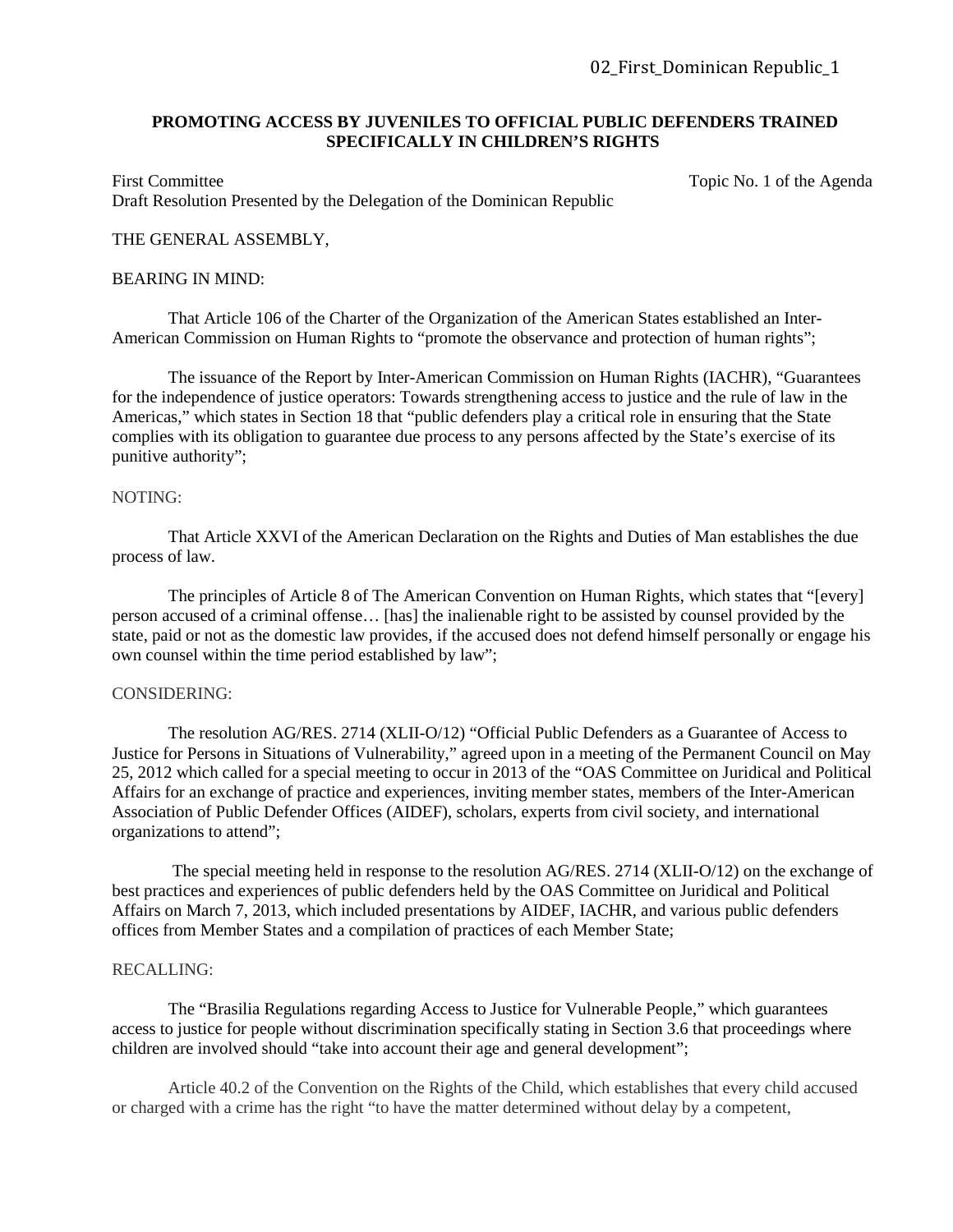independent, and impartial authority or judicial body in a fair hearing according to law, in the presence of legal or other appropriate assistance";

Article 27 of the Inter-American Democratic Charter, which states that "Special attention shall be given to the development of programs and activities for the education of children and youth as a means of ensuring the continuance of democratic values, including liberty and social justice"; and

# RECOGNIZING:

 That the needs of juveniles in relation to the judicial system differ in requirements from the needs of adults as is implicitly acknowledged by the separation of detention facilities;

The work done by the Inter-American Association of Public Defenders (AIDEF) to strengthen access to justice through training and educational programs;

The training that the OAS Inter-American Children's Institute has provided to specialized family judges and juvenile courts to ensure the protection and rights of the child; and

The importance of work done by Official Public Defenders to guarantee respect for fundamental human rights even to those who cannot afford legal counsel,

# RESOLVES:

Approved for form and substance: \_\_\_\_\_\_\_\_\_\_\_\_\_\_\_\_\_\_\_\_\_\_\_\_\_\_\_\_\_\_\_\_\_\_\_\_\_\_

- 1. To commend the work of Member States to strengthen access to justice through increased access to Official Public Defenders.
- 2. To urge the OAS Permanent Council Committee on Juridical and Political Affairs to generate a list of Official Public Defenders trained specifically in juvenile law and judicial procedure who are willing to conduct training programs for Official Public Defenders on matters pertaining to juveniles.
- 3. To recommend that a special meeting be convened with heads of Public Defense Offices to exchange experiences and establish best practices regarding management of offices dealing in juvenile cases, which would be held contingent on funding from The United Nations Children's Fund (UNICEF) and the Inter-American Association of Public Defender Offices (AIDEF).

(Signature of Faculty Advisor)

|                   |  | $\sim$ - $\sigma$ - $\sim$ - $\sim$ - $\sim$ $\sim$ - $\sim$ - $\sim$ - $\sim$ - $\sim$ - $\sim$ - $\sim$ - $\sim$                                                                                                                                                                                                                                                    |                       |  |
|-------------------|--|-----------------------------------------------------------------------------------------------------------------------------------------------------------------------------------------------------------------------------------------------------------------------------------------------------------------------------------------------------------------------|-----------------------|--|
| Cosignatories: 1. |  | (Signature of Delegate)                                                                                                                                                                                                                                                                                                                                               | (Country Represented) |  |
|                   |  | 2. $\overline{\phantom{a} \phantom{a} \phantom{a}}$ $\phantom{a}$ $\phantom{a}$ $\phantom{a}$ $\phantom{a}$ $\phantom{a}$ $\phantom{a}$ $\phantom{a}$ $\phantom{a}$ $\phantom{a}$ $\phantom{a}$ $\phantom{a}$ $\phantom{a}$ $\phantom{a}$ $\phantom{a}$ $\phantom{a}$ $\phantom{a}$ $\phantom{a}$ $\phantom{a}$ $\phantom{a}$ $\phantom{a}$ $\phantom{a}$ $\phantom{$ |                       |  |
|                   |  | 3.                                                                                                                                                                                                                                                                                                                                                                    |                       |  |
|                   |  | 4.                                                                                                                                                                                                                                                                                                                                                                    |                       |  |
|                   |  |                                                                                                                                                                                                                                                                                                                                                                       |                       |  |
|                   |  |                                                                                                                                                                                                                                                                                                                                                                       |                       |  |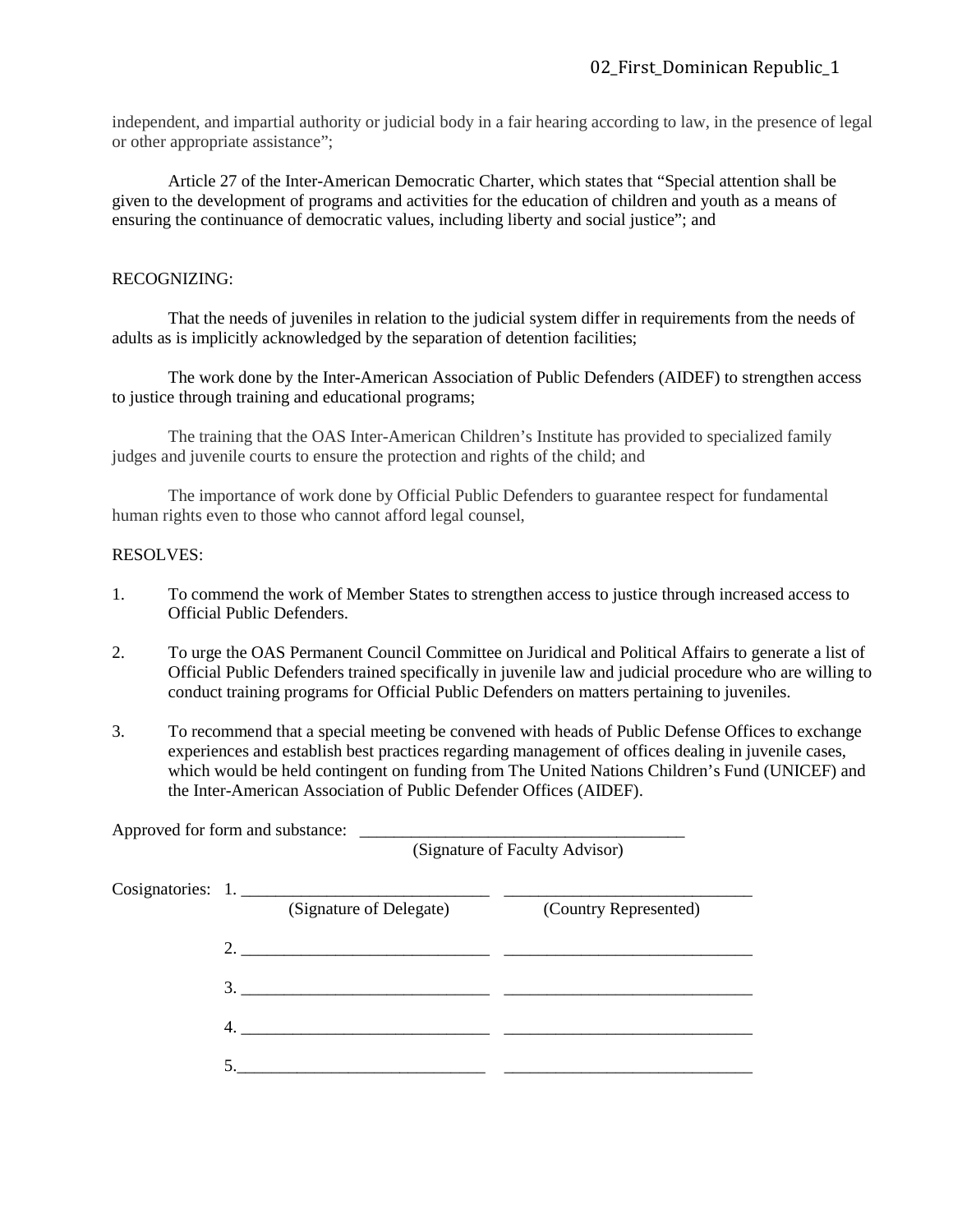## **ADOPTING POLICIES TO MONITOR THE LICENSING OF REHABILITIATION TREATMENT FACILITIES**

First Committee Topic No. 2 of the Agenda Draft Resolution Presented by the Delegation of Ecuador

## THE GENERAL ASSEMBLY,

#### CONSIDERING:

Chapter II, Article 3n, of the OAS Charter states, "The education of peoples should be directed towards justice, freedom, and peace";

Chapter II, Article 3j, of the same declaration observes, "Social justice and social security are bases of lasting peace";

Chapter VII, Article 45a, of the OAS charter states, " All human beings without distinction to race, sex, nationality, creed or social condition have a right to material well being and to their spiritual development under circumstances of liberty, dignity, equality of opportunity, and economic security";

#### BEARING IN MIND:

That the preamble of the Inter-American Convention to Prevent and Punish Torture asserts, "Reaffirming that all acts of torture or any other cruel, inhuman, or degrading treatment or punishment constitute an offense against human dignity and a denial of the principles set forth in the Charter of the Organization of American States and in the Charter of the United Nations and are violations of the fundamental human rights and freedoms proclaimed in the American Declaration of the Rights and Duties of Man and the Universal Declaration of Human Rights";

#### RECALLING:

That Part I, Chapter 2, Article 5 of the American Convention on Human Rights states, "No one shall be subjected to torture or to cruel, inhuman, or degrading punishment or treatment and that all persons deprived of their liberty shall be treated with respect for the inherent dignity of the human person"; and

#### RECOGNIZING:

AG/RES 2807, Human Rights, Sexual Orientation and Gender Identity and Expression which states, "all human beings are born free and equal in dignity and rights";

AG/RES 2789- Human Rights Defenders: Support for Individuals, Groups, and Organizations of Civil Society Working to Promote and Protect Human Rights in the Americas which encourages, "Promotion, observance, and protection of human rights",

#### RESOLVES:

1. To praise the governments that license facilities that respect their patients' human rights and encourage the wellbeing of their patients.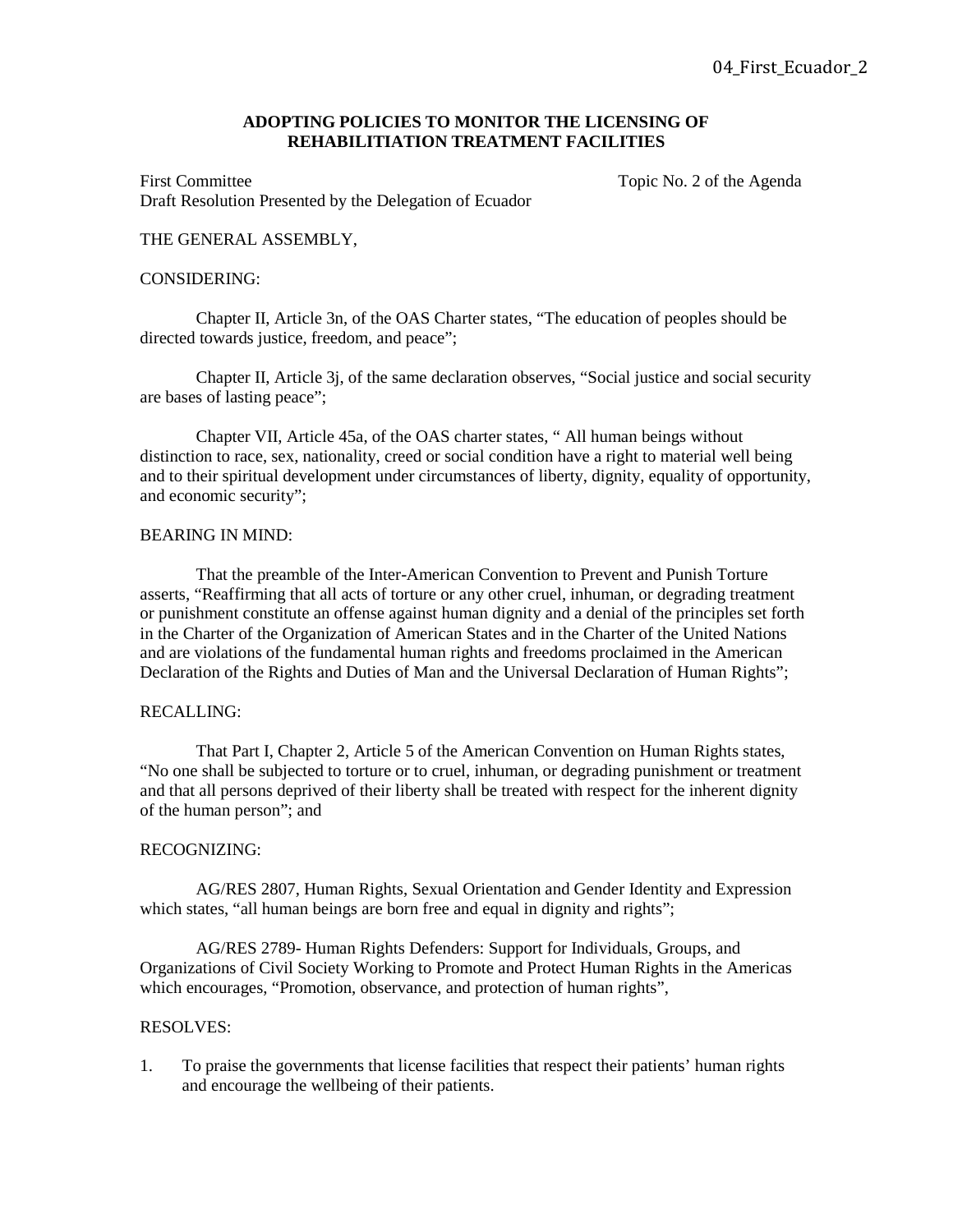- 2. To urge Member States to strengthen their policies, programs, and measures to prevent and avoid all forms of torture, unethical treatment, and kidnapping of addicts, individuals with behavioral problems, and homosexuals in treatment facilities.
- 3. To call a conference to discuss the standards for acquiring rehabilitation treatment licenses to combat all forms of racism and intolerance:
	- a. This conference will specifically address those treatment facilities that have been found to use inordinately abusive methods.
	- b. The conference will strive to establish a set of regional standards to prevent the abuse of patients by monitoring the licensing of all treatment facilities in the Member States.
	- c. The conference will discuss promotional techniques to spread the new regional standards throughout the hemisphere.
	- d. The conference will create a database containing the names and addresses of those treatment facilities currently licensed in the member states.
	- e. The Ecuadorian government along with encouraged donations from the Inter-American Commission on Human Rights will fund the conference.
	- f. The Ecuadorian government offers to host the conference in Quito, Ecuador.
- 4. To promote the usage of licensed facilities and encourage all licensed doctors and governments in the Member States to utilize the Licensed Treatment Facility Database and the new regional standards.
- 5. To request the Secretary General to report on the implementation of this Resolution in the Forty-Fifth Regular Session of the General Assembly.

Approved for form and substance:

(Signature of Faculty Advisor)

|    | Cosignatories: 1.       |                       |
|----|-------------------------|-----------------------|
|    | (Signature of Delegate) | (Country Represented) |
| 2. |                         |                       |
|    | 3.                      |                       |
|    |                         |                       |
|    |                         |                       |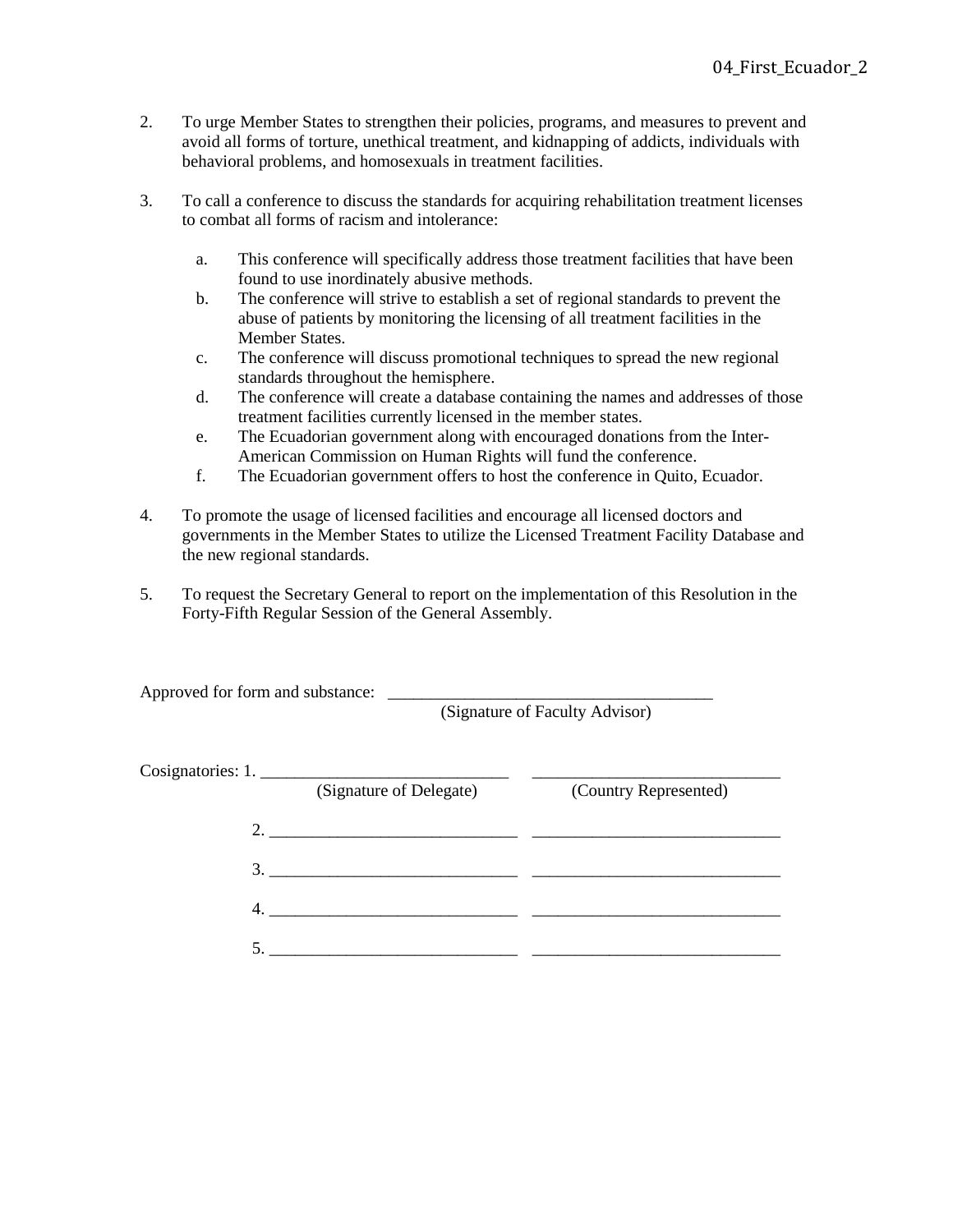# **PROMOTING LEGAL AID IN THE AMERICAS THROUGH SCHOLARSHIP OPPORTUNITY**

First Committee Topic No. 1 of the Agenda Draft Resolution Presented by the Delegation of Trinidad and Tobago

# THE GENERAL ASSEMBLY,

# HAVING SEEN:

 Article 3n of the Charter of the Organization of American States, which states that "the education of peoples should be directed toward justice, freedom and peace";

Article 31 of the Charter, which sets forth: "Inter-American cooperation for integral development is the common and joint responsibility of the Member States, within the framework of the democratic principles and the institutions of the inter-American system. It should include the economic, social, educational, cultural, scientific, and technological fields, support the achievement of national objectives of the Member States, and respect the priorities established by each country in its development plans, without political ties or conditions";

 Article 45i of the Charter, which calls for that "adequate provision for all persons to have due legal aid in order to secure their rights";

 Article 99 of the Charter, which establishes that "the purpose of the Inter-American Juridical Committee is to serve the Organization as an advisory body on juridical matters; to promote the progressive development and the codification of international law; and to study juridical problems related to the integration of the developing countries of the Hemisphere and, insofar as may appear desirable, the possibility of attaining uniformity in their legislation";

 Article 103 of the Charter, which states that "the Inter-American Juridical Committee shall establish cooperative relations with universities, institutes, and other teaching centers, as well as with national and international committees and entities devoted to study, research, teaching, or dissemination of information on juridical matters of international interest";

# REITERATING:

AG/RES (XXXII-O/02), titled "The Protection of Refugees, Returnees, and Internally Displaced Persons in the Americas," which affirms the Organization's concern over the past three decades for refugees, returnees, and internally displaced persons, in need of humanitarian assistance and protection of their fundamental rights;

### RECALLING:

The March 2011 Compilation Report-Universal Periodic Review submitted by the United Nations High Commissioner for Refugees, which states: "due to the lack of temporary residency rights and/or work permits, refugees may face detention, prosecution for illegal work, increased vulnerability, to labor exploitation, difficulties achieving self-sufficiency, obstacles to accessing social services, prolonged situations of family separation, and uncertainty about their future. This lack of legal rights has tended to lead to depression, anxiety, and secondary trauma amongst some of the most vulnerable refugees";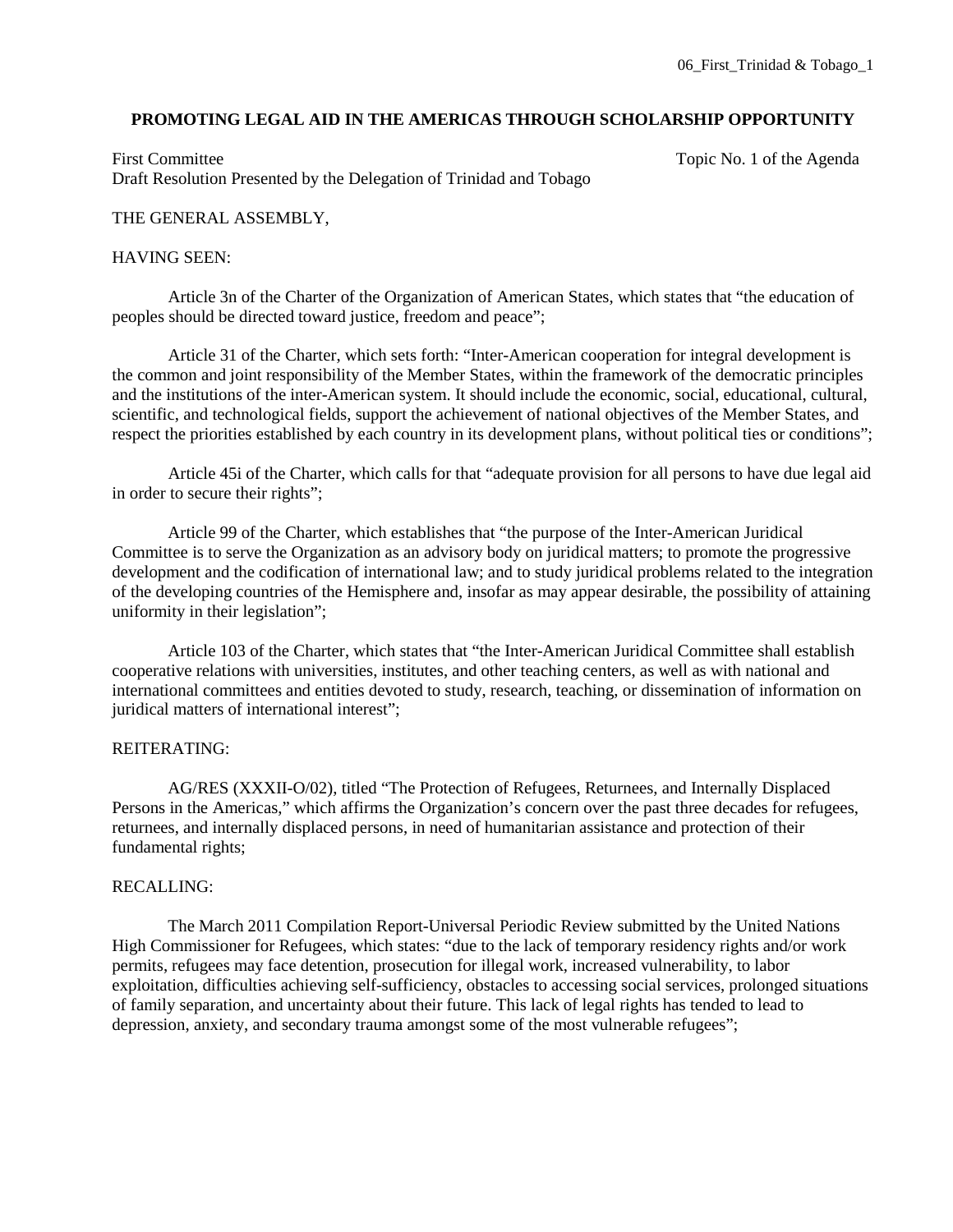## BEARING IN MIND:

That the Organization of American States' Department of International Legal Affairs through its International Law Office aims to achieve a hemispheric goal for inclusion, and the strengthening of political and diplomatic dialogue, and has mandated the "promotion of a more effective exchange of information on legislation and migration policies";

That according to the United Nations expert group meeting on international migration and development in Latin America and the Caribbean (Mexico City, November-December 2005), 80% of educated people in Caribbean countries and 30% of educated persons from Central America are currently living in the United States; and

## CONSIDERING:

 That there is a need for the expansion of legal aid for vulnerable peoples wishing to seek asylum and refugee status (RSD) or who—such as returnees, deportees and internally displaced people—need legal assistance due to their refugee-like conditions;

That scholarships enabling advanced legal education will incentivize skilled professionals to aid their country of origin and further address the issue of vulnerable persons,

- 1. To promote the interchange of legal information concerning vulnerable persons by:
	- a. Urging member states to participate in updating the Organization of American States' Department of International Law website by providing their current international and national refugee laws for referencing purposes for public defenders and paralegals in the Americas.
	- b. Requesting the Inter-American Juridical Committee to monitor the resulting information and provide additional commentary and analysis in the form of a report that will be placed on the website regarding the laws and practices of vulnerable peoples.
- 2. To create a scholarship program for migrants to another member state who otherwise would not have the opportunity to obtain a legal profession and are seeking to specialize in international law regarding vulnerable persons, whereby:
	- a. Scholarship recipients may attend any law school of a member state, but they must have approval by the body supervising the program.
	- b. Scholarship recipients must practice their legal profession in their country of origin for a negotiated number of years that will be determined by each participating member state.
	- c. The amount of aid will vary depending on the number of years the recipient decides to practice international refugee law in their country of origin.
	- d. Failure to comply with the negotiated agreement will result in the recipient having to pay back the money received from the scholarship fund.
	- e. To instruct the Department of International Law to oversee the scholarship program.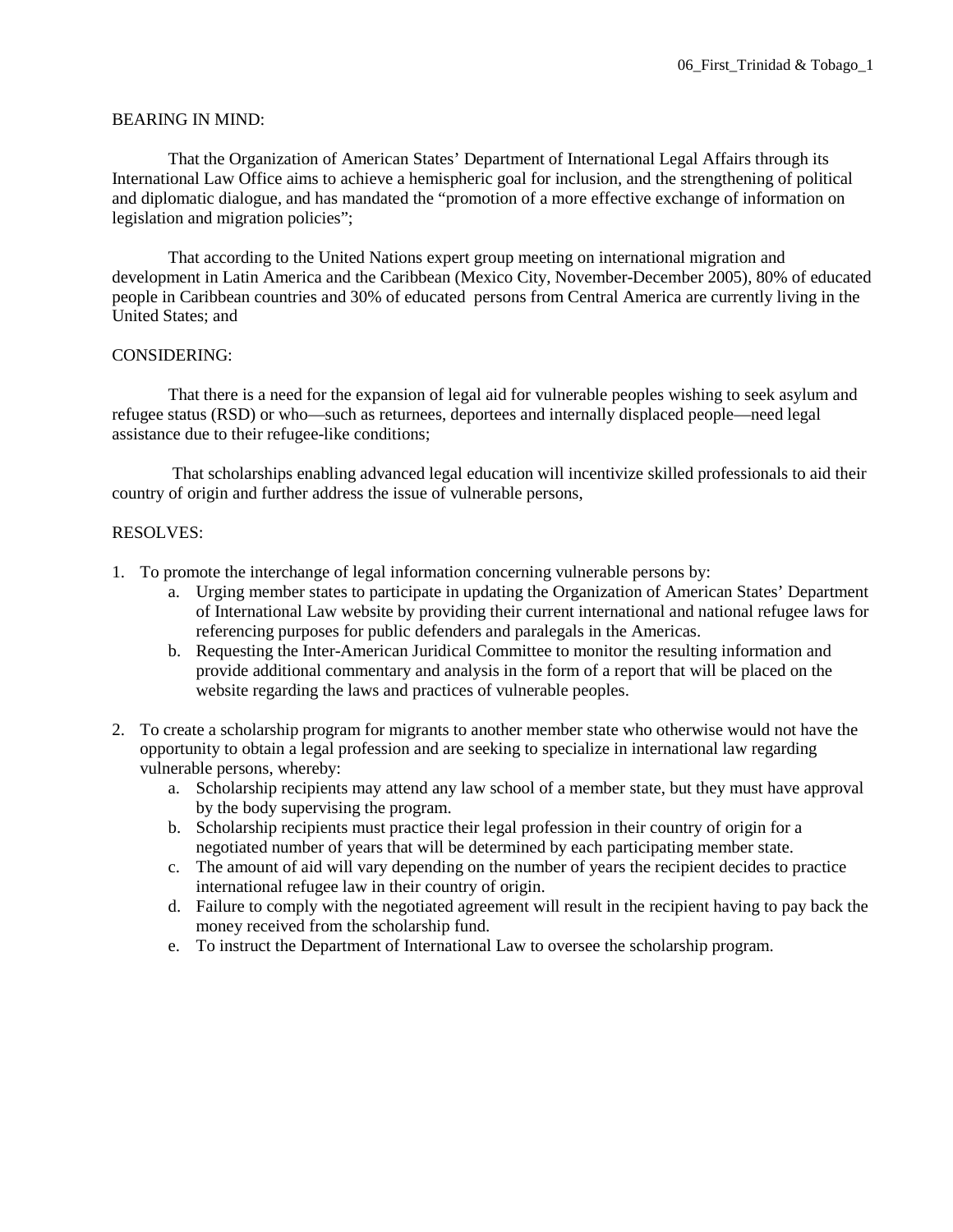- 3. To create a voluntary fund to sustain the scholarship, whereby contributions will be requested from: Amnesty International, the United Nations High Commissioner for Refugees (UNCHR), the Big Lottery Fund (BLF), and the World Justice Project (WJP).
- 4. To instruct the Secretariat for External Relations to promote the scholarship opportunity.

| Approved for form and substance: |                         | (Signature of Faculty Advisor) |
|----------------------------------|-------------------------|--------------------------------|
| Cosignatories:                   |                         |                                |
| 2.                               | (Signature of Delegate) | (Country Represented)          |
| 3.                               |                         |                                |
| $\overline{4}$                   |                         |                                |
| 5                                |                         |                                |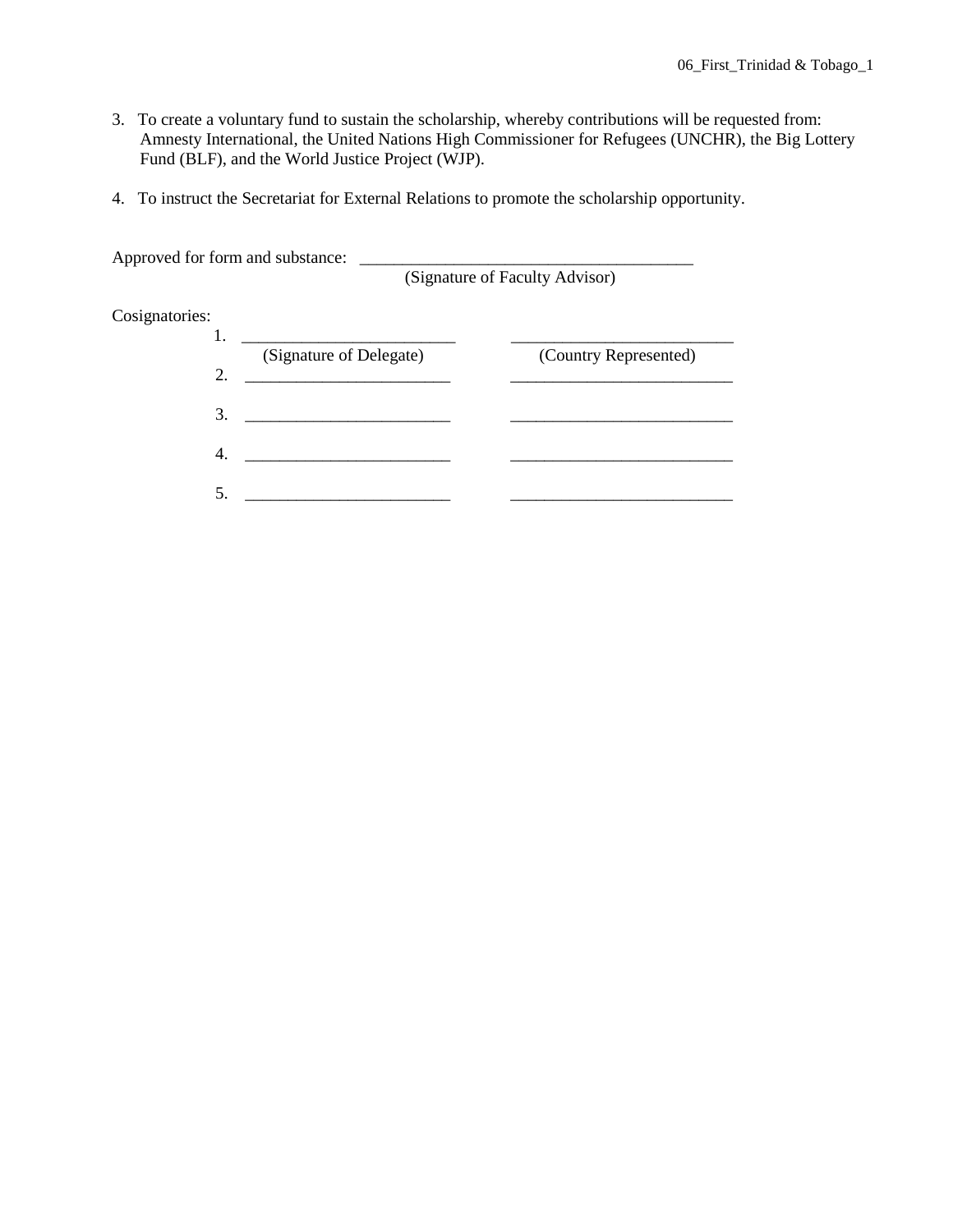# **TO ENSURE THE EFFECTIVE IMPLEMENTAION OF EXISTING RESOLUTIONS THAT GUARANTEE THE PROTECTION OF FUNDAMENTAL HUMAN RIGHTS AND COMBAT ALL EXPRESSIONS OF RACISM AND INTOLERANCE AS AN INTEGRAL PART OF THE MULTILATERAL HEMISPHERIC CORE VALUES WHICH INCLUDE TOLARANCE, RESPECT, DIGNITY, AND INCLUSION**

First Committee Topic No. 2 of the Agenda Draft Resolution Presented by the Delegation of: Nicaragua

## THE GENERAL ASSEMBLY,

### RECOGNIZING:

 Article II of the American Declaration of the Rights and Duties of man that was signed in Bogota in 1948, states that all people are equal before the law and have the rights and duties established therein, without distinction as to race, sex, language, creed, or any other factor;

## RECALLING:

That member states, at the third summit of the Americas held in Quebec, Canada, in April 2001 reaffirmed their commitment to the protection of human rights and pledged to eradicate all forms of discrimination, including xenophobia, racial discrimination, and any other related intolerance in our hemispheric states;

## TAKING INTO ACCOUNT:

The United Nations (UN) Universal Declaration of human Rights signed by most governments in the world and yet discrimination and abuses continue globally; and

## ACKNOWLEDGING:

The commitment and dedication of nations in the Western Hemisphere to combat, fight, and addressing all issues against racism and human rights violation,

- 1. To continue strengthening all international laws against all forms of racial discrimination and violation of human rights.
- 2. To request the establishment of an International Crime Court in the Western Hemisphere. The court will:
	- a) Prosecute and punish persons or governments responsible for all crimes against humanity, racism, and human rights violations.
	- b) Such court will be composed of three judges.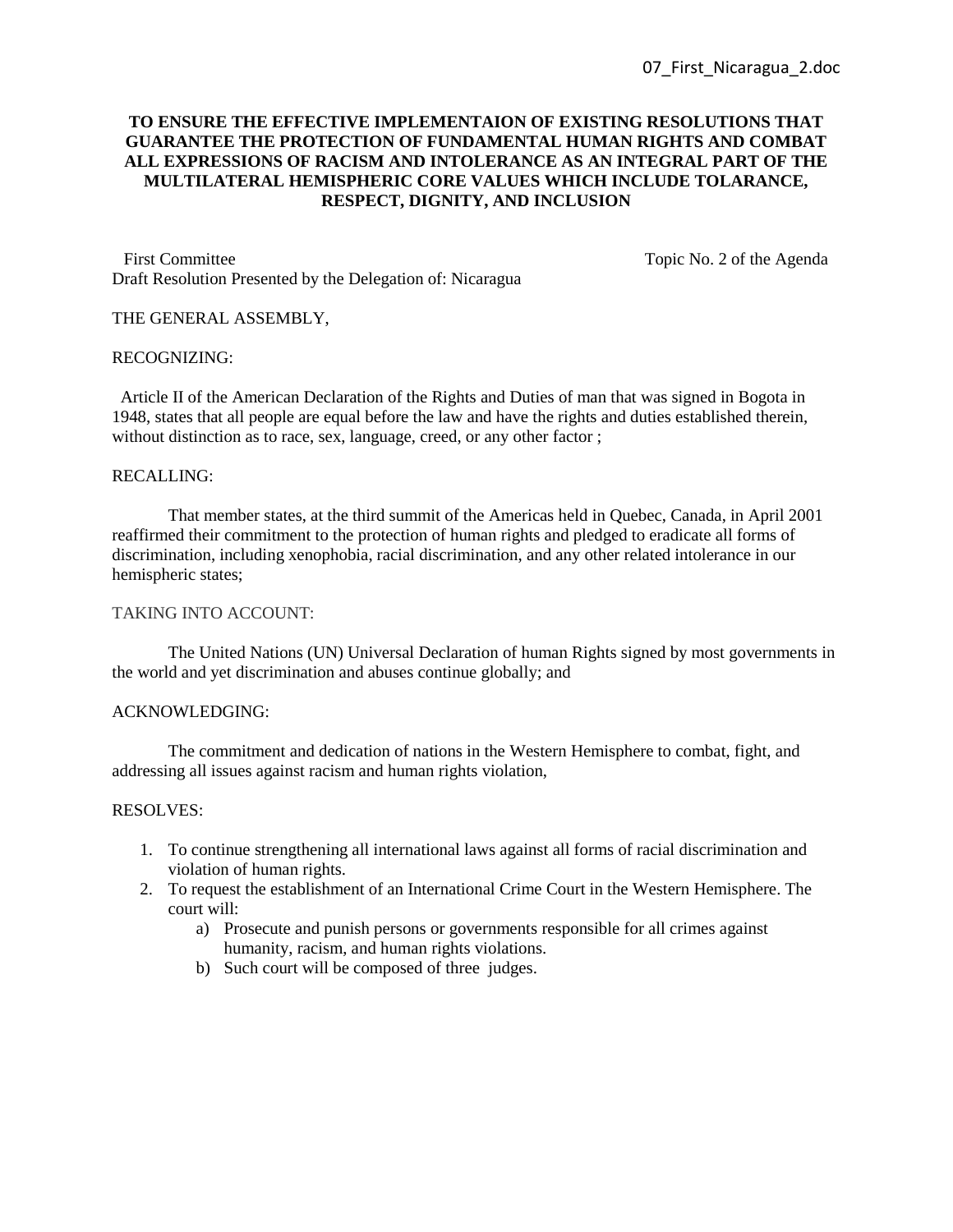3. Establish a Legal Juridical Committee to create, study and provide international laws against racism all forms of discrimination and intolerance.

| Approved for form and substance: |                         | (Signature of Faculty Advisor) |
|----------------------------------|-------------------------|--------------------------------|
|                                  | (Signature of Delegate) | (Country Represented)          |
| 2. $\overline{\phantom{a}}$      |                         |                                |
| 3.                               |                         |                                |
|                                  |                         |                                |
|                                  |                         |                                |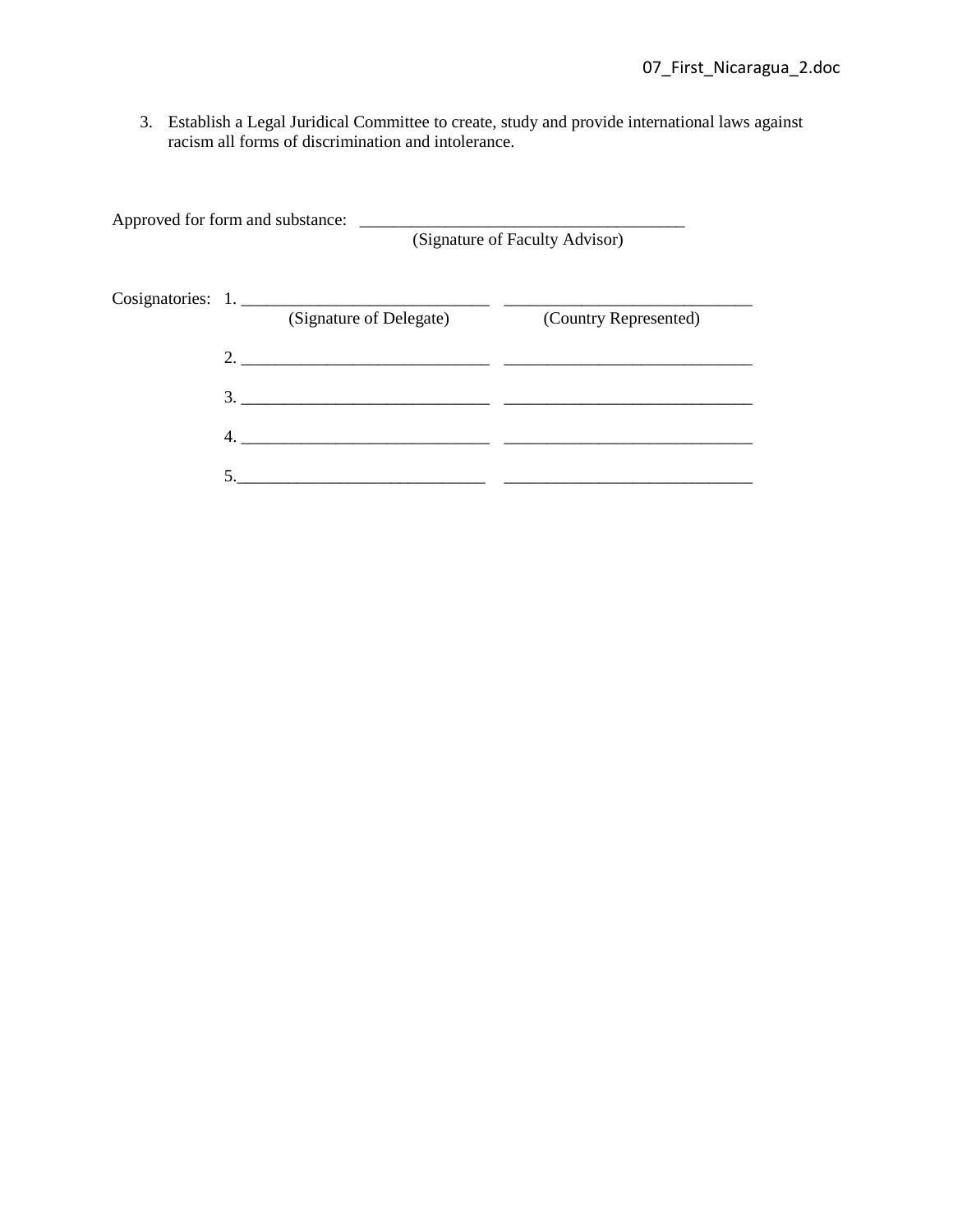## **ADDRESSING INTOLERANCE AGAINST LGBTI PERSONS IN THE HEMISPHERE**

First Committee Topic No. 2 of the Agenda Draft Resolution Presented by the Delegation of Argentina

## THE GENERAL ASSEMBLY,

#### CONSIDERING:

That the American states are "convinced that the historic mission of America is to offer to man a land of liberty and a favorable environment for the development of his personality and the realization of his just aspirations," as expressed in the 1948 Charter of the Organization of American States (OAS);

The OAS avowal of democracy as "indispensable. . . [for] peace," and its firm pronouncement that the "true significance of American solidarity. . . can only mean the consolidation on this continent, within the framework of democratic institutions, of a system of individual liberty and social justice based on respect for the essential rights of man," as asserted by the OAS Charter;

## OBSERVING WITH SATISFACTION:

The twenty-fourth article of the 1969 American Convention on Human Rights, which states that "All persons are equal before the law. Consequently, they are entitled, without discrimination, to equal protection of the law";

#### AFFIRMING:

The twelfth and fifth articles of the 2012 Social Charter of the Americas (AG/doc.5242/12 rev.2) which establish, respectively, that "member states have the responsibility to promote and achieve social development with equality and social inclusion for all," and that "member states also recognize the need to adopt policies to promote inclusion and to prevent, combat, and eliminate all forms of intolerance and discrimination. . . in order to safeguard equal rights and opportunities and strengthen democratic values";

## NOTING:

OAS Resolutions AG/RES. 2435 (XXXVIII-O/08), AG/RES. 2504 (XXXIX-O/09), AG/RES. 2600 (XL-O/10), AG/RES. 2653 (XLI-O/11), AG/RES. 2721 (XLII-O/12), and AG/RES. 2807 (XLIII-O/13), "Human Rights, Sexual Orientation, and Gender Identity and Expression," which have recognized the hemispheric issue of intolerance aimed against LGBTI persons and have taken appropriate measures toward meeting this challenge;

The first and third resolves of AG/RES. 2807 (XLIII-O/13), which condemn, respectively, "all forms of discrimination against persons by reason of their sexual orientation and gender identity or expression" and "acts of violence and human rights violations committed against persons by reason of their sexual orientation and gender identity or expression;"

The compliance of the Inter-American Commission on Human Rights (IACHR) with the fifth resolve of AG/RES. 2600 (XL-O/10) to "conduct a thematic study of [this issue] at the hemispheric level" in its creation of the Special Rapporteurship on the Rights of LGBTI Persons;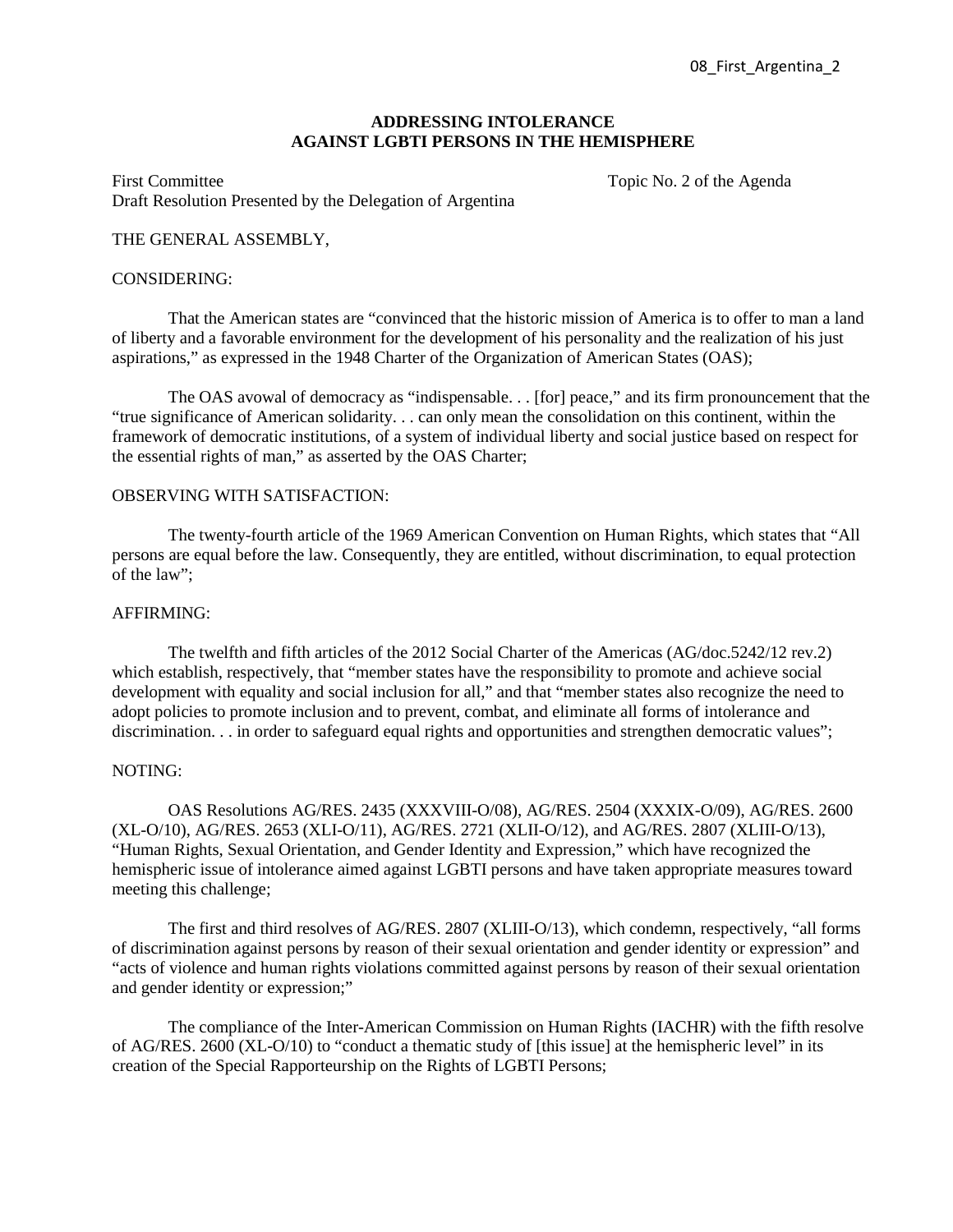## APPLAUDING:

The IACHR's implementation of Action Plan 4.6.i, in which it has been seeking to "establish legal standards, rule on cases, and issue reports on the situation of members of the LGBTI communities in the American States," and the conclusion of this Action Plan expected in 2015 with the Rapporteurship's full report;

The Rapporteurship's creation of a list of terms and concepts and their definitions as relevant to its study of these issues for the purpose of clarifying its reports, which is published on its page on the OAS website, and which includes the following terms: sexual orientation, heterosexuality, homosexuality, bisexuality, gender identity, transgenderism, transsexualism, other subcategories that do not necessarily imply body alterations, gender expression, and intersex;

## DEEPLY ALARMED BY:

The copious reports already published by the Special Rapporteurship concerning incidents of intolerance in the forms of violence and discrimination against LGBTI person sin the social, political, and legal spheres of the American States;

The press report released by the IACHR on 27 February 2014 expressing the Commission's deep concern about "the troubling information received during the. . . four months [of October, November, and December 2013 and January 2014] on disturbing levels of violence and brutal attacks perpetrated against lesbian, gay, bisexual, trans and intersex persons (LGBTI) and against organizations and/or individuals who defend their human rights in the Americas." The IACHR urged Member States "to adopt urgent and effective measures to prevent and tackle this violence. . . . Reports of [which] have reached the Commission from different sources in various OAS Member States"; and

### ACKNOWLEDGING:

The valid concerns voiced by certain Member States who were unable to join consensus on AG/RES. 2807 (XLIII-O/13) regarding the lack of formal definitions for certain terms involved in OAS consideration of these challenges;

The extreme urgency of clearing obstacles that prevent the building of viable, hemispheric legallybinding mechanisms aimed at the prevention of anti-LGBTI intolerance and the prosecution of its perpetrators,

- 1. To commend Member States for the steps they have taken to protect the citizen security of all individuals within their borders.
- 2. To commend Member States on pointing out the need for clear definitions and explicit terminology on this issue.
- 3. To condemn all forms of intolerance in the Hemisphere.
- 4. To adopt officially the list of terms, concepts, and definitions as they have been published and utilized by the Special Rapporteurship on the Rights of LGBTI Persons in order to accomplish the following:
	- a. To equip the OAS with the tools it needs to address the contents of the Rapporteurship's final report in 2015.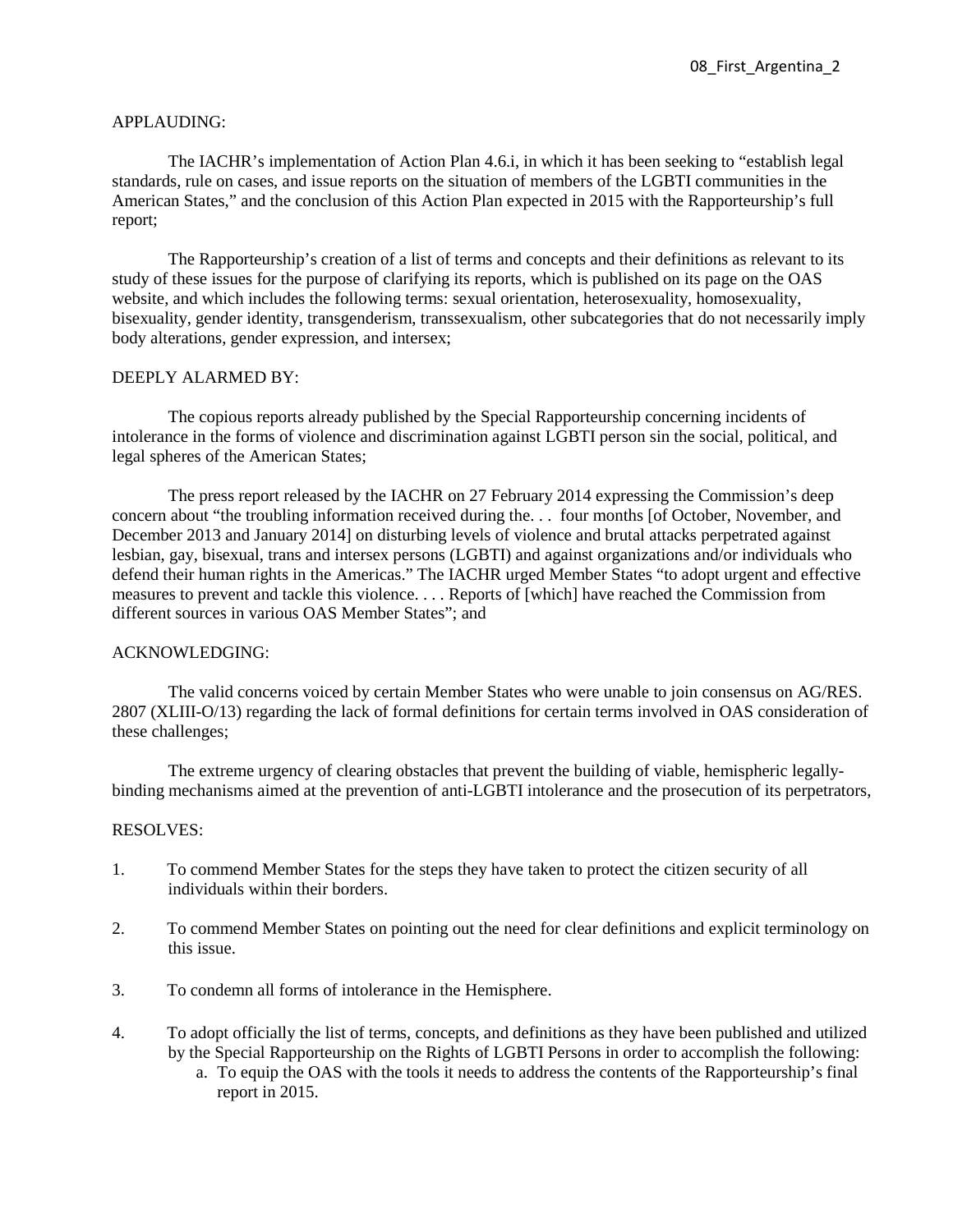- b. To enable the OAS to address the challenge of intolerance against LGBTI persons in the hemisphere as the nature and details of this challenge are brought to light in the final report.
- c. To reduce the confusion surrounding this issue, and to promote understanding and civil discourse concerning the best ways to ensure equality, justice, and social inclusion for all inhabitants of the Western Hemisphere.
- 5. To request the General Secretariat to report to the General Assembly at its forty-sixth regular session on the implementation of this resolution.

| Approved for form and substance:<br>the control of the control of the control of the control of the control of the control of |                         | (Signature of Faculty Advisor) |
|-------------------------------------------------------------------------------------------------------------------------------|-------------------------|--------------------------------|
| Cosignatories: 1.                                                                                                             | (Signature of Delegate) | (Country Represented)          |
|                                                                                                                               |                         |                                |
| 3.                                                                                                                            |                         |                                |
| 4.                                                                                                                            |                         |                                |
|                                                                                                                               |                         |                                |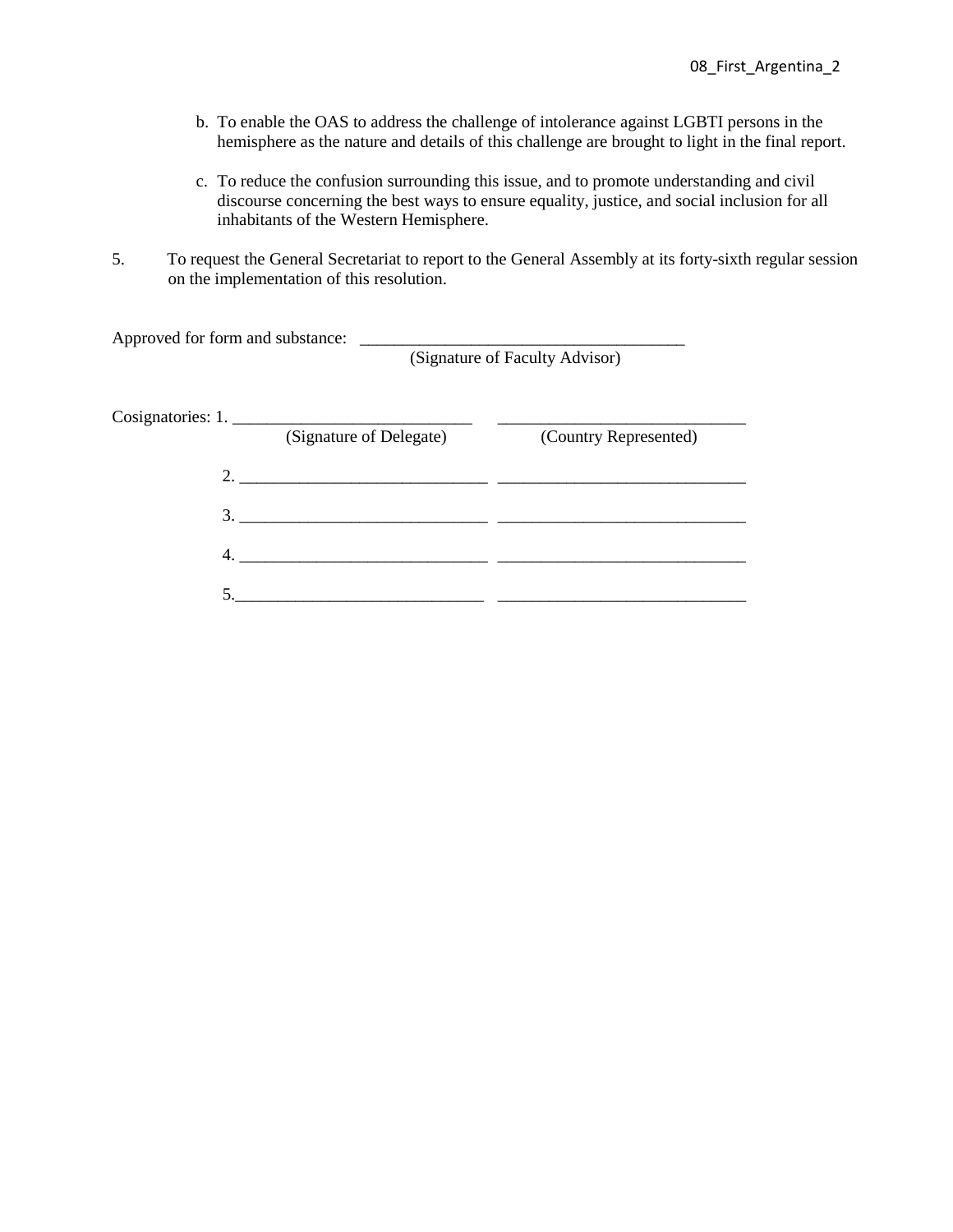# **PROMOTING HEMISPHERIC ACCESS TO OFFICIAL PUBLIC DEFENDERS FOR PERSONS IN SITUATIONS OF VULNERABILITY**

First Committee Topic No. 1 of the Agenda Draft Resolution Presented by the Delegation of Mexico

## THE GENERAL ASSEMBLY,

### REAFFIRMING:

The Charter of the Organization of the American States (OAS), Chapter VII, Article 44, Section I which establishes that Member States "agree to dedicate every effort to the application of the following principles and mechanisms: adequate provision for all persons to have due legal aid in order to secure their rights";

The International Covenant on Civil and Political Rights (ICCPR), Article 14, Section 3D, which states that every person has the right to legal counsel whether or not they have the ability to pay for it, "if he does not have legal assistance, of this right; and to have legal assistance assigned to him, in any case where the interests of justice so require, and without payment by him in any such case if he does not have sufficient means to pay for it";

The American Convention on Human Rights, Article 8.2e which guarantees access to free legal counsel, "the inalienable right to be assisted by counsel provided by the state, paid or not as the domestic law provides";

### TAKING INTO ACCOUNT:

The OAS AG/RES. 2656 (XLI-O/11) entitled, Guarantees for Access to Justice: The Role of Official Public Defenders, which affirms "that access to justice, as a fundamental right, is also the means of restoring the exercise of rights that have been disregarded or violated";

The OAS AG/RES. 2714 (XLII-O/12) entitled, Official Public Defenders As A Guarantee of Access to Justice for Persons in Situations of Vulnerability, which supports the work of official public defenders throughout the hemisphere and affirms "the fundamental importance of cost-free legal counsel services provided by official public defenders in promoting and protecting the right of access to justice for everyone, particularly those who are especially vulnerable";

The OAS AG/RES. 2801 (XLIII-O/13) entitled, Toward Autonomy for Official Public Defenders/Criminal and Civil Legal Aid Providers As A Guarantee of Access to Justice, which emphasizes the necessity for the autonomy of official public defenders, in function and finances, as part of member states' efforts to guarantee a public service that is efficient and free from any interference and improper control by other branches of government that might affect its functional autonomy, its mandate being to serve the interests of the person it is defending"; and

## CONSIDERING:

The "Brasilia Regulations Regarding Access to Justice for Vulnerable People" which state in Chapter II, Section 2, Subsection 2, "Actions aimed at guaranteeing the gratuity of quality technical legal assistance to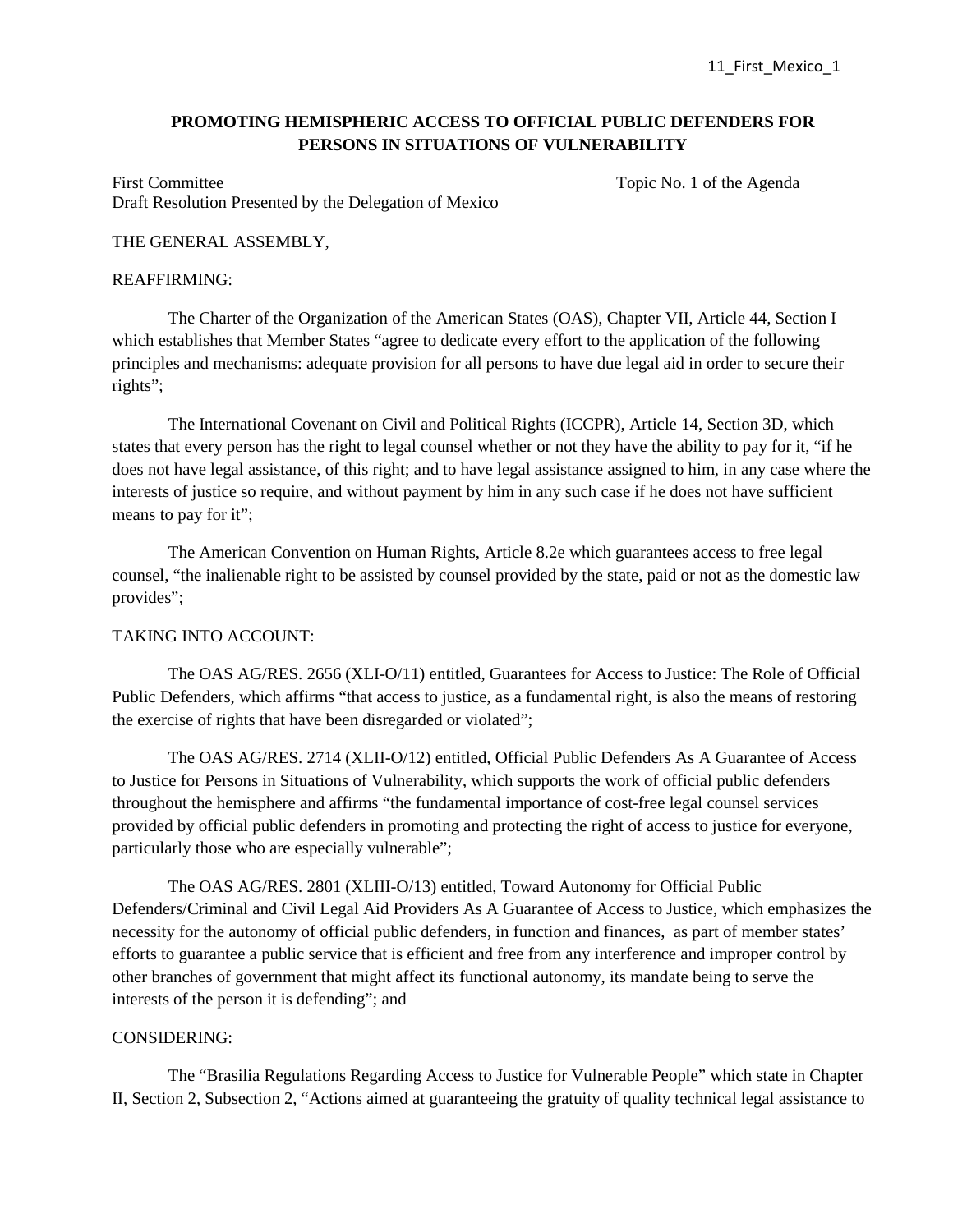people who are in a position where they are unable to pay the expenses with their own resources and conditions shall be promoted"; and

The memorandum of understanding between Inter-American Association of Public Defenders (AIDEF) and the General Secretariat, through the Inter-American Commission on Human Rights (IACHR) to work together to increase access to justice for victims throughout the Americas,

## RESOLVES:

1. To direct the Department of Legal Services, to create biannual workshops for the training of official public defenders, and to encourage Member States to fund the attendance of lawyers seeking to perform these duties in their countries. These workshops will be held in Washington D.C. in the OAS Headquarters.

2. To promote academic opportunities for more students to attend law schools to become official public defenders, the Department of Legal Services will develop a Public Defenders Scholarship fund, soliciting financing from the Inter-American Development Bank, pertinent Non-Governmental Organizations (NGOs), member states and other interested parties. After attending law school, scholarship recipients must devote four year to public defender work in their home country.

3. To urge each Member State to create literature and digital media to educate its people regarding their legal rights, especially with regards to access to official public defenders.

4. To urge Member States with existing systems of free legal counsel to offer assistance to those without in establishing such systems.

5. To encourage Member States to continue searching for practical methods to increase access to free legal counsel and to continue the promotion of the autonomy of official public defenders.

Approved for form and substance: \_\_\_\_\_\_\_\_\_\_\_\_\_\_\_\_\_\_\_\_\_\_\_\_\_\_\_\_\_\_\_\_\_\_\_\_\_\_\_\_ (Signature of Faculty Advisor) Cosignatories: 1. (Signature of Delegate) (Country Represented)  $2.$  $3.$  4. \_\_\_\_\_\_\_\_\_\_\_\_\_\_\_\_\_\_\_\_\_\_\_\_\_\_\_\_\_ \_\_\_\_\_\_\_\_\_\_\_\_\_\_\_\_\_\_\_\_\_\_\_\_\_\_\_\_\_  $5.$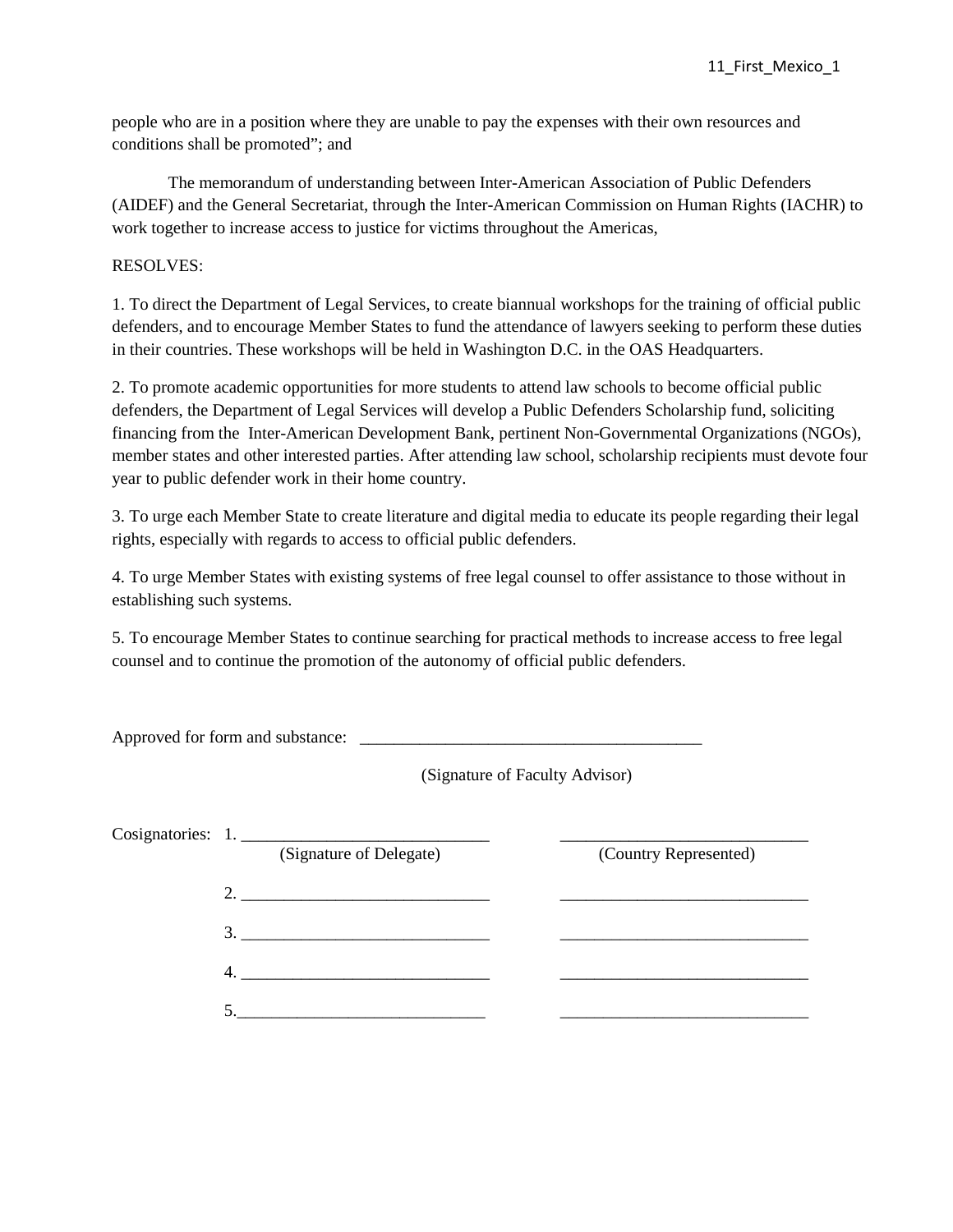## **ENHANCING THE RIGHT TO TRUTH IN REGARD TO DISAPPEARED PERSONS AND ASSISTANCE TO MEMBERS OF THEIR FAMILIES**

First Committee Topic 3 of the Agenda Draft Resolution Presented by the Delegation of the Plurinational State of Bolivia

## THE GENERAL ASSEMBLY,

## CONSIDERING:

Article 1 of the American Declaration of the Rights and Duties of Man promulgate the right to personal security immediately after the rights to life and to liberty. Every member state has the responsibility to guarantee the security of all persons living in its territory, whether they are citizens or foreigners;

### CONSIDERING:

Article 1 of the 1948 Charter of the Organization of American States (OAS), which outlines the nature and purpose of the OAS to achieve justice not only in member states sovereignty but also as a whole in the American States;

## HAVING SEEN:

Case numbers 2970 (Silvia Angelica), 2732 (Maria Cristina Lopez Guerra), 2553 (Clara Anahi Mariani), 3871 (Alfredo Narciso Aguero), 2484 (Dagmar Ingrid Hagelin), and 4089 (Alferdo Mario Thomas) of the Inter-American Commission on Human Rights case files regarding the large number of persons appended and disappeared without any known information on their current whereabouts;

## RECALLING:

The large number of persons whom have disappeared during periods of military dictatorship in Latin America;

#### REMEMBERING:

The Inter-American Commission on Human Rights annual report of 1976, Section Two, Part II;

# and

### RECOGNIZING:

Article 106 of the Charter of the Organization of American States to "promote the observance and protection of human rights" and that is the responsibility of member states to uphold this constitutional law by "serving as a consultative organ of the Organization in these matters,

## RESOLVES:

1. To remind all levels of members states government and local law enforcement to promulgate factual information to the public and immediate family in regard to disappeared persons.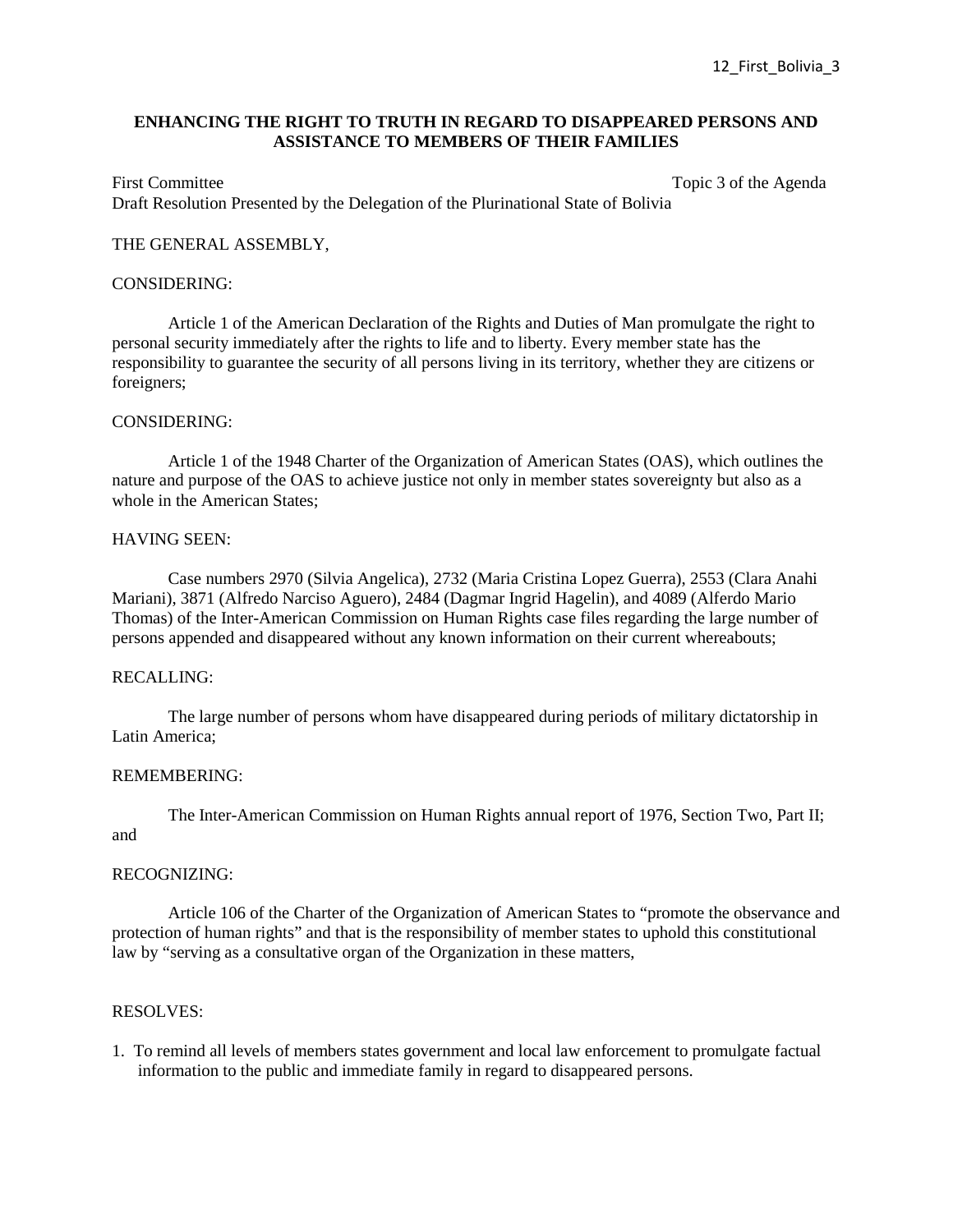- 2. To take measures to prevent security forces or other authorities from arresting and detaining persons without the knowledge of the competent authorities and of the relatives of the prisoner by:
	- a. Reducing the number of security forces and authorities deemed by Member State officials to be corrupt or unjust.
	- b. Locating and closing all illegal detention centers.
- 3. To reevaluate unsolved missing persons cases since 2007 at the state level.
- 4. To mandate at a minimum local law enforcements follow up with the disappeared person's immediate family monthly for the first year and semi-annually for every year of disappearance afterward but not to exceed seven years.
- 5. To create a website under the guidance of the Inter-American Commission on Human Rights to be entitled"Nameless" to serve as a missing person database and resource center for missing persons and unidentified decedent records.

| Approved for form and substance:             | (Signature of Faculty Advisor) |
|----------------------------------------------|--------------------------------|
| Cosignatories: 1.<br>(Signature of Delegate) | (Country Represented)          |
| 2. $\qquad \qquad$                           |                                |
| $3.$ $\overline{\phantom{a}}$                |                                |
| 4.                                           |                                |
|                                              |                                |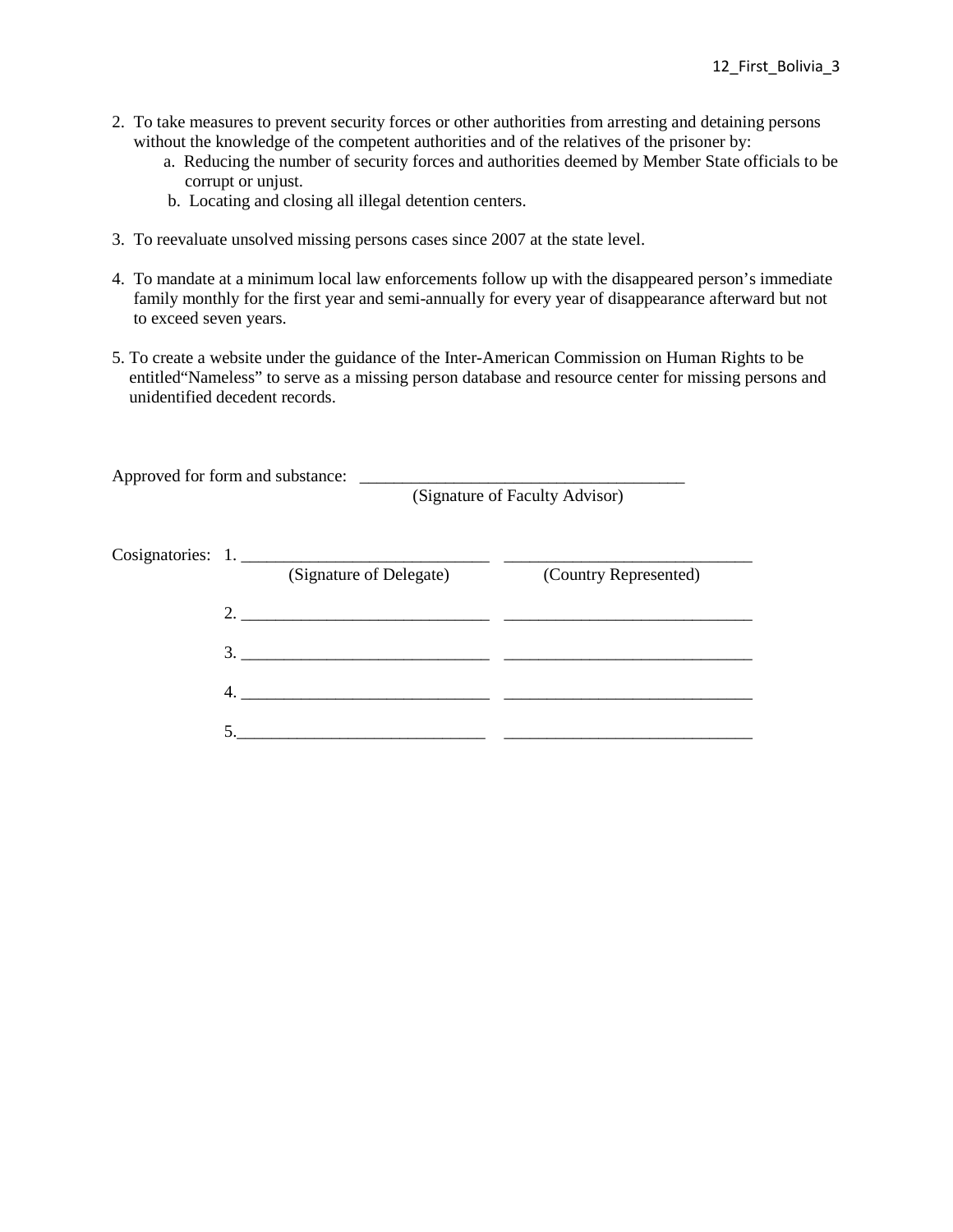## **HEMISPHERIC ADVISORY COMMITTEE ON THE PROTECTION OF REFUGEES AND ASYLUM SEEKERS IN THE AMERICAS**

First Committee Topic #4 of the Agenda Draft Resolution Presented by the Delegation of Colombia

## THE GENERAL ASSEMBLY,

### REAFFIRMING:

That the Charter of the Organization of American States (OAS) states, "The Member States, inspired by the principles of Inter-American solidarity and cooperation, pledge themselves to a united effort to ensure international social justice in their relations and integral development for their peoples, as conditions essential to peace and security";

That the American Declaration on the Rights and Duties of Man and the American Convention on Human Rights "contain the values and principles of liberty, equality, and social justice that are intrinsic to democracy";

That the Charter of the Organization of American States (OAS) declares "the promotion and protection of human rights is a basic prerequisite for the existence of a democratic society, and recognizing the importance of the continuous development and strengthening of the inter-American human rights system for the consolidation of democracy; Member states reaffirm their intention to strengthen the inter-American system for the protection of human rights for the consolidation of democracy in the Hemisphere";

### RECALLING:

That in accordance with the 1951 Convention relating to the Status of Refugees the term "refugee shall apply to any person who owing to well-founded fear of being persecuted for reasons of race, religion, nationality, membership of a particular social group or political opinion, is outside the country of his nationality and is unable, or owing to such fear, is unwilling to avail himself of the protection of that country; or who, not having a nationality and being outside the country of his former habitual residence as a result of such events, is unable or, owing to such fear, is unwilling to return to it";

### RECOGNIZING:

AG/RES. 2232 (XXXVI-O/06) which underscores "the importance of cooperation among the organs of the inter-American system and the Office of the United Nations High Commissioner for Refugees (UNHCR), in an effort to ensure that innovative regional approaches are taken regarding refugee issues in the Americas";

The 1984 Cartegena Declaration on Human Rights which recognizes how "many of the legal and humanitarian problems relating to refugees which have arisen in the Central American region, Mexico and Panama can only be tackled in the light of the necessary co-ordination and harmonization of universal and regional systems and national efforts";

 AG/RES. 2047 (XXXIV-O/04) which underscores that efforts "to promote enhanced protection for refugees, comprehensive strategies and coordinated actions are needed that include, among other aspects, voluntary repatriation and, when appropriate and feasible, local integration or resettlement in a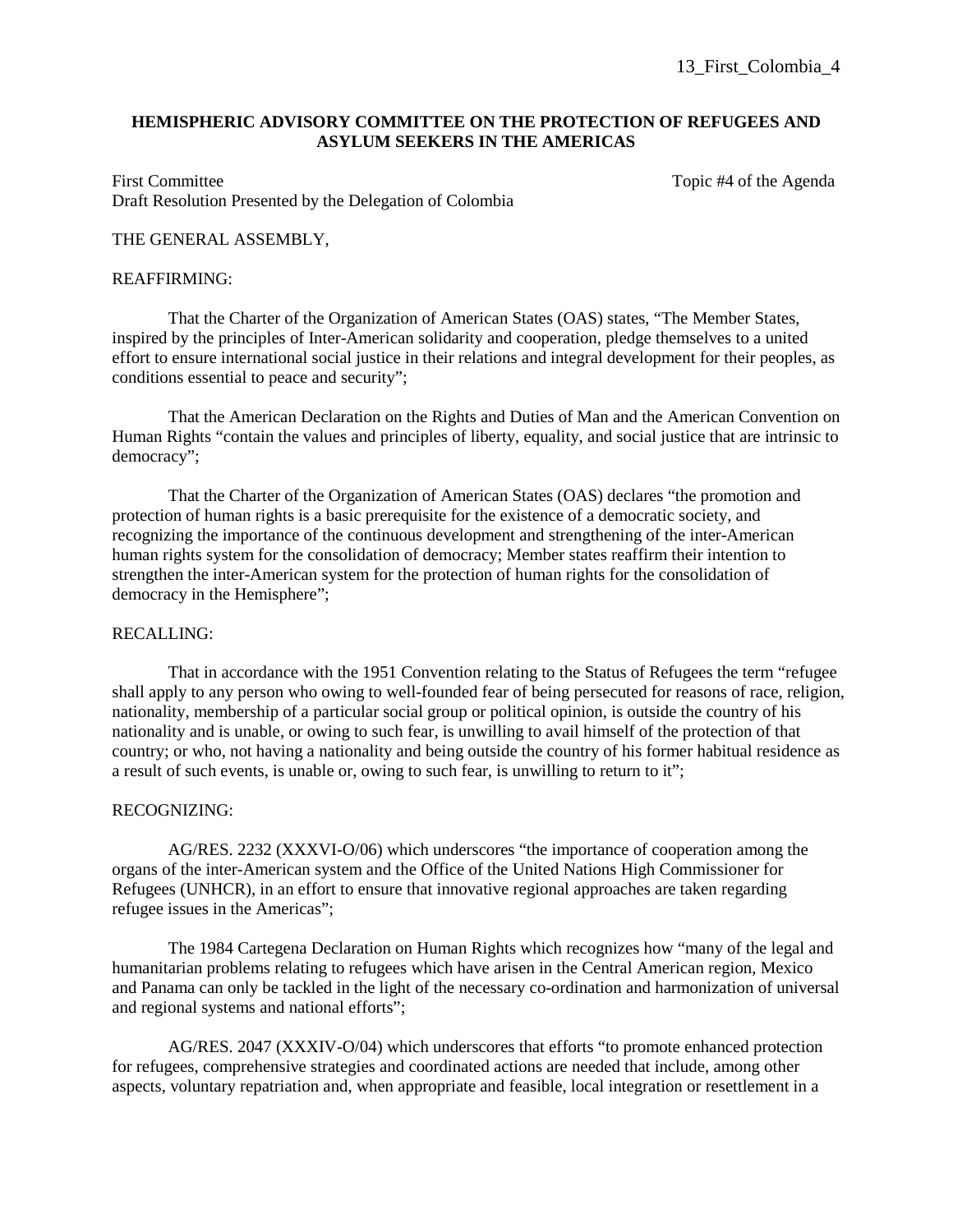third country, in a context of increasing solidarity and effective cooperation among all states, in keeping with the pertinent international conventions";

The Inter-American Democratic Charter which states, "Member states reaffirm their intention to strengthen the inter-American system for the protection of human rights for the consolidation of democracy in the Hemisphere, and their elimination of all forms of discrimination, especially gender, ethnic and race discrimination, as well as diverse forms of intolerance, the promotion and protection of human rights of indigenous peoples and migrants, and respect for ethnic, cultural and religious diversity in the Americas contribute to strengthening democracy and citizen participation";

The Mexico Plan of Action, having been signed by 20 member-states of the Organization of American States (OAS), which highlights "The fundamental human right to seek and receive asylum established in Article XXVII of the American Declaration of the Rights and Duties of Man of 1948, and Article 22(7) of the American Convention on Human Rights of 1969";

 The Mexico Plan of Action which emphasizes the importance of establishing a regional resettlement program for refugees in the Americas within "the framework of international solidarity and responsibility-sharing"; and

# BEARING IN MIND:

That the Convention on Territorial Asylum determines that "every State has the right, in the exercise of its sovereignty, to admit into its territory such persons as it deems advisable, without, through the exercise of this right, giving rise to complaint by any other State";

The Secretary General of the Organization of American States (OAS) stated in 2007 that "the main question is to promote greater cooperation by Latin America, greater understanding and greater Latin American solidarity with the many refugees that still exist around the world, [who have been displaced by conflicts or other developments]",

- 1. To encourage the adoption of the following clauses of the 1984 Cartegena Declaration on Human Rights:
	- (a) To define refugees as "persons who have fled their country because their lives, safety or freedom have been threatened by generalized violence, foreign aggression, internal conflicts, massive violation of human rights or other circumstances which have seriously disturbed public order."
	- (b) The acknowledgement that the reunification of families is a fundamental principle.
- 2. To acknowledge the special physical, economic, mental, and caretaking needs of separated or unaccompanied refugee children, including their need for international protection as asylum seekers, in order to ensure the best interests of the child.
- 3. To promote implementation of universal standards for the protection of refugees that would encourage member-states to establish an appeals process for those seeking asylum in a specific country.
- 4. To establish an advisory committee to recommend the distribution of refugees throughout the region, observe and encourage the protection of human rights of refugees within Latin American countries, and advise member-states on construction of the appeals process for refugees seeking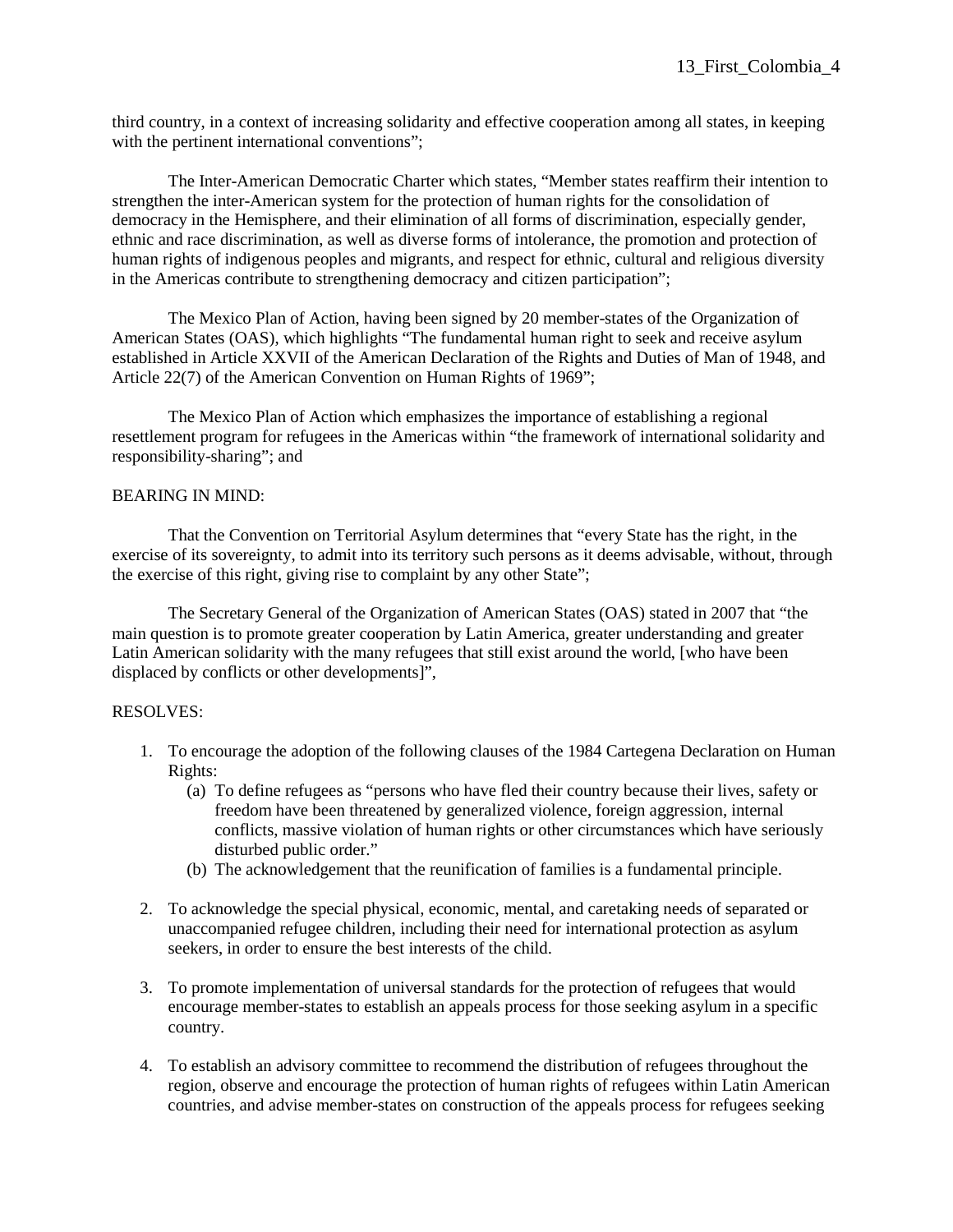asylum in a Latin American country if they so desire to possess one. The advisory committee will perform the following actions:

- (a) Promote more equal distribution of refugees among Latin American countries that promotes solidarity and multiculturalism.
- (b) Have close coordination and cooperation with UNHCR in ensuring the international protection of asylum seekers and refugees above the minimum standards by facilitating information-sharing.
- (c) Make a study, "in countries in the area which have a large number of refugees, of the possibilities of integrating them into the productive life of the country by allocating to the creation or generation of employment the resources made available by the international community through the UNHCR, thus making it possible for refugees to enjoy their economic, social and cultural rights" in order to fulfill the goals of the Cartagena Declaration.
- (d) Strongly urge the creation of a regional resettlement program for refugees and asylum seekers the selection and movement of refugees from a first asylum State to a third State that has agreed to admit and protect these individuals through the granting of either longterm or permanent residence status.
- (e) Request funding for the advisory committee from UNHCR, NGOs, private donors, and any other voluntary mechanisms.

| Approved for form and substance | (Signature of Faculty Advisor) |                       |
|---------------------------------|--------------------------------|-----------------------|
| Cosignatories:                  | (Signature of Delegate)        | (Country Represented) |
|                                 | 2.                             |                       |
|                                 | 3.                             |                       |
|                                 | 4.                             |                       |
|                                 | 5.                             |                       |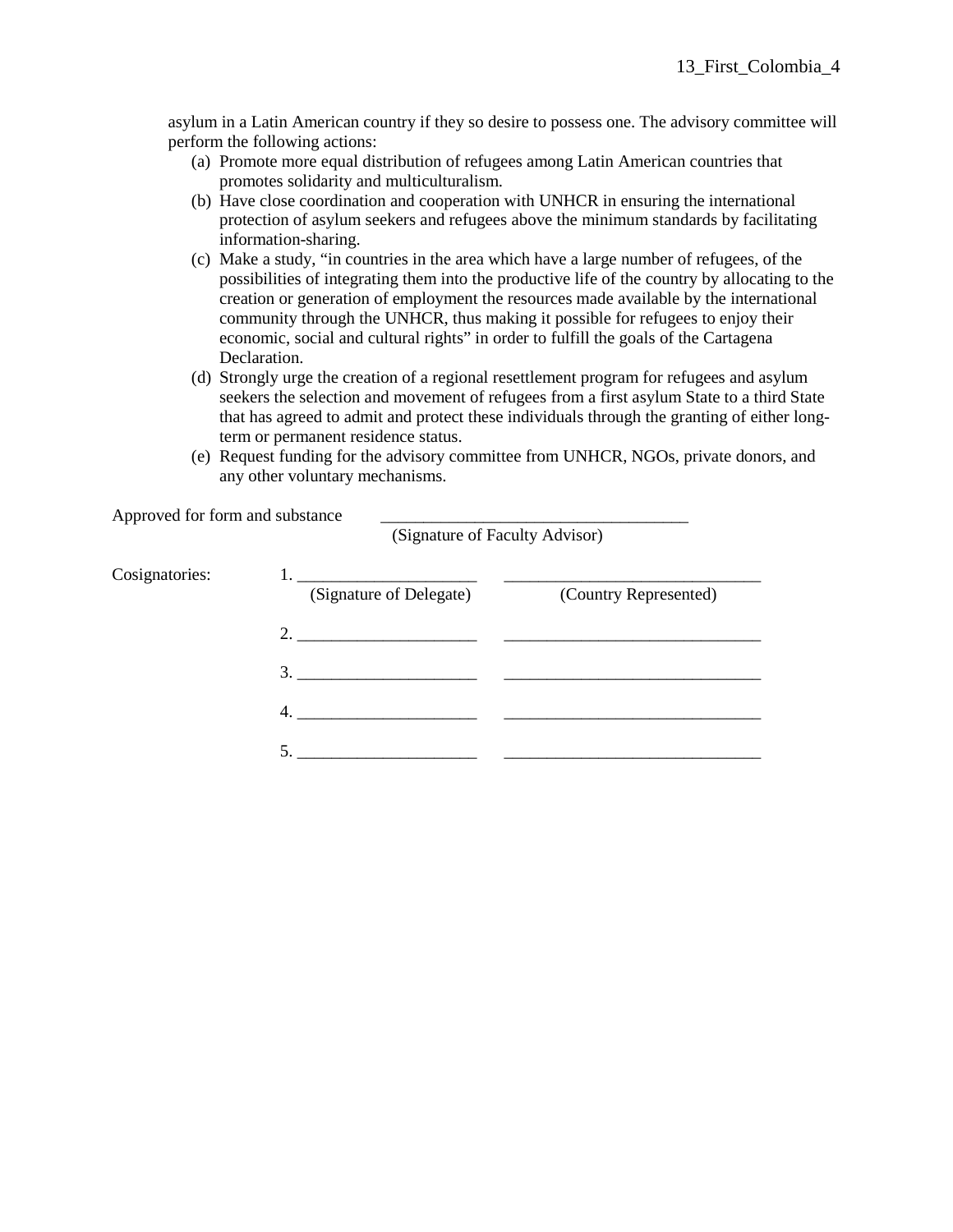## **S.T.A.R. (STANDARDIZATION OF THE TRANSIT AREAS FOR REFUGEES) PROGRAM IN THE AMERICAS**

First Committee Topic N° 4 of the Agenda Draft Resolution Presented by the Delegation of the Commonwealth of the Bahamas

#### THE GENERAL ASSEMBLY,

#### AFFIRMING:

The Universal Declaration of Human Rights, which states in article 14 that: "Everyone has the right to seek and to enjoy in other countries asylum from persecution";

The aforementioned Declaration article 14 indicates "This right may not be invoked in the case of persecutions genuinely arising from non-political crimes or from acts contrary to the purposes and principles of the United Nations";

#### RECALLING:

The Cartagena Declaration, adopted in 1984 emphasizes to consider as refugee "persons who have fled their countries because their lives, security or liberty have been threatened by generalized violence, foreign aggression, internal conflicts, massive violation of Human Rights or other circumstances which have seriously disturbed public order";

## REMEMBERING:

The Minimum Dietary Energy Requirements according to the report of "Human Energy Requirements" of a joint Food and Agriculture Organization (FAO) World Health Organization (WHO) and United Nations University (UNU) in 2001, which establishes the average food need at 1850 calories per day;

The International Covenant on Economic, Social and Cultural Rights which indicates in its article 11.1 that "The States Parties to the present Covenant recognize the right of everyone to an adequate standard of living for himself and his family, including adequate food (...) The States Parties will take appropriate steps to ensure the realization of this right, recognizing to this effect the essential importance of international co-operation based on free consent";

#### HAVING SEEN:

The Resolution AG/RES.2511 (XXXIX –O/09) "Protection for the refugee seekers in the Americas" that recognizes the commitment assumed by the Member States to continue extending protection to refugees on the basis of the 1951 Convention Relating to the Status of Refugees and its 1967 Protocol, and to seek durable solutions to their situation;

## HIGHLIGHTING:

The Mexico Declaration Plan of Action to Strengthen the International Protection of Refugees in Latin America (Mexico City, 16 November 2004) which reflects the importance of redoubling their efforts to provide protection, assistance and find adequate solutions for refugees in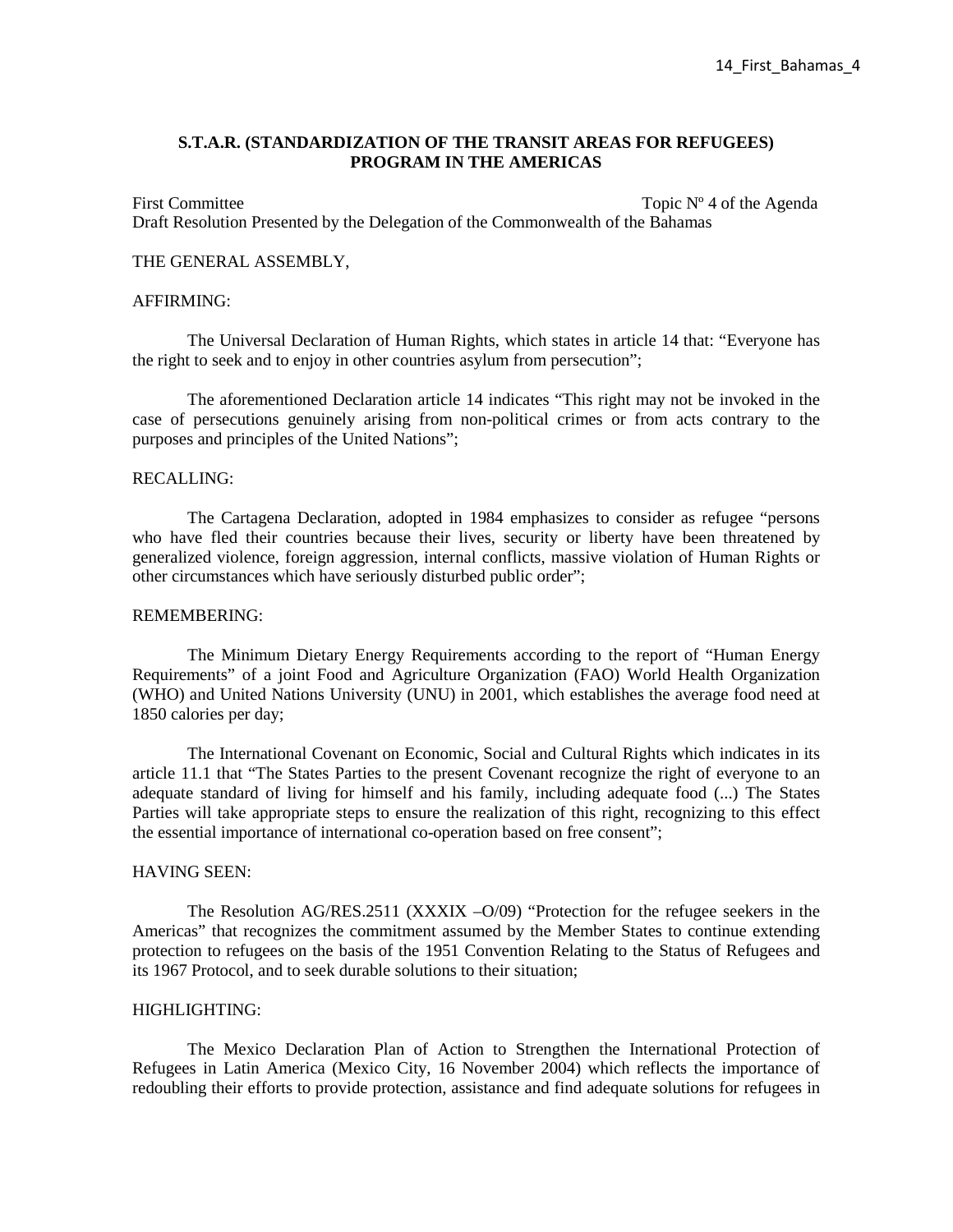the region, within a spirit of international solidarity and responsibility sharing with the support of the international community; and

## REAFFIRMING

The strong commitment that The Commonwealth of the Bahamas has, being the third country in the Caribbean that receives the most refugees according to the United Nations High Commissioner for Refugees (UNHCR), in order to solve this crisis that affects many families in our hemisphere and represents a vital issue of Human Rights protection,

- 1. To applaud the efforts made by the Member States that have granted shelter and refuge, especially those made by the Office of International Law of the Department of International Legal Affairs.
- 2. To implement the Standardization of the Transit Areas for Refugees (S.T.A.R.) program under the aegis of The Department of International Legal Affairs with the purpose of making feasible the protection and access to Human Rights and basic human conditions for the refuge seekers in The Caribbean in mutual cooperation with the United Nations High Commissioner for Refugees (UNHCR) to work as an Observer to avoid the violation of Human Rights such as, but not limited to:
	- a. Right to food.
	- b. Right to a standard of living adequate for the health and wellbeing of people.
- 3. To establish an area for refugee seekers in Transit Areas, which may undertake, at least, the following situations:
	- a. Guarantee the daily food need requirement of 1850 calories.
	- b. Provide appropriate shelter for the refugee seekers for the necessary time to accomplish the requirements to become a refugee according to UNHCR.
- 4. To request economic support, if needed, to the Inter-American Development Bank (IDB) through their budget for humanitarian support in the Americas.
- 5. To invite NGOs for logistic support such as, but not limited to, Human Rights Watch to work along under the guidelines of the Office of International Law of the Department of International Legal Affairs.
- 6. To coordinate regular meetings, with the immediate approval of this resolution, that will take place yearly starting on June 20th in Nassau, Bahamas, in order to strengthen the S.T.A.R Program in the Caribbean for the benefit of the people.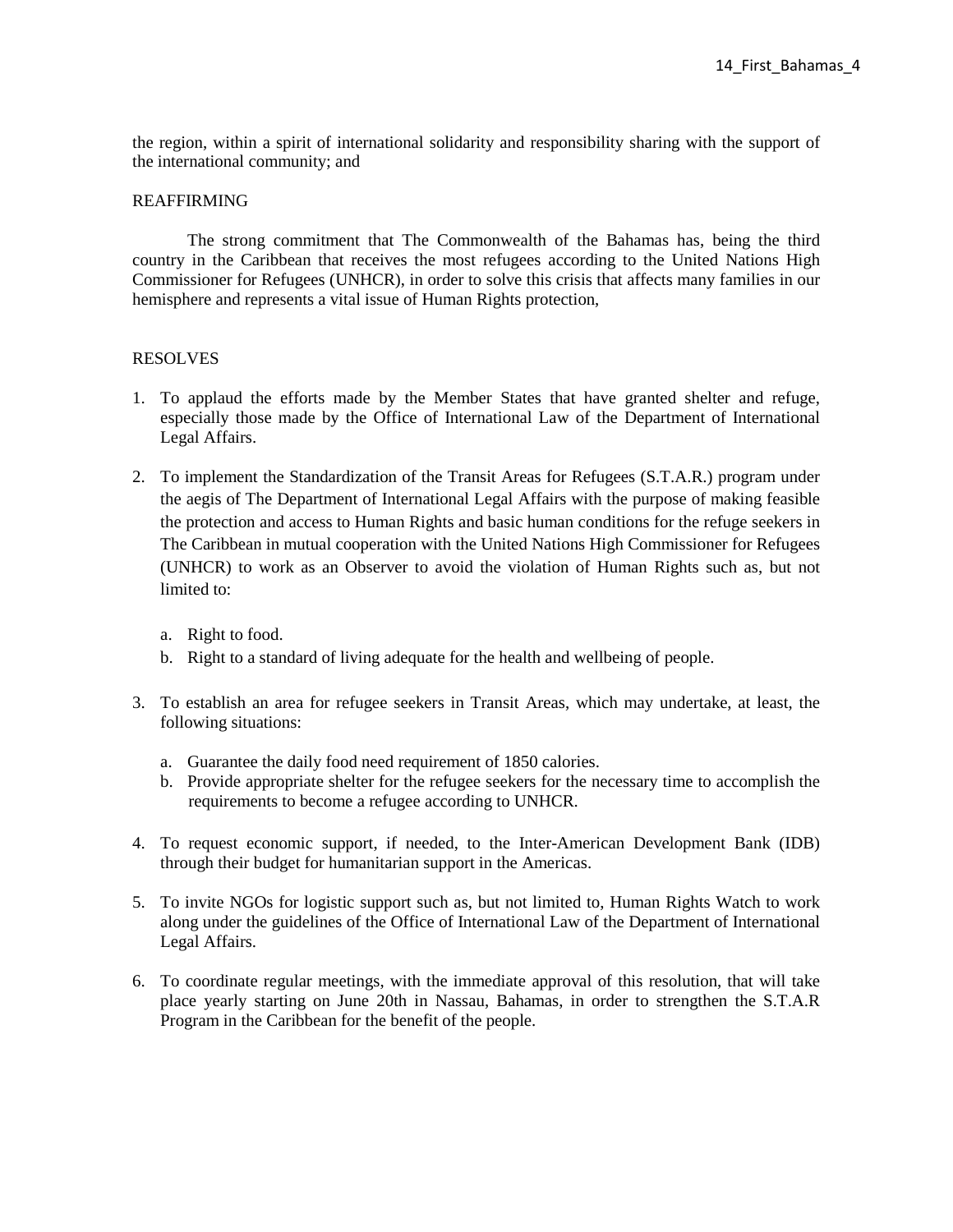7. To recommend that the first regular meeting takes into consideration the discussion towards the expansion of the S.T.A.R. Program for all regions of the Americas a year after the implementation of the Program in the Caribbean.

| Approved for form and substance: |                         | (Signature of Faculty Advisor) |
|----------------------------------|-------------------------|--------------------------------|
| Cosignatories: 1.                | (Signature of Delegate) | (Country Represented)          |
|                                  |                         |                                |
| 3.                               |                         |                                |
| 4.                               |                         |                                |
|                                  |                         |                                |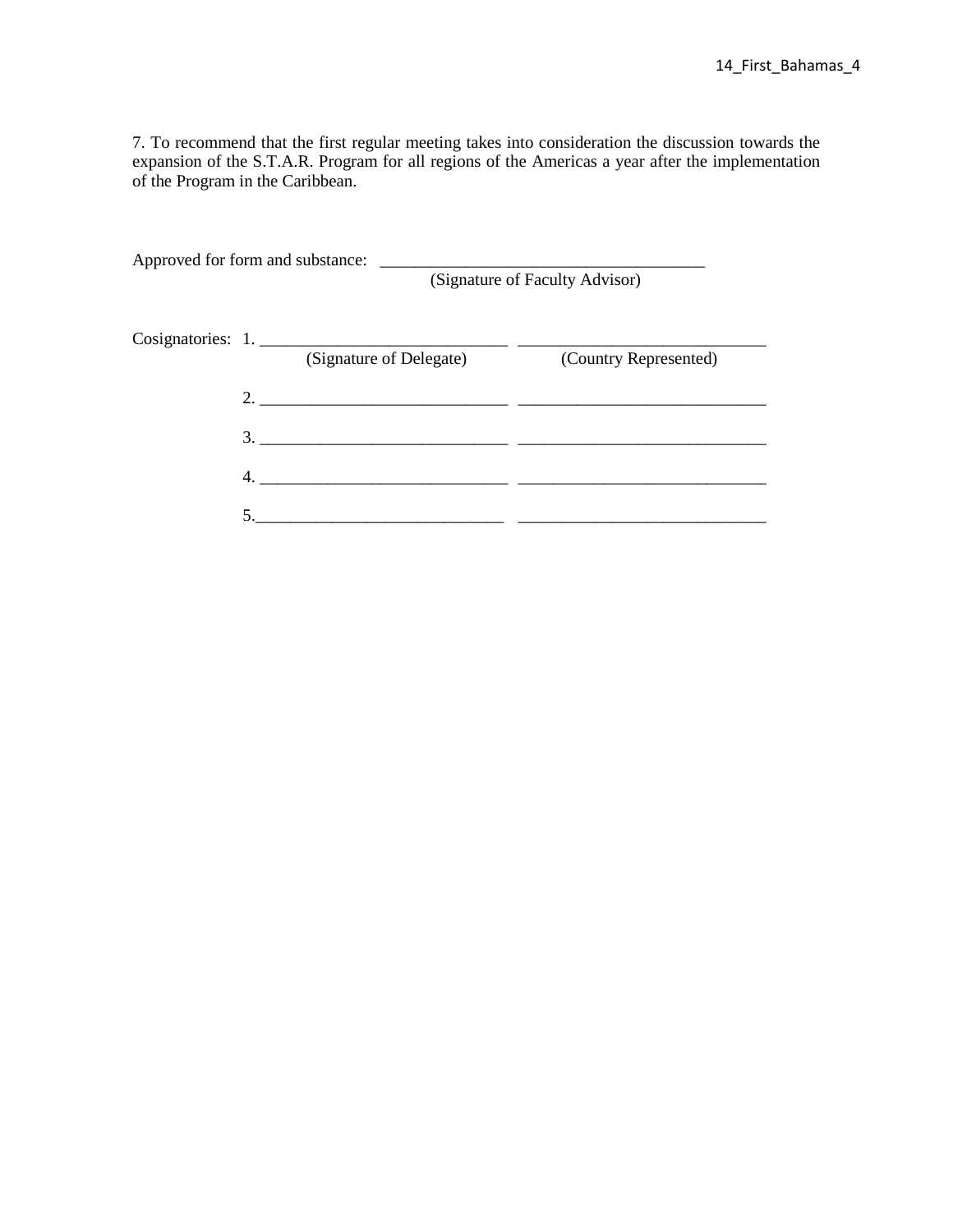## **EQUAL ACCESS TO QUALITY EDUCATION AND COMBAT THE ROOTS OF RACISM AND INTOLERANCE**

First Committee Topic No 2 of the Agenda Draft Resolution Presented by the Delegation of Bolivarian Republic of Venezuela

### THE GENERAL ASSEMBLY,

### CONSIDERING:

That education plays a key role in supporting the construction of values and mechanisms addressed to eradicate deep-rooted racism, intolerance and the legacy of historical injustices throughout our People.

That racism and intolerance affect living standards such as job acquisition, access to high quality education, and equality for all;

#### RECALLING:

 The American Convention of Human Rights emphasizes universal rights for every person no matter what "race, color, sex, language, religion, political or other opinion, national or social origin, economic status, birth, or any other social condition";

 The OAS charter, especially Chapter II about the principles that the member states should follow, specifically the literals l and m.; and

### TAKING INTO ACCOUNT:

That Inter-American Convention against all forms of Discrimination and Intolerance, Article 4, gives us the foundations for demanding results by the Member States on the prevention, elimination, forbiddance and punishment to all acts and manifestations of discrimination and intolerance;

That the International Convention on the Elimination of All Forms of Racial Discrimination, Article 2.2, establishes that "State Parties shall take measures in the social, economic, cultural and other fields, special and concrete measures to ensure the adequate development and protection of certain racial groups or individuals belonging to them, for the purpose of guaranteeing them the full and equal enjoyment of human rights and fundamental freedoms",

- 1. To reaffirm existing international laws and treaties considering the fight against racism and intolerance.
- 2. To organize a conference to be hosted and funded by the Bolivarian Republic of Venezuela to agree on guidelines on the Intercultural Education Strategy against racism and all forms of intolerance based on Inter-American Convention against all forms of Discrimination and Intolerance*,* and to encourage States to sign the Inter -American Convention against all forms of Discrimination and Intolerance.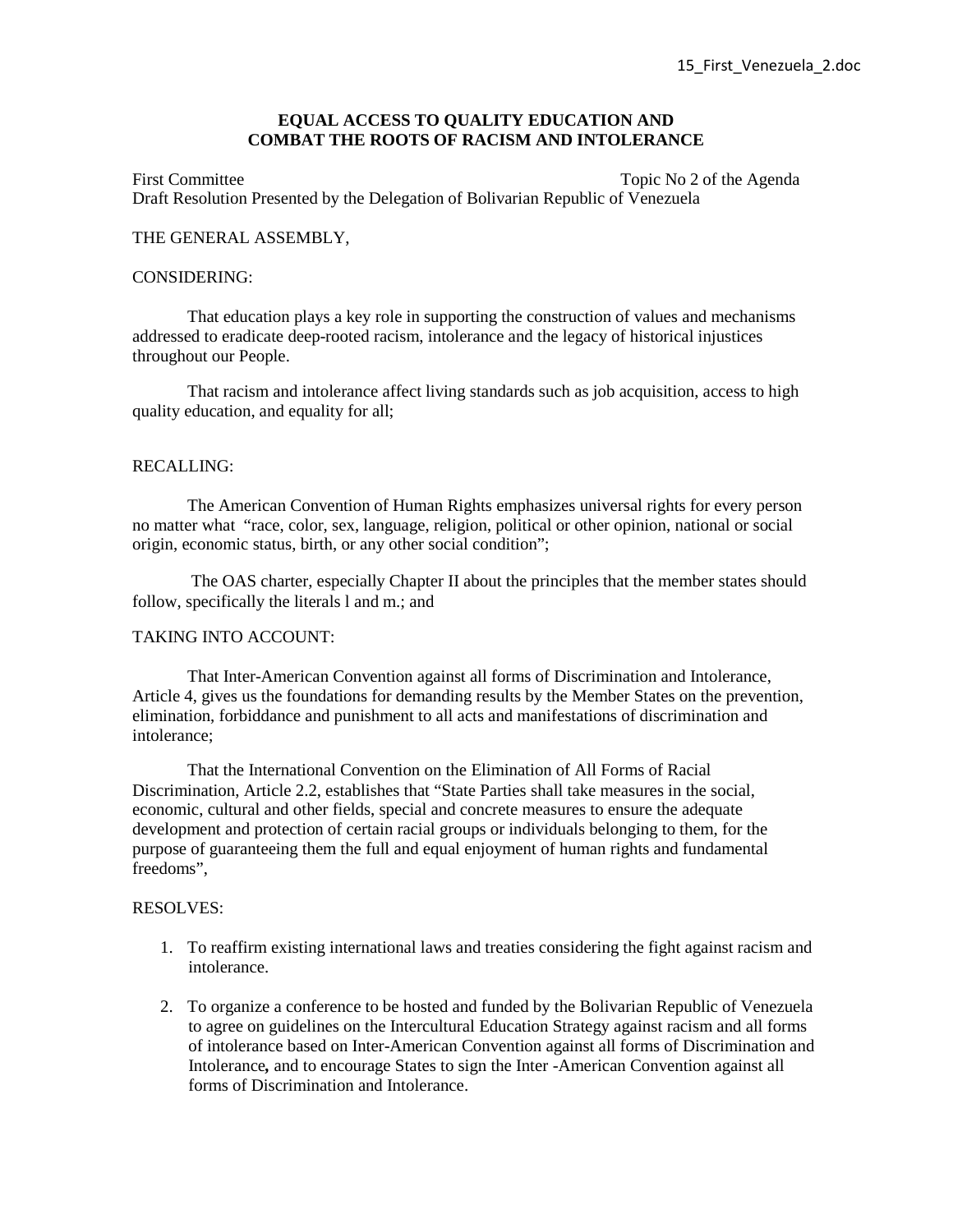- 3. To suggest to member states the creation of a law which implements the Intercultural Education Strategy to combat the roots of racism and intolerance in the hemisphere and provide better living standards for the victims of racism and intolerance.
- 4. To appeal member states to evaluate the effects of public spending on education, and find ways to allocate budgetary resources toward this strategy, which would be a way to implement this hemispheric initiative.
- 5. To emphasize that racial awareness campaigns, student cultural exchanges, and access to judicial and social assistance should be included in the making of the strategy.
- 6. To require that this strategy should be implemented no later than 2016.

| Approved for form and substance: |                                |
|----------------------------------|--------------------------------|
|                                  | (Signature of Faculty Advisor) |

|    | Cosignatories: 1.       |                       |
|----|-------------------------|-----------------------|
|    | (Signature of Delegate) | (Country Represented) |
|    | 2.                      |                       |
| 3. |                         |                       |
|    |                         |                       |
|    |                         |                       |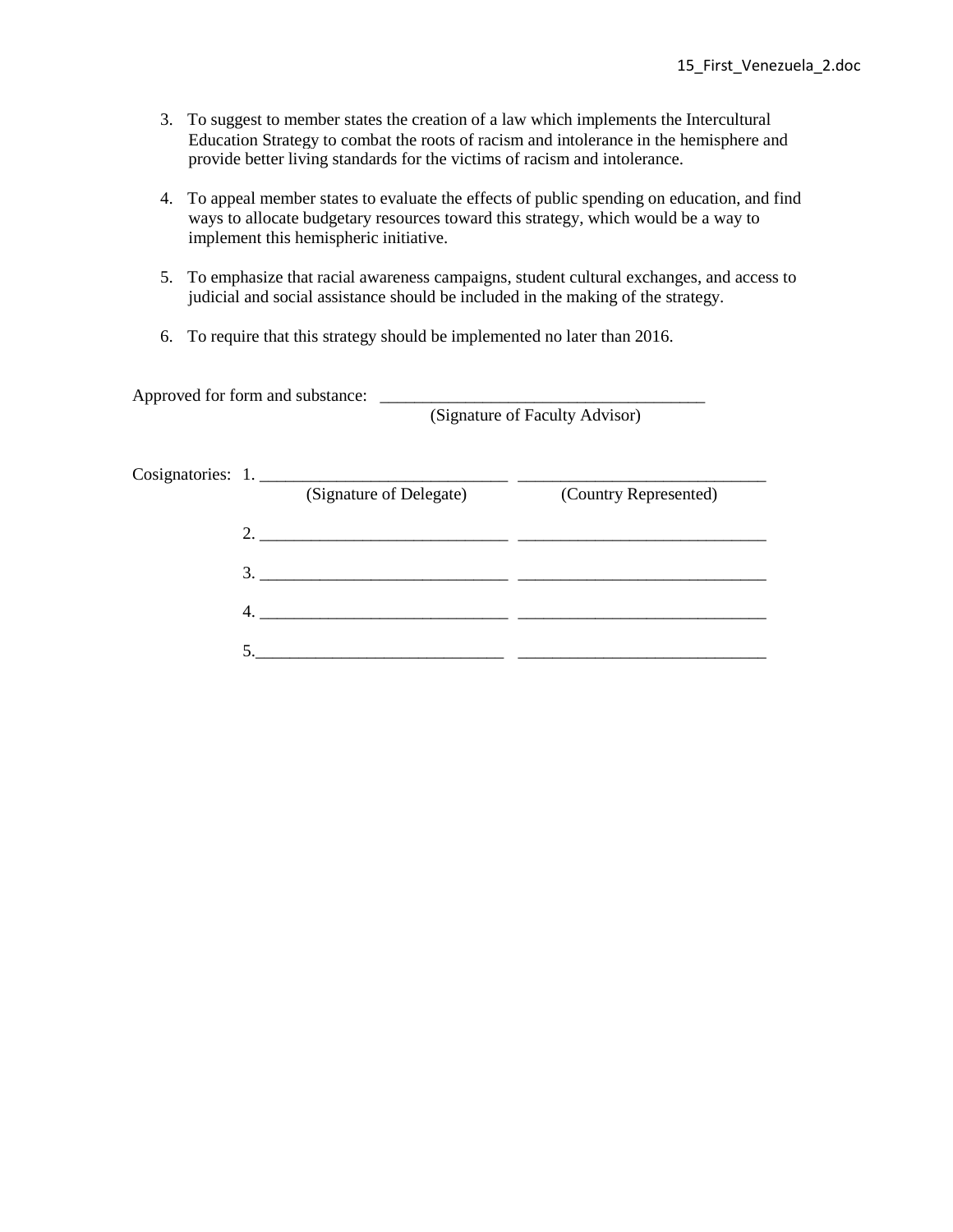# **PROGRAM FOR THE REINFORCEMENT AND IMPLEMENTATION OF BETTER MECHANISMS AGAINST ALL FORMS OF RACISM AND INTOLERANCE**

First Committee Topic No. 2 of the Agenda Draft Resolution Presented by the Delegation of the United States

## THE GENERAL ASSEMBLY,

## BEARING IN MIND:

The Article 45(a) of the Charter of Organization of American States, where it says that "All human beings, without distinction as to race, sex, nationality, creed, or social condition, have a right to material well-being and to their spiritual development, under circumstances of liberty, dignity, equality of opportunity, and economic security";

The AG/RES. 1905 (XXXII-O/02) about the "Prevention of racism and all forms of discrimination and intolerance and consideration of the preparation of an inter-American draft convention";

### CONCERNED:

Over the resurgence of trends toward discrimination, racism, and escalating intolerance, which affect, in particular, the indigenous people, people of African descent, migrants and other ethnic, racial, cultural, religious, and linguistic groups or minorities, thereby exacerbating poverty, marginalization, and social exclusion;

### REAFFIRMING:

That all states should resolutely condemn all acts of racism and bring to justice the perpetrators of crimes motivated by racism, and consider including in their legislation racist motivations as an aggravating factor for the purposes of sentencing;

# HAVING SEEN:

The article No.1, chapter one, of the Inter-American Convention against Racism, Racial Discrimination and Related Forms of Intolerance, in which defines racial discrimination, as well as racism, points 1, 2, 4 of the mentioned article;

Article No.2, Chapter two, Inter-American Convention against Racism, Racial Discrimination and Related Forms of Intolerance, where it mentions that "Every human being is equal under the law and has a right to equal protection against racism, racial discrimination, and related forms of intolerance in ay sphere of life, public or private"; and

# CONVINCED:

 That this organization must continue promoting with great effort, the elimination of racism and all forms of discrimination and intolerance,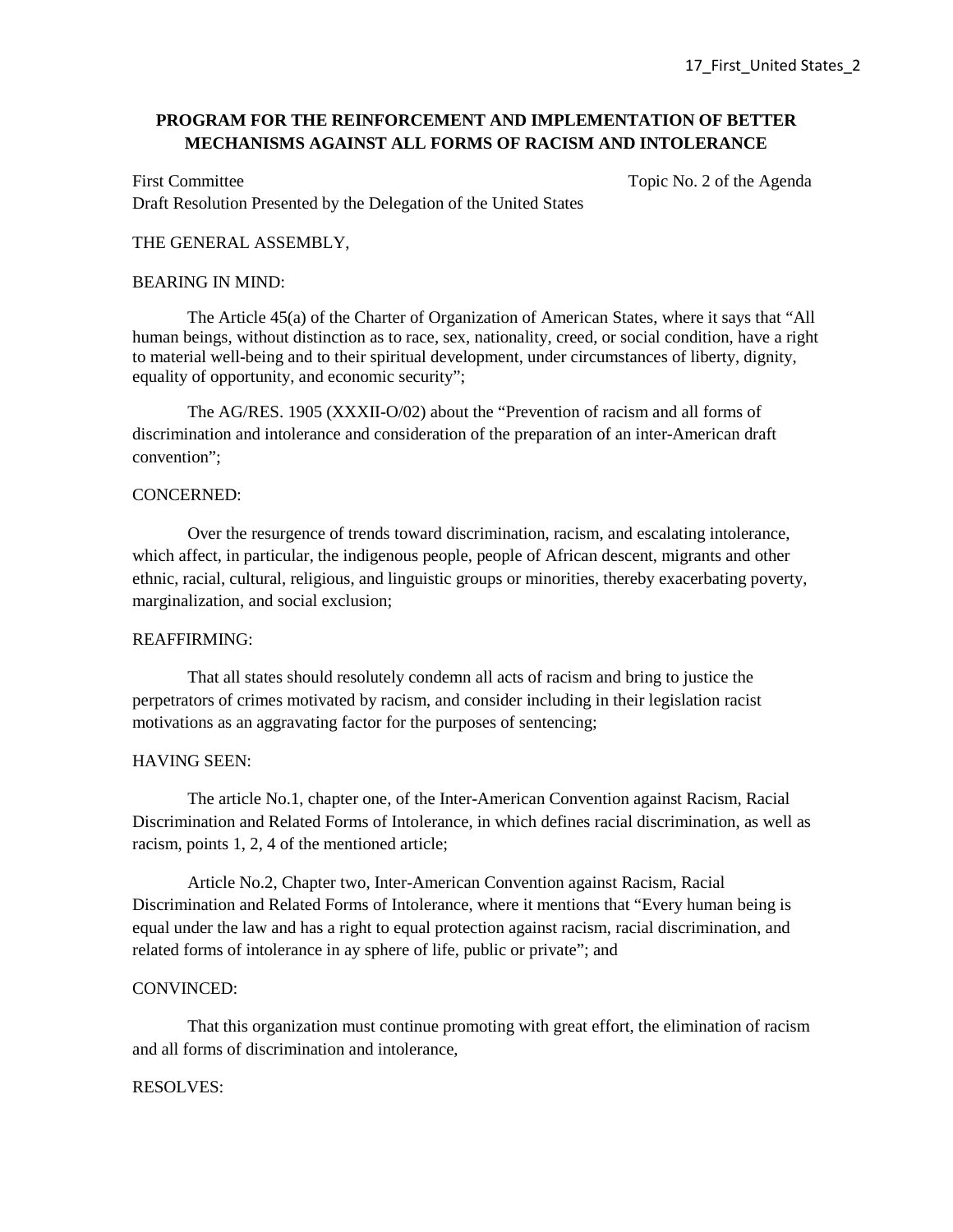- 1. To encourage each Member State for their effort in defending and preventing discrimination of any type and for enduring the liberties of all members of its societies.
- 2. To encourage every Member State to enforce their legislation for the prevention any case of racism and discrimination, as well to reinforce the punishment to the person that is involved in any act related to this topic.
- 3. To motivate the Member States who do not have a concrete legislation for the topic of racism and discrimination, to put attention to the creation of a system of protection for the victim of racial discrimination or any variation of it.
- 4. To request the Commission of International Human Rights for the elaboration of a study about the legislation of the Member States and seek for the existence of a legal framework that promotes equity or other anti-discriminatory measures.
- 5. To entrust the Permanent Council, through the Commission of Political and Juridical affairs, to continue treating, as an important topic, the prevention and fight against racism, all kinds of discrimination and intolerance.
- 6. To ask the Permanent Council to start the study of possible strategies to promote, through education and justice administration; tolerance, and the full and effective equity of all persons in the promotion of plural societies.
- 7. To remember every Member State of the OAS that racism and discrimination is a topic that deserves attention and that is a commitment to all members to give an equal treat to all the member of their society.

Approved for form and substance:

(Signature of Faculty Advisor)

|  | Cosignatories: 1.                                                                                                                                                                                                                                                                                                      |                       |
|--|------------------------------------------------------------------------------------------------------------------------------------------------------------------------------------------------------------------------------------------------------------------------------------------------------------------------|-----------------------|
|  | (Signature of Delegate)                                                                                                                                                                                                                                                                                                | (Country Represented) |
|  |                                                                                                                                                                                                                                                                                                                        |                       |
|  | 2. $\frac{1}{2}$ $\frac{1}{2}$ $\frac{1}{2}$ $\frac{1}{2}$ $\frac{1}{2}$ $\frac{1}{2}$ $\frac{1}{2}$ $\frac{1}{2}$ $\frac{1}{2}$ $\frac{1}{2}$ $\frac{1}{2}$ $\frac{1}{2}$ $\frac{1}{2}$ $\frac{1}{2}$ $\frac{1}{2}$ $\frac{1}{2}$ $\frac{1}{2}$ $\frac{1}{2}$ $\frac{1}{2}$ $\frac{1}{2}$ $\frac{1}{2}$ $\frac{1}{2}$ |                       |
|  | 3.                                                                                                                                                                                                                                                                                                                     |                       |
|  |                                                                                                                                                                                                                                                                                                                        |                       |
|  |                                                                                                                                                                                                                                                                                                                        |                       |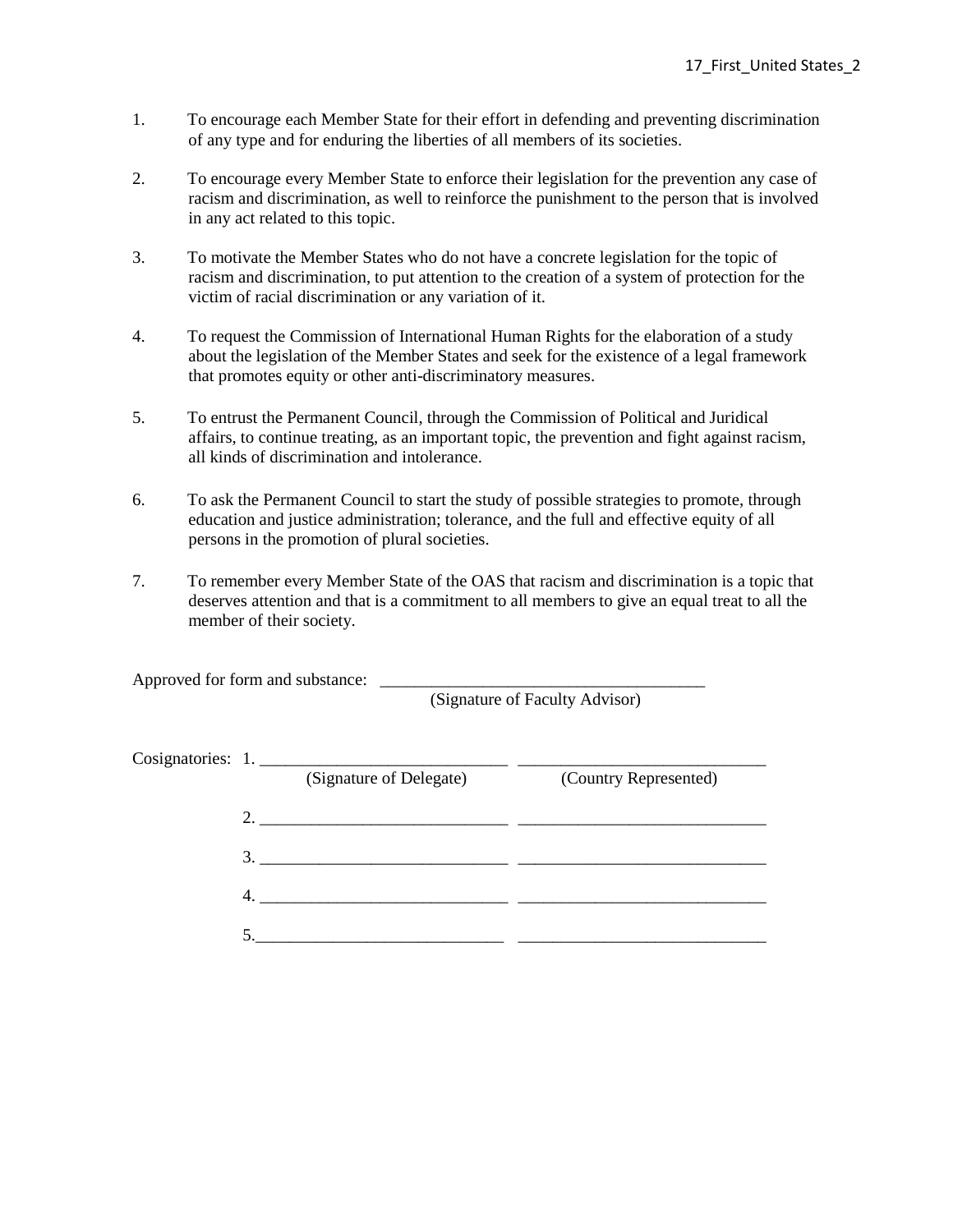18 First Chile 3

## **DEVELOPING UNIFORM GUIDELINES TO ENHANCE THE ABILITY OF FAMILIES MEMBERS OF DISAPPEARED PERSONS TO ACCESS INFORMATION**

First Committee Topic No. 3 of the Agenda Draft Resolution Presented by the Delegation of Chile

## THE GENERAL ASSEMBLY,

#### BEARING IN MIND:

Article 4 of the Inter-American Democratic Charter affirms transparency in government activities as a crucial element "of the exercise of democracy;"

Article 1.1 and 18.1 of the UN Convention against Enforced Disappearances establish two new human rights, "no one shall be subjected to enforced disappearance" and the right of truth for victims and their families;

#### HAVING SEEN:

 AG/RES. 2651 (XLI-O/11), AG/RES. 2594 (XL-O/10) which encourages member states to develop the essential legal framework that will minimize "hardships faced by the missing person and his or her family members;"

 AG/RES 2595 (XL-O/10), AG/RES. 2662 (XLI-O/11), and AG/RES. 2725 (XLII-O/12) which urge Member States who have not yet done so to "consider signing and ratifying the International Convention for the Protection of All Persons from Enforced Disappearance" and recognizes the importance of providing transparency to promote human rights;

 Article 18 of the International Convention for the Protection of All Persons from Enforced Disappearance guarantees access to information for the disappeared, their family, and others with legitimate interest;

#### EMPHASIZING:

 In 2013 the UN's Working Group on Enforced Disappearances expressed that enforced disappearances continue to be a crime affecting nations all over the world, requiring new strategies to combat this problem;

 In 2011 Amnesty International published a paper stating that "Enforced disappearance is a crime under international law that too often results in impunity" and "Very often the disappeared are never released and their fate remains unknown"; and

### CONSIDERING:

 Reports by the UN's OHCHR, Human Rights Watch, and Amnesty International all provide evidence for the significant numbers related to enforced disappearances;

 In a 2011 study by FEDEFAM there have been 90,000 disappearances in Latin American States, however it is well accepted under statistical analysis and reporting of incidents that for each event reported many other go unreported;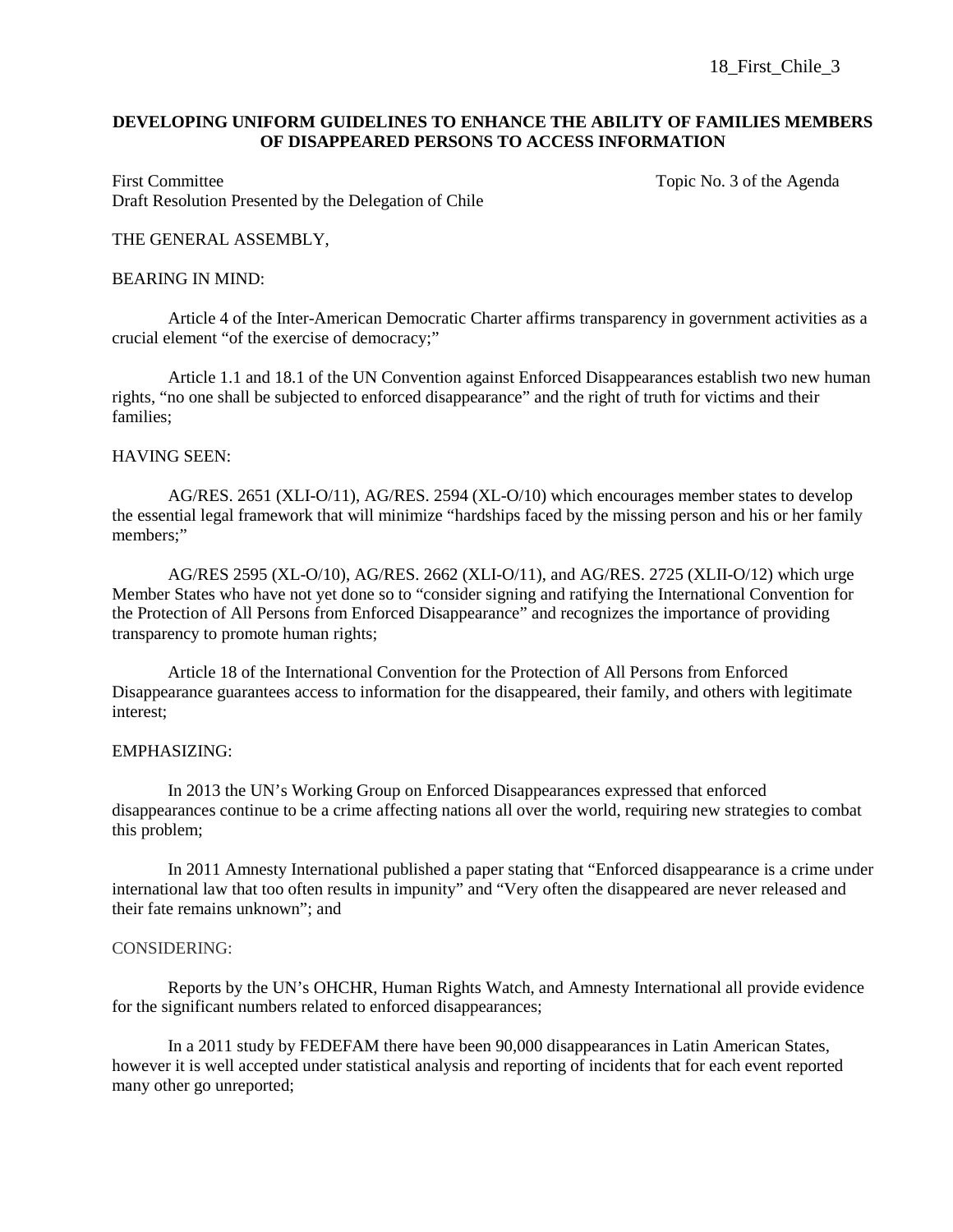In its 2011 report, the United Nations Working Group on Enforced or Involuntary Disappearances (WGEID), found that there are still 53,788 outstanding cases of enforced disappearances,

## RESOLVES:

1. To commend member states who have signed, ratified, and are implementing the suggested framework in the International Convention for the Protection of All Persons from Enforced Disappearance.

2. To request the Inter-American Juridical Committee create a committee to work toward the development of standardized guidelines that will allow each member state to determine what changes may be needed within their legal structure to provide families of disappeared better access to information.

3. To request that the committee consider, but not be limited to:

- a. Studying and considering the steps suggested by the UN's International Convention for the Protection of All Persons from Enforced Disappearance and the Rome Statute.
- b. Establishing clear definitions for all categories of enforced disappearances which occur throughout all member states.
- c. Seeking the collaboration of families of disappeared persons, specialists from all member states, probono lawyers, and non-government organizations (NGO), such as Amnesty International, Linking Solidarity, and EDIEC, to study past cases and investigate current cases to determine factors that limit access to information and documents.
- d. Investigating impunity throughout the member states and work with lawyers and constitutional scholars to overcome protective laws that often inhibit the ability to access necessary documents, information, and evidence to prosecute perpetrators and obtain truth.
- e. Developing a procedure to obtain and preserve DNA which will help determine the identity of disappeared persons and begin to reduce the number of outstanding cases.
- f. Encouraging each member state to create a database for missing persons, if they have not yet done so.
- g. Encouraging member states to create independent task force to monitor implementation in their respective state of the guidelines established by this Committee.

4. To request a report on the progress of the Committee be presented at the Next General Assembly in 2015.

5. To seek funds from various NGOs, such as Linking Solidarity, Federacion Latinoamericana de Asociaciones de Familiares de Detenidos-Desaparecidos, Amnesty International, Enforced Disappearances Information Exchange Center, and PSO (Dutch organization), and voluntary contributions from other organizations who have expressed interest in assisting victims of enforced disappearances.

| Approved for form and substance:<br><u> 1989 - Jan Stein Stein Stein Stein Stein Stein Stein Stein Stein Stein Stein Stein Stein Stein Stein Stein S</u><br>(Signature of Faculty Advisor) |                       |  |
|--------------------------------------------------------------------------------------------------------------------------------------------------------------------------------------------|-----------------------|--|
| Cosignatories: 1.<br>(Signature of Delegate)                                                                                                                                               | (Country Represented) |  |
| 2.<br><u> 1980 - Andrea Andrew Maria (h. 1980).</u>                                                                                                                                        |                       |  |
| 3.                                                                                                                                                                                         |                       |  |
| $\mathcal{A}$                                                                                                                                                                              |                       |  |
|                                                                                                                                                                                            |                       |  |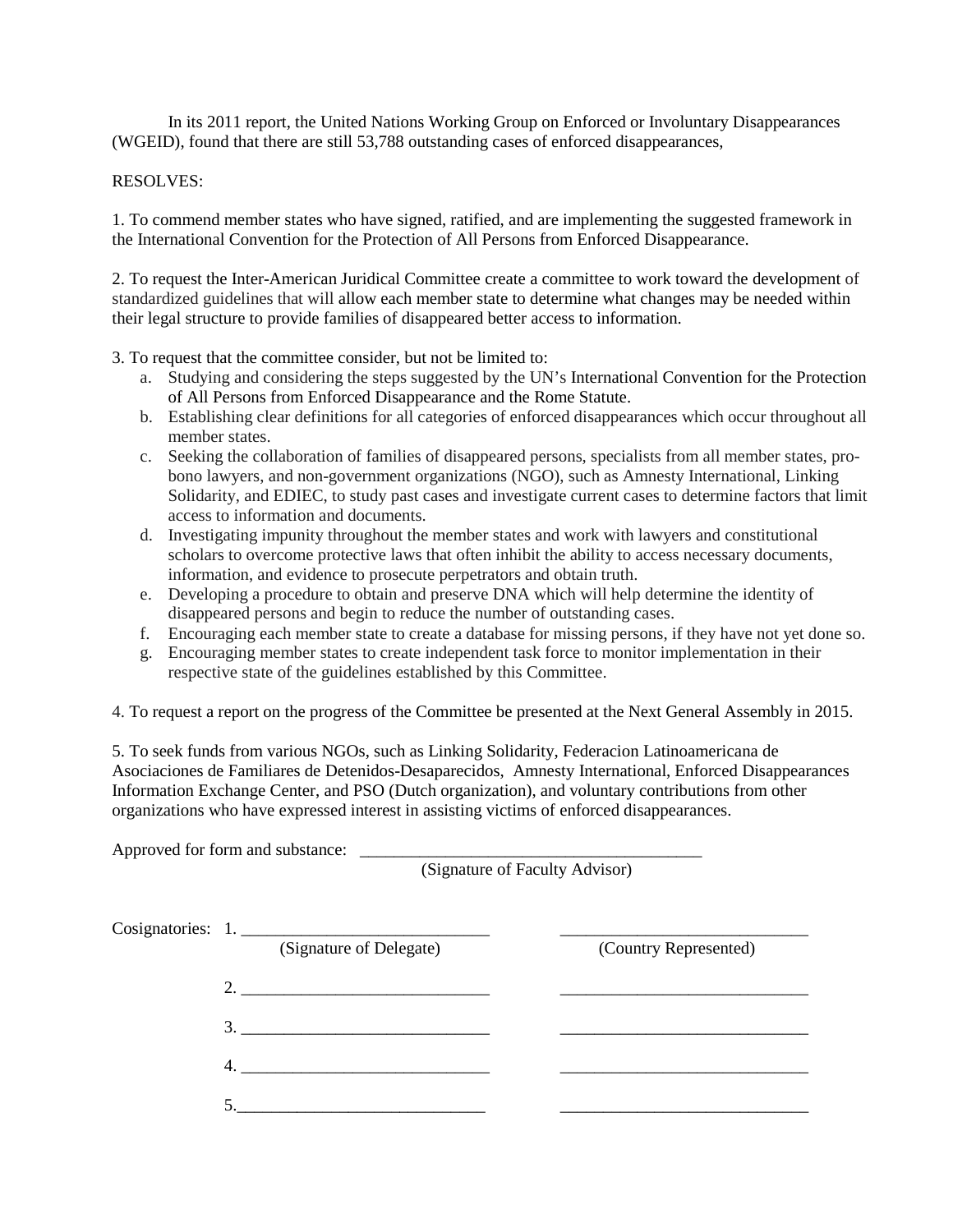19\_First\_Uruguay\_4

## **INTER AMERICAN PROGRAM FOR SUSTAINABLE REFUGEE COMMUNITIES AS AN ALTERNATIVE TO URBAN RESETTLEMENT OF REFUGEES AND ASYLUM SEEKERS**

First Committee Topic No. 4 of the Agenda Draft Resolution Presented by the Delegation of Uruguay

## THE GENERAL ASSEMBLY,

#### HAVING SEEN:

 Article 2, section f of the Charter of the Organization of American States which emphasizes the need for Member States "to promote, by cooperative action, their economic, social, and cultural development";

 Article 3, section l of the Charter of the Organization of American States which declares "The American States proclaim the fundamental rights of the individual without distinction as to race, nationality, creed, or sex";

Article 17 of the Charter of the Organization of American States which stresses that "Each State has the right to develop its cultural, political, and economic life freely and naturally. In this free development, the State shall respect the rights of the individual and the principles of universal morality";

 Article 45, section f of the Charter of the Organization of American States which affirms "The incorporation and increasing participation of the marginal sectors of the population, in both rural and urban areas, in the economic, social, civic, cultural, and political life of the nation, in order to achieve the full integration of the national community, acceleration of the process of social mobility, and the consolidation of the democratic system. The encouragement of all efforts of popular promotion and cooperation that have as their purpose the development and progress of the community";

### CONSIDERING:

The dangers and struggles that many refugees and asylum seekers are faced with once resettled in their new communities. As already defined by the UNHCR these include, but are not limited to; discrimination, sexual assault, lack of employment opportunities, lack of integration into host communities and refoulment. These struggles are especially prevalent in urban settings where an overwhelmingly high percentage of refugees and asylum seekers are resettled,

### BEARING IN MIND:

Section 2, subsection h of the 1984 Cartagena Declaration on Refugees, which calls on Member States "to reinforce programmes for protection of and assistance to refugees, particularly in the areas of health, education, labour and safety";

Section 2, subsection i of the 1984 Cartagena Declaration on Refugees which emphasizes the need for hemispheric and national mechanisms in dealing with the protection and resettlement of refugees and "to ensure that programmes and projects are set up with a view to ensuring the self-sufficiency of refugees";

 Section 3, Conclusion 6 of the 1984 Cartagena Declaration on Refugees which strives "to reiterate to countries of asylum that refugee camps and settlements located in the frontier areas should be set up inland at a reasonable distance from the frontier with a view to improving the protection afforded to refugees, safeguarding their human rights and implementing projects aimed at their self-sufficiency and integration into the host society";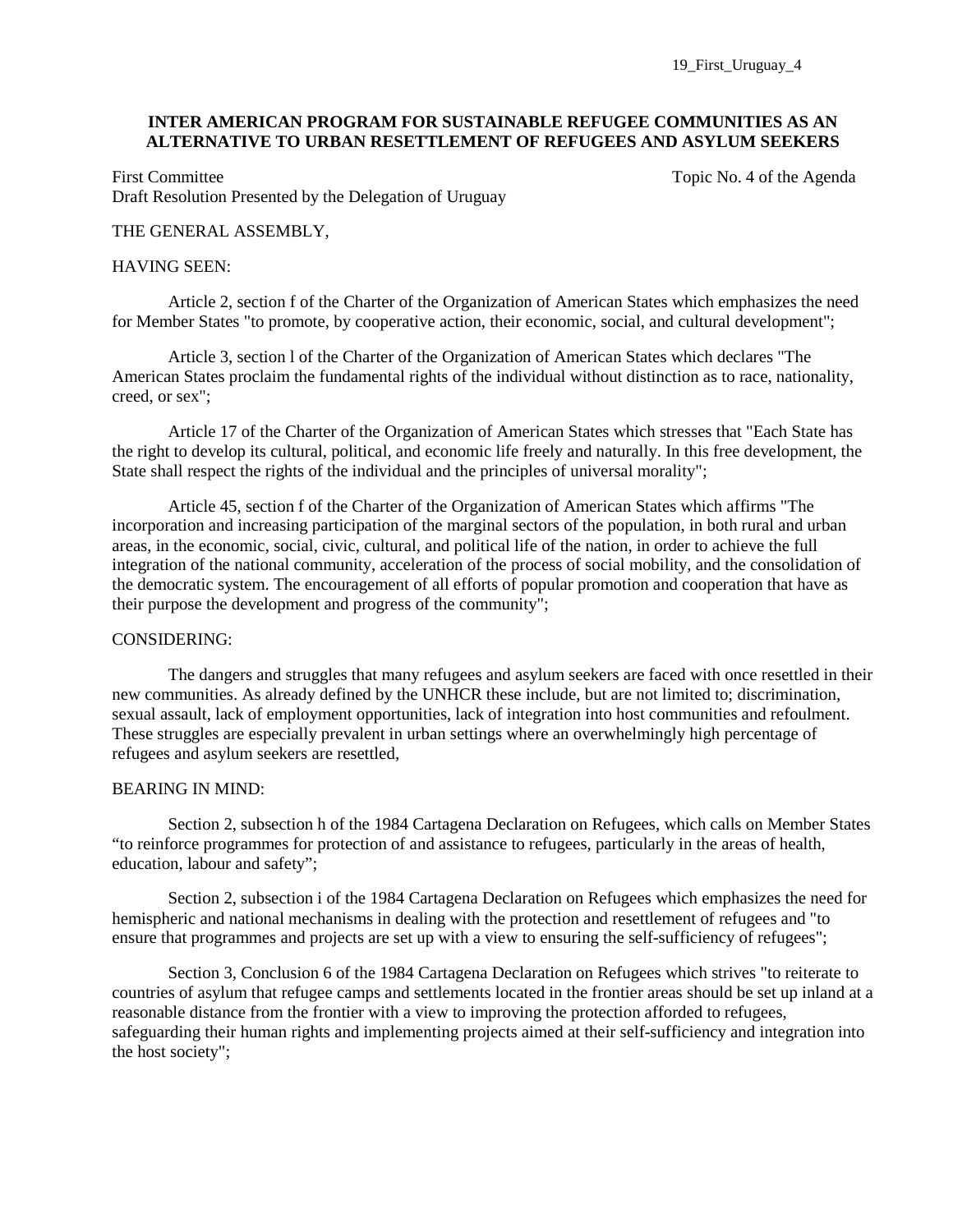## NOTING WITH SATISFACTION:

The continued success of the "Solidarity Resettlement" Programme in Brazil and Chile through the 2004 Mexico Declaration and Plan of Action to Strengthen the International Protection of Refugees in Latin America which emphasized the "importance of establishing resettlement policies that include a framework of principles and eligibility criteria, with due regard for the principle of non-discrimination";

The UN Refugee Agency with its continued work in the hemisphere and abroad in its fight for the protection of refugees, major improvements have been achieved through alliances with government and nongovernment organizations in Latin America. The UNHCR continues to emphasize the need for "States' compliance with international protection standards for access to asylum, non-refoulment and quality refugee status determination (RSD) procedures"; and

### RECALLING:

Resolution AG/RES. 2232 (XXXVI-O/06) which emphasizes the importance of cooperation between the United Nations High Commissioner for Refugees and organs of the inter-American system in order to ensure that appropriate measures are taken regarding issues related to refugees in the Americas,

- 1. To encourage the OAS to adopt the Inter American Program for Sustainable Refugee Camps (IAPSRC) which aids in the secure integration of refugees and/or asylum seekers in the Hemisphere as defined in the 1951 Convention.
- 2. To allow Member States to reconstruct the IAPSRC as needed so that it may address the specific needs of individual Member State while simultaneously adhering to the program's primary principles.
- 3. To model the structure of the IAPSRC after the Landless Workers Movement in Brazil in which each community is sustainable and maintained by members of the community.
- 4. To establish the following as required aspects of IAPSRC:
	- a. A Hemispheric Board of Directors.
		- i. The Board of Directors will be comprised of one individual per Member State, responsible for overseeing the progress of IAPSRC in their country.
		- ii. Directors are elected by the OAS every six years.
	- b. Three elected Regional Directors who are responsible in the oversight and support of each refugee community in their assigned region within their State:
		- i. Elections will be conducted every four years by the Board of Directors.
		- ii. Directors may only hold the position for a maximum of four non-consecutive terms.
	- c. Community representatives from the refugee communities.
		- i. Representatives are elected by members of their community.
		- ii. Representatives report to the Regional Director.
	- d. Quarterly reviews, produced by the Regional Director, that are sent to the Board of Directors for review that address the requirements already established in The Cartagena Declaration on Refugees and Mexico's Plan of Action.
	- e. An annual meeting of the Board of Directors in order to; maintain accountability, adequately address issues and needs of the communities, and to strengthen hemispheric alliance.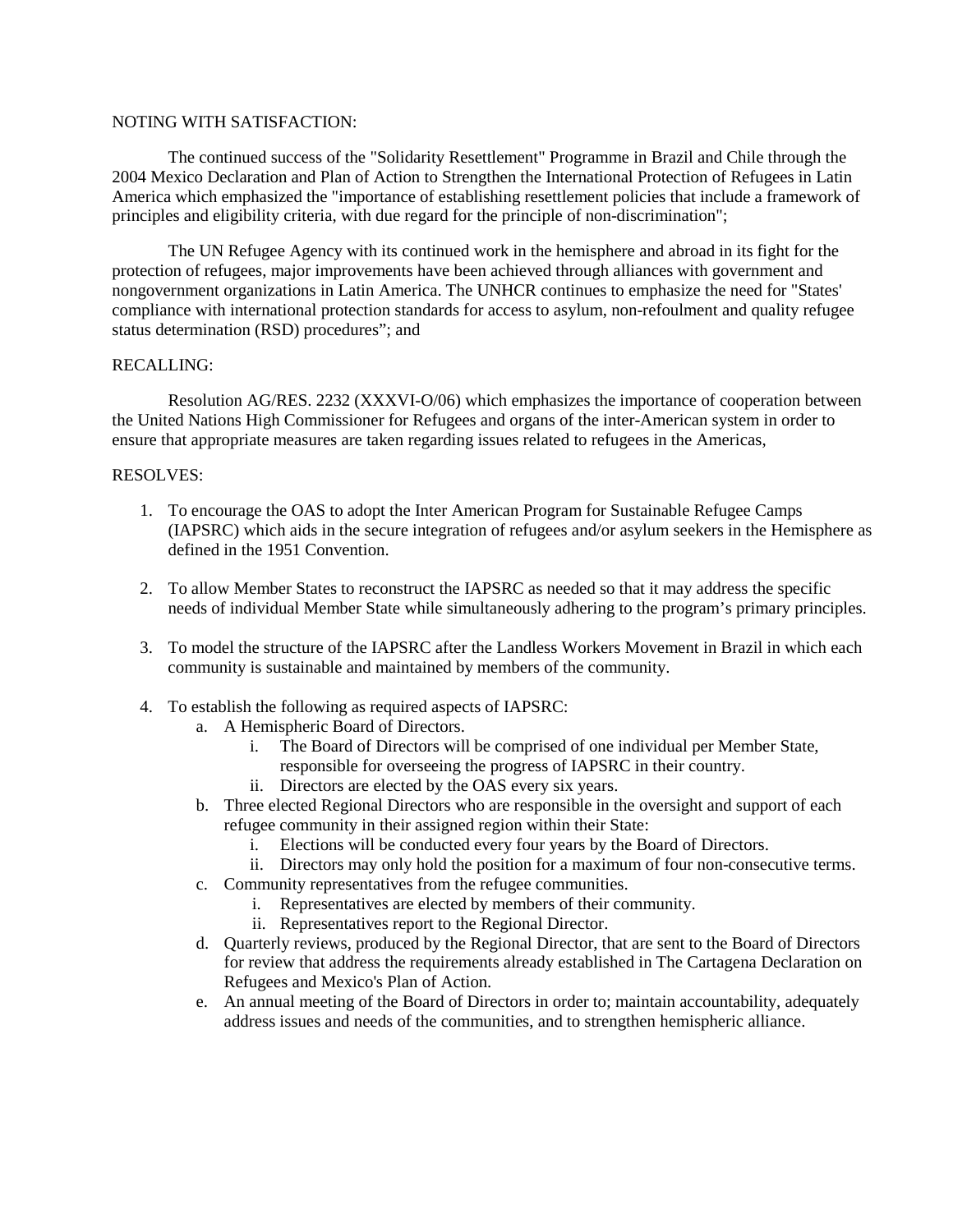5. To solicit funding and support from the UN Refugee Agency and Amnesty International which are already actively invested in resettlement programs in Latin America.

Approved for form and substance: \_\_\_\_\_\_\_\_\_\_\_\_\_\_\_\_\_\_\_\_\_\_\_\_\_\_\_\_\_\_\_\_\_\_\_\_\_\_ (Signature of Faculty Advisor) Cosignatories: 1. \_\_\_\_\_\_\_\_\_\_\_\_\_\_\_\_\_\_\_\_\_\_\_\_\_\_\_\_\_ \_\_\_\_\_\_\_\_\_\_\_\_\_\_\_\_\_\_\_\_\_\_\_\_\_\_\_\_\_ (Signature of Delegate) (Country Represented) 2. \_\_\_\_\_\_\_\_\_\_\_\_\_\_\_\_\_\_\_\_\_\_\_\_\_\_\_\_\_ \_\_\_\_\_\_\_\_\_\_\_\_\_\_\_\_\_\_\_\_\_\_\_\_\_\_\_\_\_ 3. \_\_\_\_\_\_\_\_\_\_\_\_\_\_\_\_\_\_\_\_\_\_\_\_\_\_\_\_\_ \_\_\_\_\_\_\_\_\_\_\_\_\_\_\_\_\_\_\_\_\_\_\_\_\_\_\_\_\_ 4. \_\_\_\_\_\_\_\_\_\_\_\_\_\_\_\_\_\_\_\_\_\_\_\_\_\_\_\_\_ \_\_\_\_\_\_\_\_\_\_\_\_\_\_\_\_\_\_\_\_\_\_\_\_\_\_\_\_\_ 5.\_\_\_\_\_\_\_\_\_\_\_\_\_\_\_\_\_\_\_\_\_\_\_\_\_\_\_\_\_ \_\_\_\_\_\_\_\_\_\_\_\_\_\_\_\_\_\_\_\_\_\_\_\_\_\_\_\_\_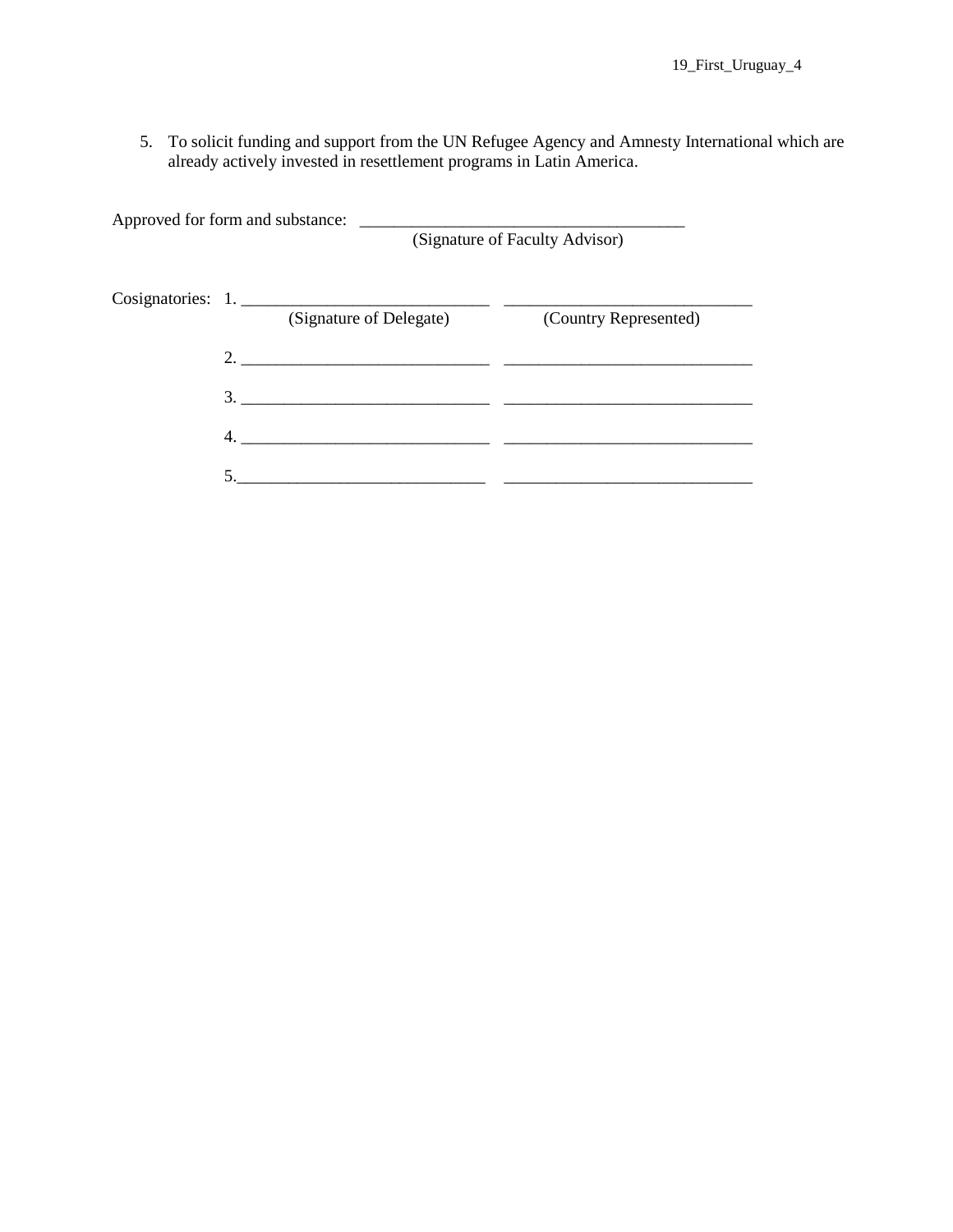# **CREATION OF AN INTER-AMERICAN PANEL FOR THE PROMOTION AND GUARANTEE OF ACCESS TO JUSTICE FOR PEOPLE IN SITUATION OF VULNERABILITY**

First Committee Topic No. 1 of the Agenda Draft Resolution Presented by the Delegation of Saint Vincent and the Grenadines

#### THE GENERAL ASSEMBLY,

## HAVING SEEN:

Article 3(j) of the Charter of the Organization of American States (OAS), which establishes that "Social justice and social security are bases of lasting peace";

Article 45(f) of the OAS Charter, which stresses "The incorporation and increasing participation of the marginal sectors of the population, in both rural and urban areas, in the economic, social, civic, cultural, and political life of the nation, in order to achieve the full integration of the national community, acceleration of the process of social mobility, and the consolidation of the democratic system.";

The Preamble of the Inter-American Democratic Charter of the Americas, which highlights that "education is an effective way to promote citizens' awareness concerning their own countries and thereby achieve meaningful participation in the decision making process, thus reaffirming the importance of human resource development for a sound democratic system";

The Preamble of the Social Charter of the Americas, which recognizes "the importance for social development of adopting policies to promote good governance, transparency, citizen participation, accountability, just treatment of citizens before the law, and the fight against corruption";

Article 14 of the Social Charter of the Americas, which affirms that "Member States have a responsibility to develop and implement comprehensive social protection policies and programs, based on the principles of universality, solidarity, equality, non-discrimination, and equity that give priority to persons living in conditions of poverty and vulnerability, taking into account their national circumstances";

## CONSIDERING:

The Inter-American Program of Judicial Facilitators, under the framework of the OAS Secretary General, which has reinforced the access to justice by the citizens who live in more outlying rural areas, establishing a service with national coverage in five countries;

## INSPIRED BY:

Article 8(2e) of the American Convention on Human Rights, which states "the inalienable right to be assisted by counsel provided by the state, paid or not as the domestic law provides, if the accused does not defend himself personally or engage his own counsel within the time period established by law";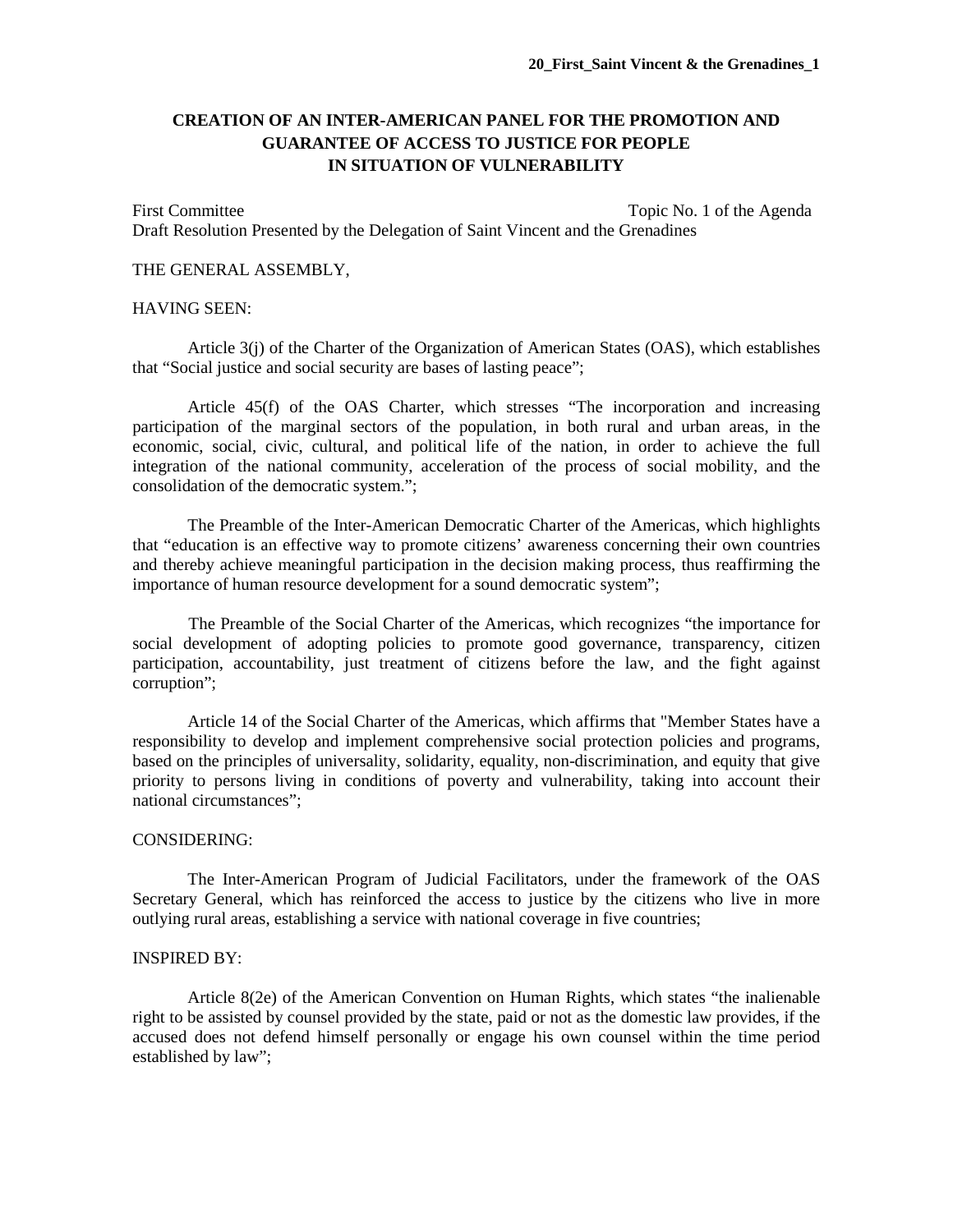Article 10 of the Universal Declaration of Human Rights, which reaffirms that "Everyone is entitled in full equality to a fair and public hearing by an independent and impartial tribunal, in the determination of his rights and obligations and of any criminal charge against him";

The 100 Rules of Brasilia, adopted at the XIV Ibero-American Judicial Summit, held in Brasilia, Brazil, in 2008, which are aimed at facilitating access to justice without any form of discrimination or intolerance and comprise several measures in order to achieve this goal;

#### UNDERLINING:

 The implication of vulnerability, which refers to any person whose access to justice, is restricted by sex, nationality, gender or social, cultural and economic situation;

#### RECOGNIZING:

That the Heads of State and Government, in the Plan of Action adopted at the Second Summit of the Americas, held in Santiago, Chile, in 1998, agreed to "establish a Justice Studies Center for the Americas, which will facilitate the training of justice sector personnel, the exchange of information and other forms of technical cooperation in the Hemisphere, in response to the particular requirements of each country";

The significant recommendations of the Inter-American Association of Official Public Defenders created in 2003, whose main objectives are to provide assistance to people in situation of vulnerability so as to guarantee access to justice on equal basis and to promote cooperation among public defenders in all the hemisphere; and

#### RECALLING:

AG/RES. 2768 (XLIII-O/13) "Strengthening of the Activities of the Inter-American Program of Judicial Facilitators", which highlights the importance of the Inter-American program of Judicial Facilitators as an overriding tool to reinforce access to justice to people in situation of vulnerability and encourage Member States to participate in the program;

AG/RES. 2714 (XLII-O/12) "Official Public Defenders as a Guarantee of Access to Justice for Persons in Situations of Vulnerability", which encourages Member States to guarantee equal access to justice and share experiences related to public defense and access to justice on the region;

Resolution AG/RES 2656 (XLI-O/11) "Warranties for access to justice: the role of the official public defenders", which recommends Member States to improve their respective official public defenders service,

- 1. To commend the great efforts made by Member States in providing professional assistance to people in situation of vulnerability in order to facilitate access to justice.
- 2. To raise awareness on each Member State about people's right to be assisted by an official public defender in order to assure them a fair hearing by an impartial court of justice or tribunal.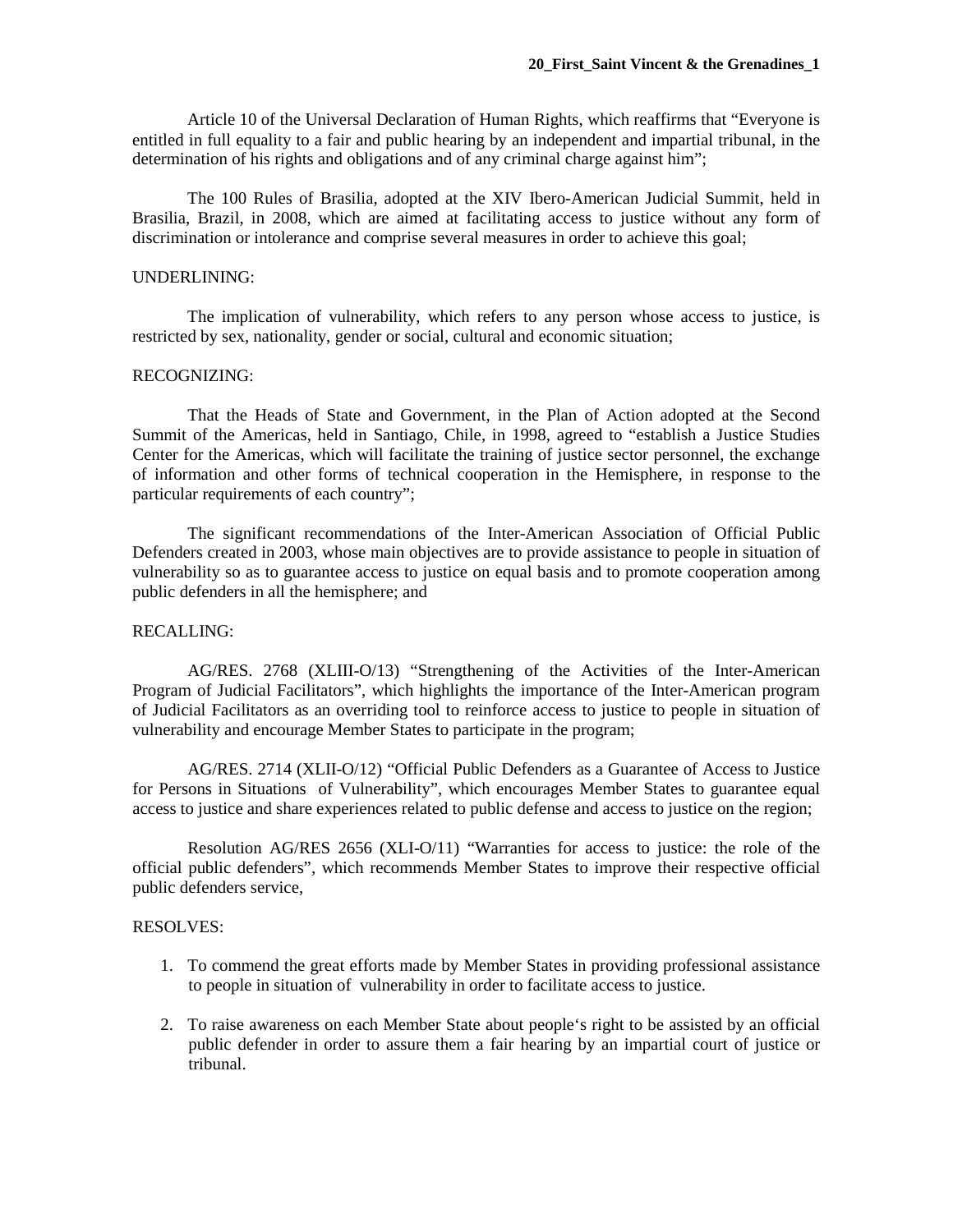- 3. To request that the Department of International Law of the Secretariat for Legal Affairs create an "Inter-American Panel for the Promotion and Guarantee of Access to Justice for People in Situation of Vulnerability" (IAPPGAJ), which will be responsible for:
	- a) Seeking strong cooperation of the Justice Studies Center of the Americas, with the aim at carrying out studies and investigations related to access to justice throughout the Hemisphere and providing education to justice personnel.
	- b) Encouraging Member States to develop special workshops for justice personnel, which will focus on the best ways to provide assistance to people, especially those in situation of vulnerability.
	- c) Recommending Ministers of Justice or Attorneys General to promote among justice personnel to take part in the Inter-American Program of Judicial Facilitators.
	- d) Initiating national campaigns to promote and enhance the relevance of the role played by official public defenders among population and to foster the accessibility to the database.
	- e) Working closely with the Inter-American Association of Official Public Defenders, with the intention of sharing and promoting knowledge and best practices related to: access to justice, education, protecting the rights of people in situation of vulnerability such as indigenous people, women and children, and human rights defenders.
	- f) Releasing bi-annual reports on the progress made and submitting them to Ministers of Justice or Attorneys General of each Member State and to the General Assembly, which will include recommendations about the best measures and policies to be taken.
- 4. To invite Universities, Non-Governmental Organizations, Civil Society Organizations and the private sector to support and collaborate with the implementation of the project by carrying out campaigns and workshops on the relevant role that public defenders play in providing a proper and fair defense on trials.
- 5. To instruct the Department of International Law to call a Conference of Ministers of Justice or Attorneys General of the Member States, which will include experts of the IAPPGAJ, to share ideas and discuss the most viable plan to increase education and understanding on this matter.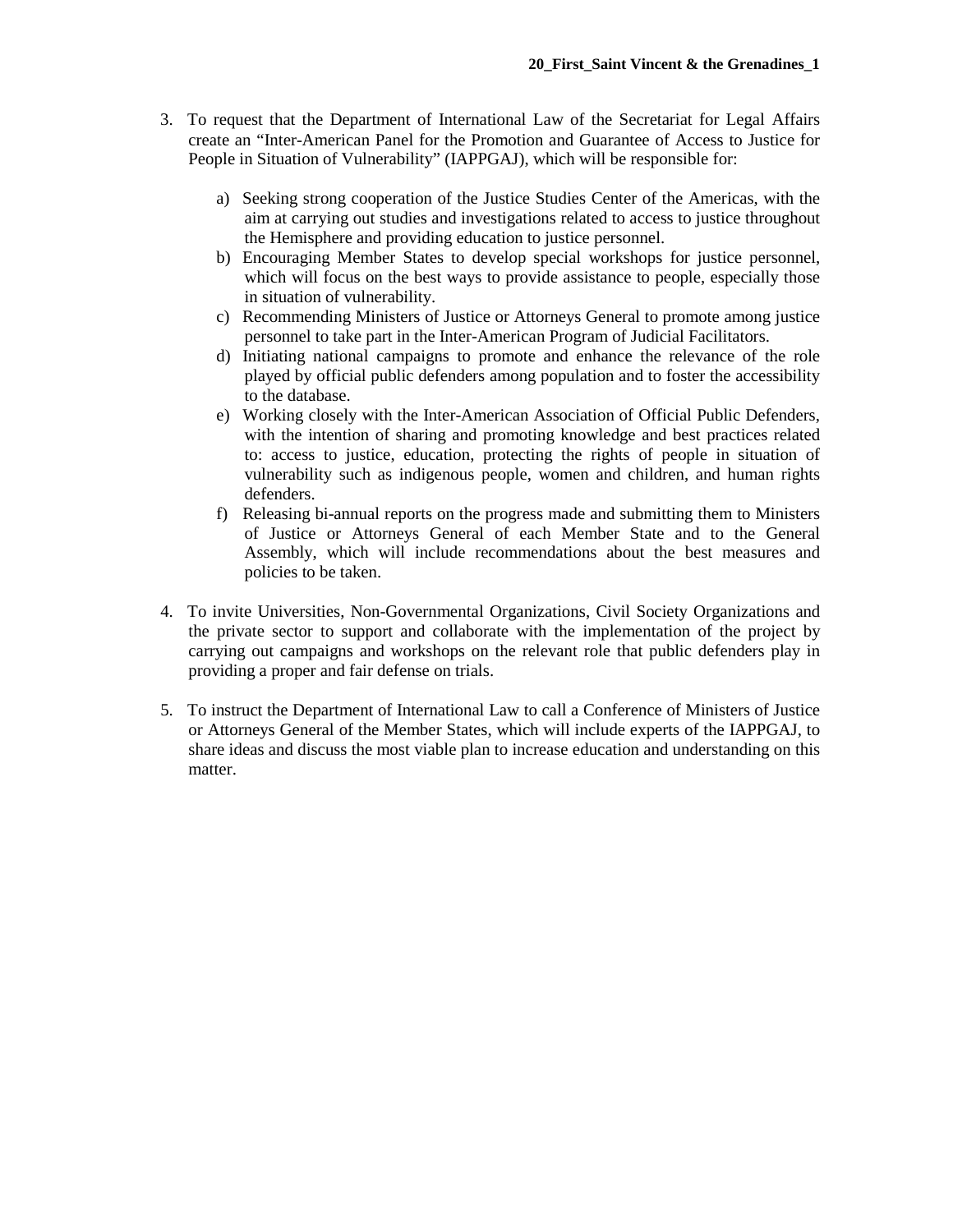6. To finance this project with specific funds allocated in the budget of the Department of International Law.

| Approved for form and substance: |    |                         | (Signature of Faculty Advisor) |
|----------------------------------|----|-------------------------|--------------------------------|
|                                  |    | (Signature of Delegate) | (Country Represented)          |
|                                  | 2. |                         |                                |
|                                  | 3. |                         |                                |
|                                  | 4. |                         |                                |
|                                  |    |                         |                                |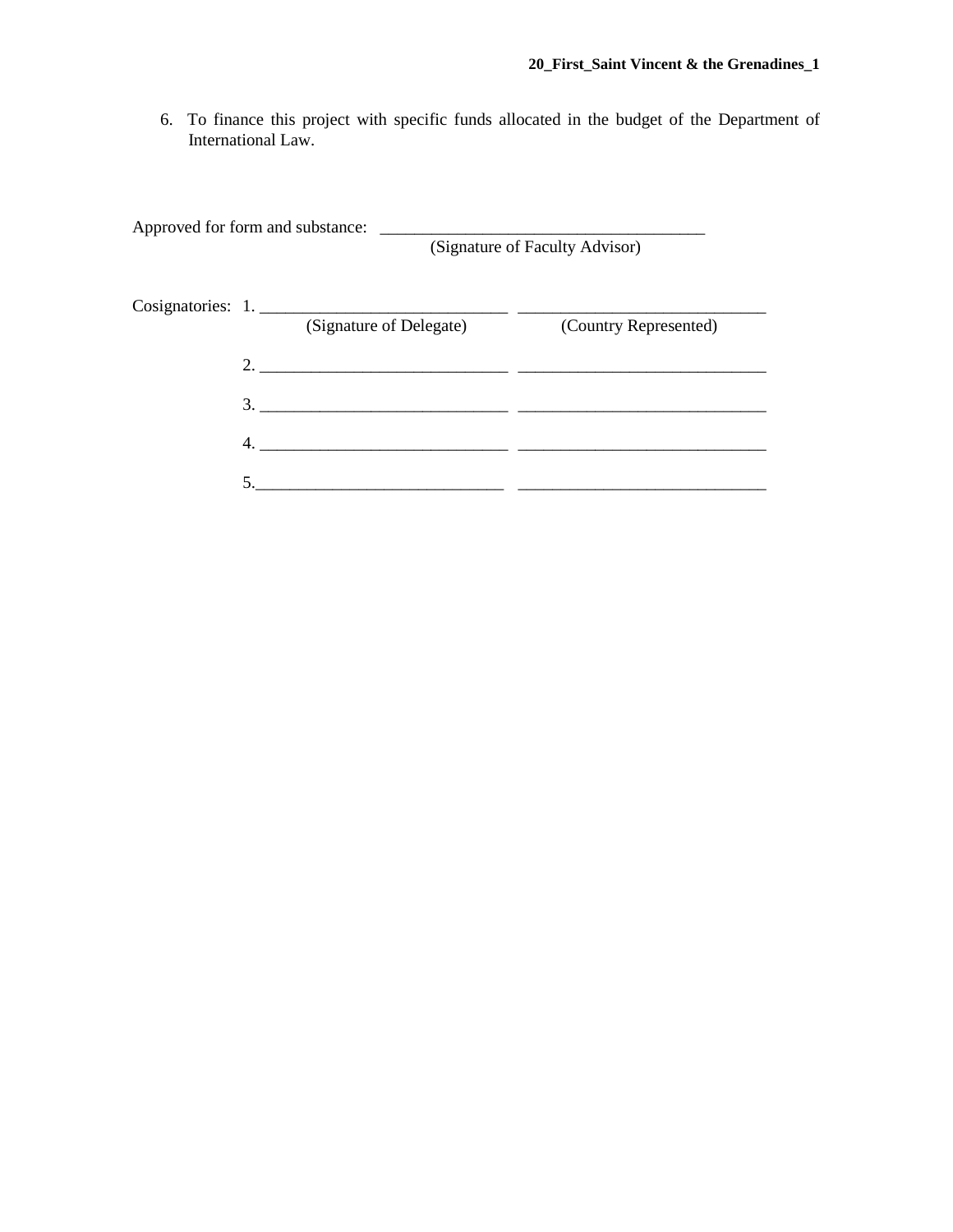## **PROTECTING THE RIGHTS OF REFUGEES AND ASYLUM SEEKERS THROUGH ENHANCED ACCESS TO SECURE IDENTITY DOCUMENTS**

First Committee Topic No. 4 of the Agenda Draft Resolution Presented by the Delegation of Jamaica

## THE GENERAL ASSEMBLY,

#### RECALLING:

That the Charter of the Organization of the American States (OAS) encourages Member States to cooperate in order to encourage technological progress for their integral development;

That the UN Convention Relating to the Status of Refugees (1951) establishes basic rights for refugees, including access to the courts, primary education, and work, as well as the right to be provided with valid travel documents and/or identity papers;

#### RECOGNIZING:

That the Cartagena Declaration on Refugees (1984) promotes the adoption of national laws and regulations facilitating the application of the UN Convention Relating to the Status of Refugees, and establishing internal procedures for the protection of refugees;

 That the Cartagena Declaration of Refugees further calls for "improving the protection afforded to refugees, safeguarding their human rights, and implementing projects aimed at their self-sufficiency and integration into the host society";

 That the Office of the United Nations High Commissioner for Refugees (UNHCR) affirms states' responsibility for "providing refugees with travel and other documents such as would normally be provided to other aliens by their national authorities, especially documents which would facilitate their resettlement";

### ACKNOWLEDGING:

That refugees and asylum seekers often flee their homes under crisis circumstances, and therefore may be unable to furnish official documentation of their identity upon arrival in the host society;

 That widely recognized and accepted identity documents are essential for refugees and asylum seekers to access basic services, carry out daily functions, and integrate into their host societies; and

 The importance of providing such documents to refugees and asylum seekers as expeditiously as possible, while simultaneously ensuring adequate identity verification and preventing fraud and abuse,

- 1. To commend Member States for their ongoing work to strengthen the protection of refugees and asylum seekers.
- 2. To recommend that the OAS collaborate with Member States to launch a hemispheric initiative to enhance refugee and asylum seekers' access to secure identity documents. In all Member States that agree to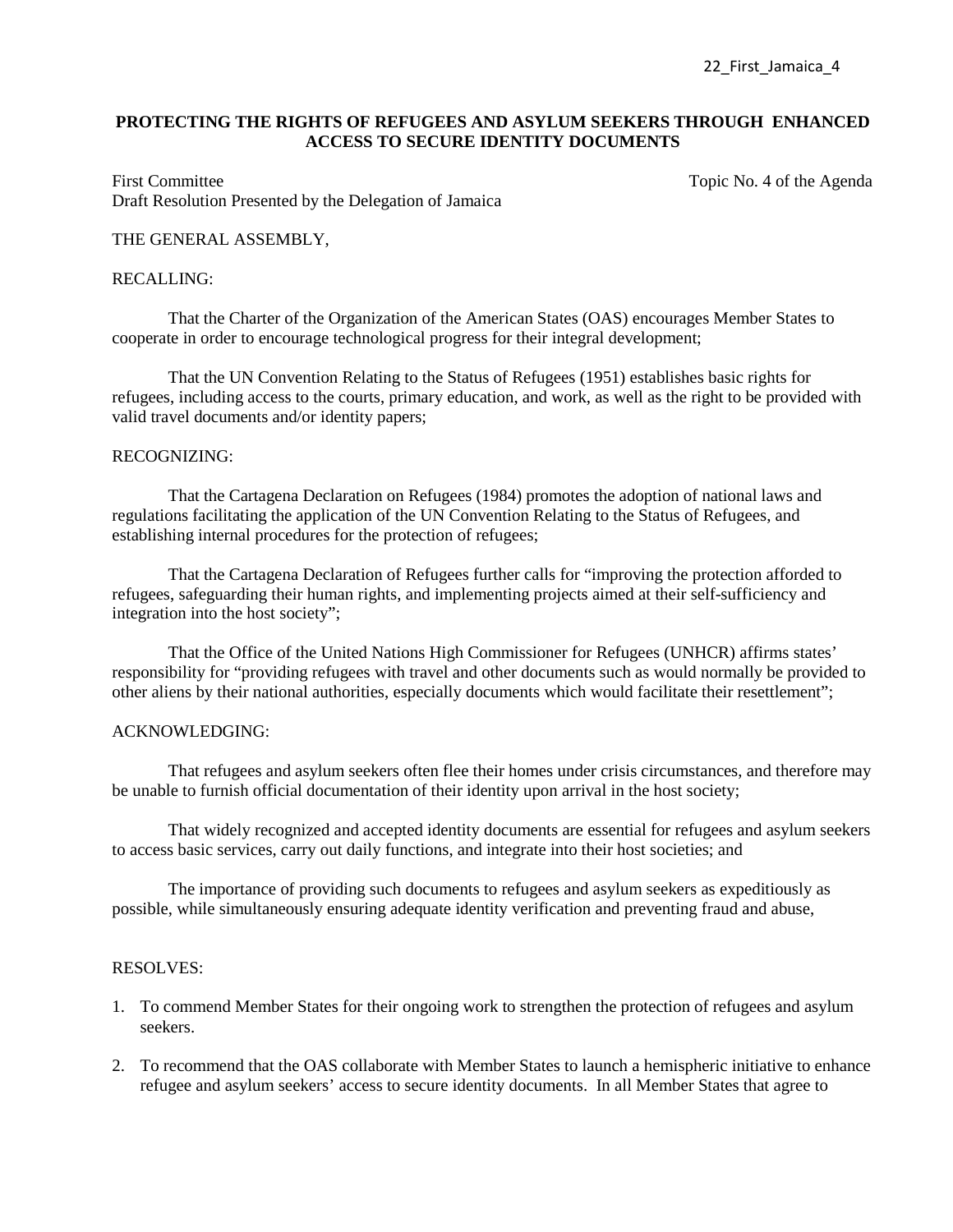participate in this initiative, digitized biometric identity cards (BICs) would be issued to refugees and asylum seekers for the purposes of:

- a. Creating a secure and tamper-proof form of identification that would be widely recognized and accepted throughout the OAS.
- b. Expediting the process for refugees and asylum seekers to obtain identity documents.
- c. Reducing the ability of terrorist and transnational criminal organizations to forge refugee identity documents.
- d. Facilitating the integration of refugees and asylum seekers into host societies by allowing them to present proof of their identities and thereby enhance their access to services and opportunities for education and work.
- 3. To suggest that member states and the OAS partner with the United Nations High Commissioner for Refugees (UNHCR) in this initiative, in order to take advantage of the UNHCR's experience in conducting successful campaigns to issue BICs to refugees.
- 4. To propose that the BIC initiative include the following steps and components:
	- a. In participating member states that have not already done so, compilation of an electronic national data register of refugees and asylum seekers.
	- b. Creation of a secure and tamper-proof format for the BICs, including a digital photograph and the fingerprint of the card-holder.
	- c. Development of a data protection policy to ensure the security and privacy of electronic data collected from refugees and asylum seekers.
	- d. Implementation of public information campaigns in participating Member States to inform refugees, asylum seekers, and the public about the new identity cards and the rights that the cardholders enjoy, consistent with national laws and regulations in each Member State.
	- e. Designation of multiple locations within government offices of participating member states where BICs can be printed and issued to cardholders.
- 5. To recommend that the OAS , the UNHCR, and participating Member States finalize plans for the initiative within one year after the adoption of this resolution, and then begin implementing the initiative within one year after finalizing the plans.
- 6. To seek necessary funding from organizations including the UNHCR, Catholic Relief Services (CRS), Immigrant & Refugee Community Organization (IROC), and other interested organizations.

| Approved for form and substance: |                    |                         | (Signature of Faculty Advisor) |
|----------------------------------|--------------------|-------------------------|--------------------------------|
|                                  | Cosignatories: 1.  | (Signature of Delegate) | (Country Represented)          |
|                                  | 2. $\qquad \qquad$ |                         |                                |
|                                  | 3.                 |                         |                                |
|                                  | 4.                 |                         |                                |
|                                  | 5                  |                         |                                |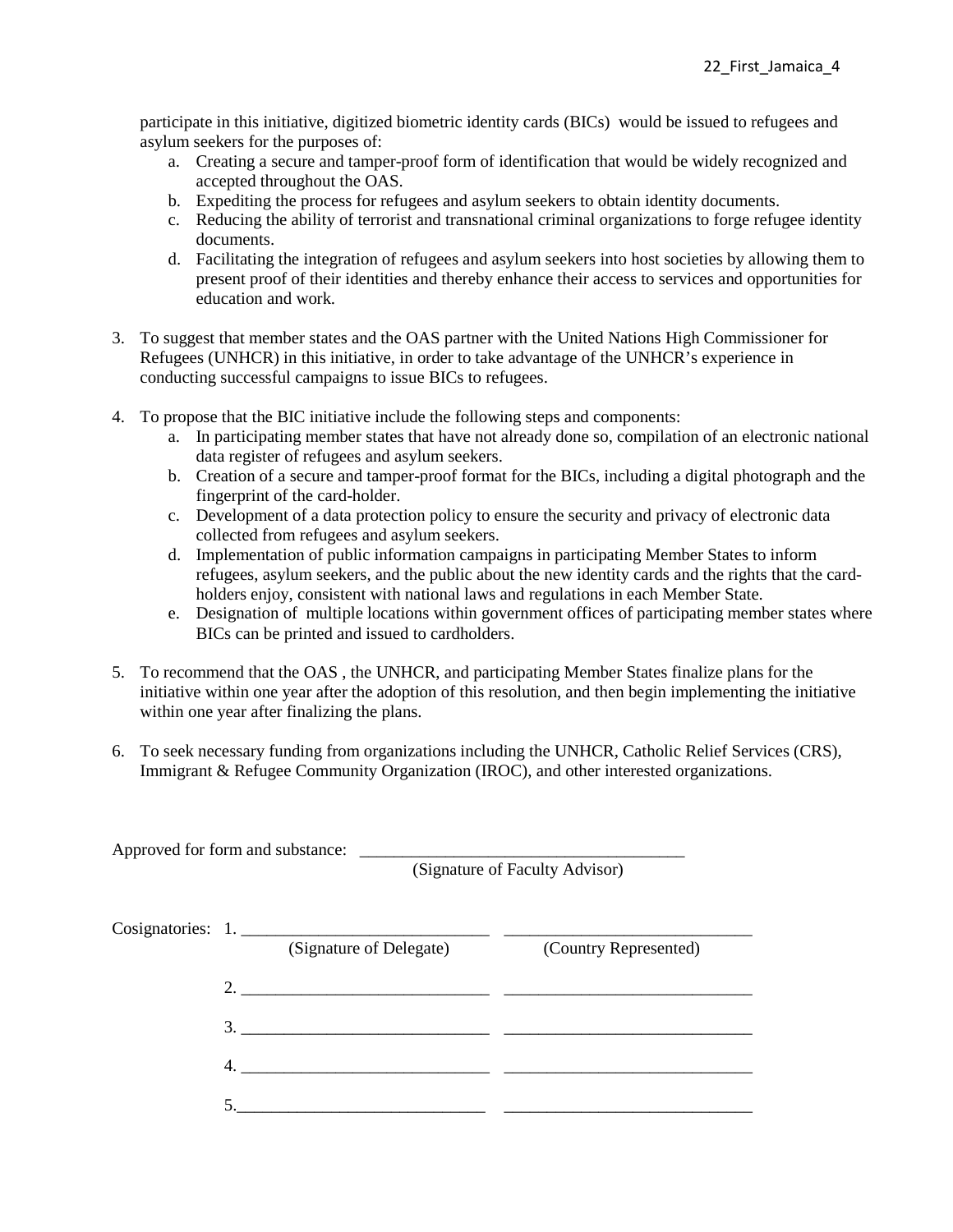23 First Canada 2

# **AMERICAN DECLARATION ON THE ESTABLISHMENT OF ANTIRETROVIRAL THERAPY (ART), KNOWLEDGE ON HIV / AIDS AND INTEGRAL PROTECTION MEASURES**

First Committee Topic No. 2 of the Agenda Draft Resolution Presented by the Delegation of Canada

## THE GENERAL ASSEMBLY,

#### HAVING SEEN:

Resolutions AG / RES. 2802 (XLIII-O/13), AG / RES. 1732 (XXX-O/00) of the Organization of American States, and the resolution (A/RES/60/262, 2006) of the United Nations;

## REITERATING:

That both the Universal Declaration of Human Rights and the American Convention on Human Rights observe that all the members of the human race recognized them as persons endowed with dignity in their existence, are free and equal before the law, without any distinction as grounds of sex, race, religion, economic status and in general tending towards financial any negative discrimination;

That these Statutes promulgated by important organizations, which ensure the protection and promotion of the effective realization of the freedoms, privileges and rights of all humans in their capacity as such and stipulates as one of them, the respect for life, physical, mental and moral integrity and selfdetermination with the limits that the rights of others and provide legal order;

That human rights should be interpreted according to the principles universality, indivisibility and interdependence;

 That human rights do not exist by the fact that attributes recognized by States or international organizations, are by the mere existence of the human person and for that reason they are promoting "convention reinforcing or complementing" character;

## BEARING IN MIND:

The annual report of the United Nations on the Millennium Development Goals by 2013;

## RECOGNIZING:

The importance of the original data collected by the Inter-Agency and Expert Group on indicators of the Millennium Development Goals, coordinated by the Department of Economic and Social Affairs of the Secretariat of the United Nations;

#### CONSIDERING:

That there are still missing information in the basic knowledge about HIV and its prevention in America, being the most affected underdeveloped countries;

That universal access to antiretroviral treatment for HIV / AIDS is available to mankind, but it requires sustained political support, therefore, the provision of prevention and treatment services should be the responsibility of the States;

That the freer it is whole treatment, there will be more population coverage;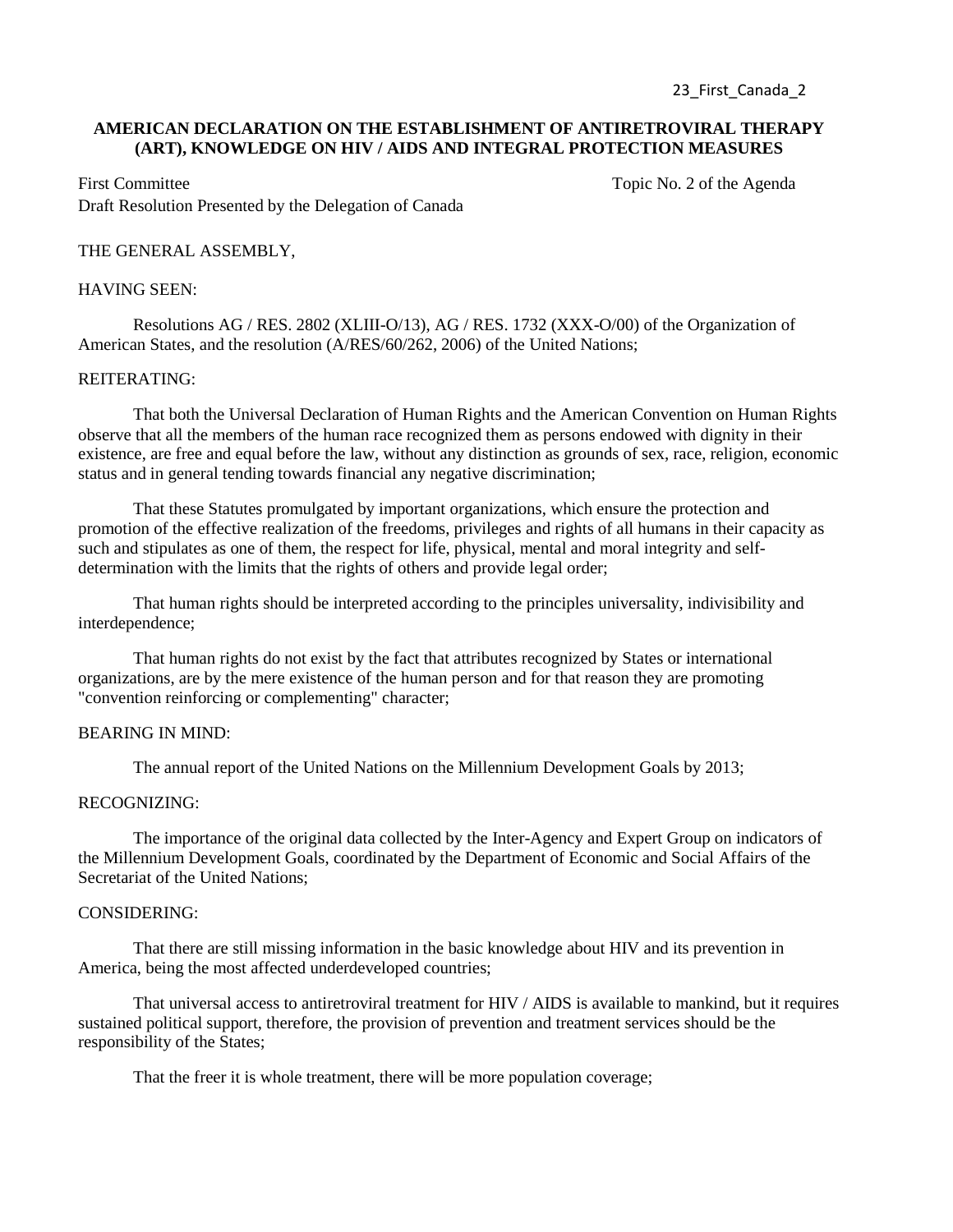That the more treatments exist, fewer people will die of AIDS infected and more people will live longer being HIV positive;

That the knowledge of young people about HIV disease and its preventions is not enough compared to the global goal;

That a basic understanding of what HIV is and its transmission, is critical to achieving behavioral changes that will lead the maintenance of safe sex; and

# TAKING INTO ACCOUNT

 That not all countries have entities or institutions to ensure human rights and supra-guarantees that belong to everyone;

That it is appropriate to create special units dedicated solely and exclusively to the protection of those persons coming under the present declaration,

- 1. To publicly and inexorably reproach the behaviors designed to discriminate against people potentially affected by HIV / AIDS, and those who carry it and / or those who suffering as well as to the memory of those who perished by its experience;
- 2. To recognize, another time, the importance of the prevention, promotion and treatment of HIV / AIDS by part the Members States.
- 3. To encourage States to formulate public policies for prevention, promotion, treatment and knowledge of HIV / AIDS, taking into account the governing parameters stipulated in this Declaration:
	- a. Universality: Coverage for all people.
	- b. Gratuitousness: State funding for prevention, promotion and knowledge, as well as a subsidy for treatment.
	- c. Priority: emergency called to States to regulate this area.
- 4. To urge states in order to strengthen action and judicial guarantees, aiming to accomplish the full exercise of human rights enshrined in the American Convention on Human Rights and other international instruments.
- 5. To exhort Members States which have no Rights Defenders institutions and supra-Guarantees, to institutionalize within their domestic legislation a priority, national or federal entities, to ensure these rights and guarantees, among others, a suitable access the administration of justice and an effective remedy, in a framework of Gratuitousness, Universality and Priority.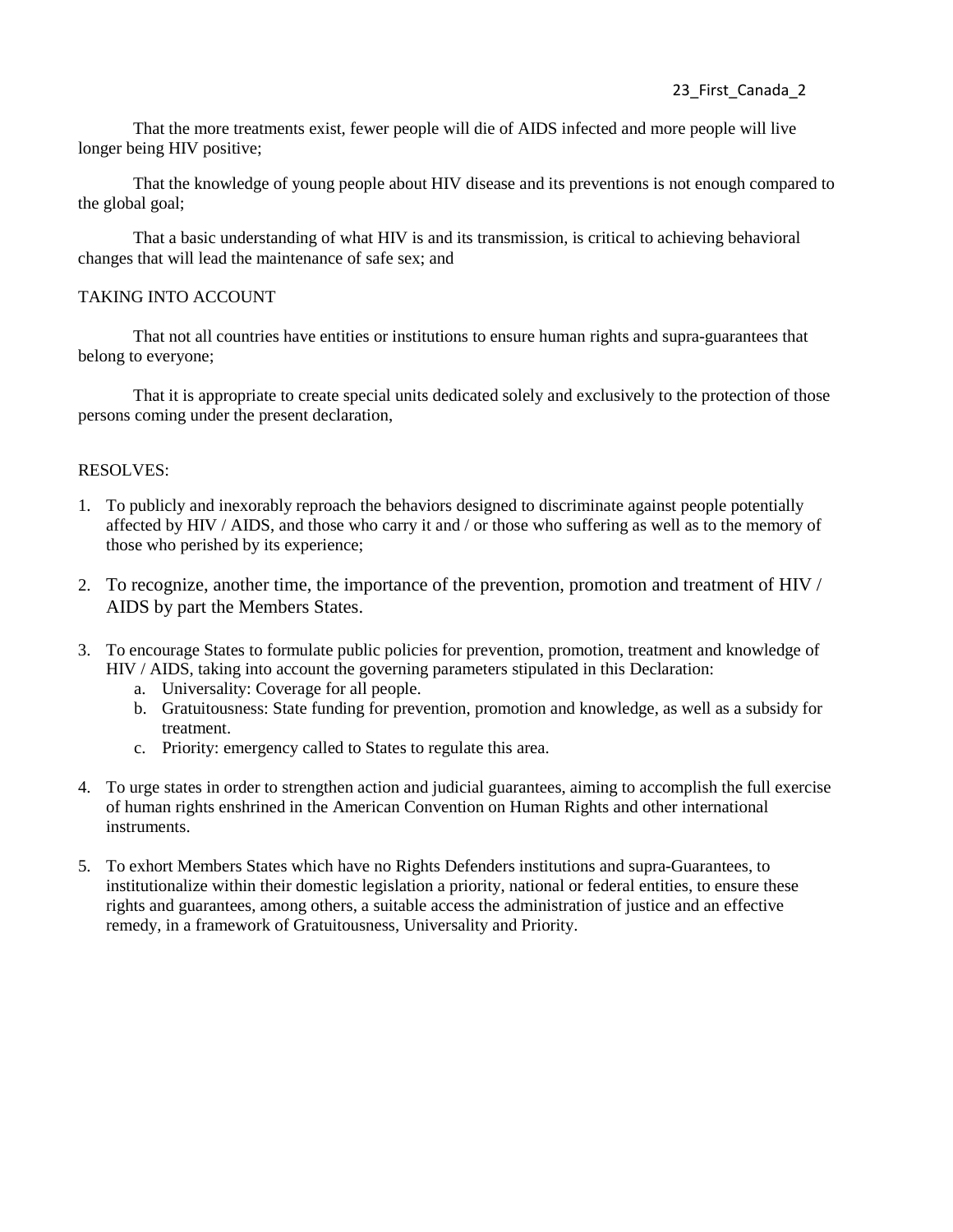6. To instruct all Members States to create within their entities Rights Defenders and supra-Guarantees, Special Units of inspection, control, monitoring and protection of the marginalized, in order to provide humanity in this situation of public defenders who need to advocate for their rights.

| Approved for form and substance: |                         | (Signature of Faculty Advisor) |
|----------------------------------|-------------------------|--------------------------------|
| Cosignatories: 1.                | (Signature of Delegate) | (Country Represented)          |
|                                  |                         |                                |
| 3.                               |                         |                                |
| 4.                               |                         |                                |
|                                  |                         |                                |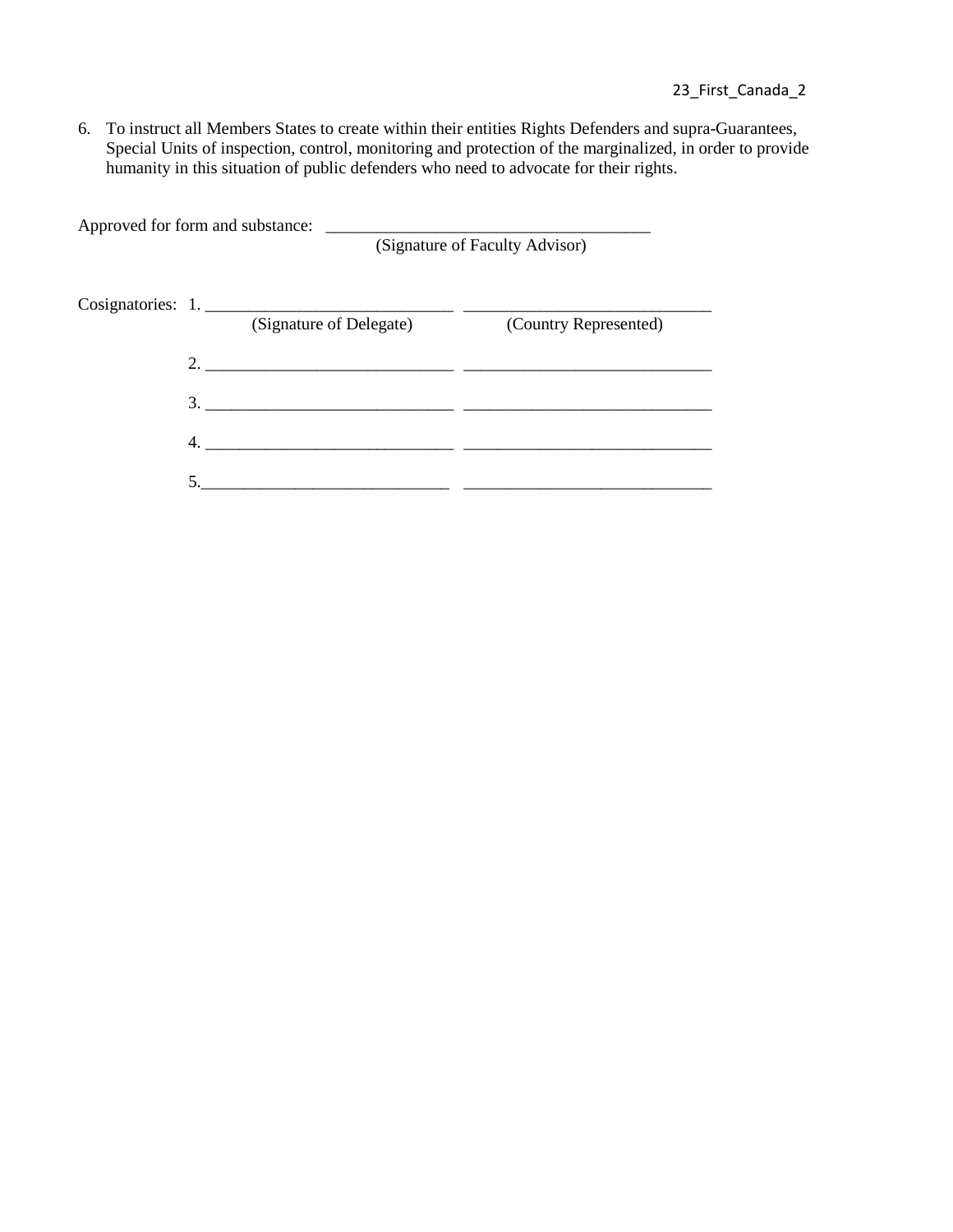## COMBATING CORRUPTION IN THE JURIDICIAL SYSTEM AND RECOGNIZING VULNERABLE POPULATIONS AS A GUARANTEE OF ACCESS TO JUSTICE

First Committee: Juridical and Political Affairs Topic No. 1 of the Agenda Draft Resolution Presented by the Delegation of Guatemala

#### THE GENERAL ASSEMBLY,

## AFFIRMING:

That the Member States have an obligation to respect and guarantee the exercise of the rights recognized in the international treaties to which they are party and in their domestic legislation, removing the obstacles that may impair or limit access to a public defender, in such a way, it will ensure full and free access to justice;

## CONSIDERING:

Chapter XV of the OAS Charter which states that "there shall be an Inter-American Commission on Human Rights, whose principal function shall be to promote the observance and protection of human rights and to serve as a consultative organ of the Organization in these matters."

## TAKING INTO ACCOUNT:

The importance of the Inter-American Convention against Corruption (IACC) and the fact that it has been ratified by 33 member states of the Organization of American States (OAS), and that 31 of those states participate in the Mechanism for Follow-Up on Implementation of the Inter-American Convention against Corruption (MESICIC);

#### BEARING IN MIND:

The creation of the Inter-American Program of Judicial Facilitators within the OAS and the agreement between the Supreme Justice Court of the Republic of Guatemala and the Secretary General of the Organization of the American States for the establishment of this program in Guatemala;

#### UNDERSCORING:

The conclusions of the special meeting on the exchange of best practices and experiences with the work of public defenders held in the OAS Committee on Juridical and Political Affairs, on March 7, 2013; and the fruitful work being done by Inter-American public defenders to represent the rights of victims of human rights violations under the aegis of the Memorandum of Understanding between AIDEF and the Inter-American Court of Human Rights; and

## TAKING INTO ACCOUNT.

The existence of the Ministers of Justice or Attorneys General of the Americas (REMJA) who have highlighted the importance of access to justice for the effective fulfillment of rights conferred on people and have considered that access to justice must cover all sectors of society, understanding it to be one of the pillars for ensuring social justice and development.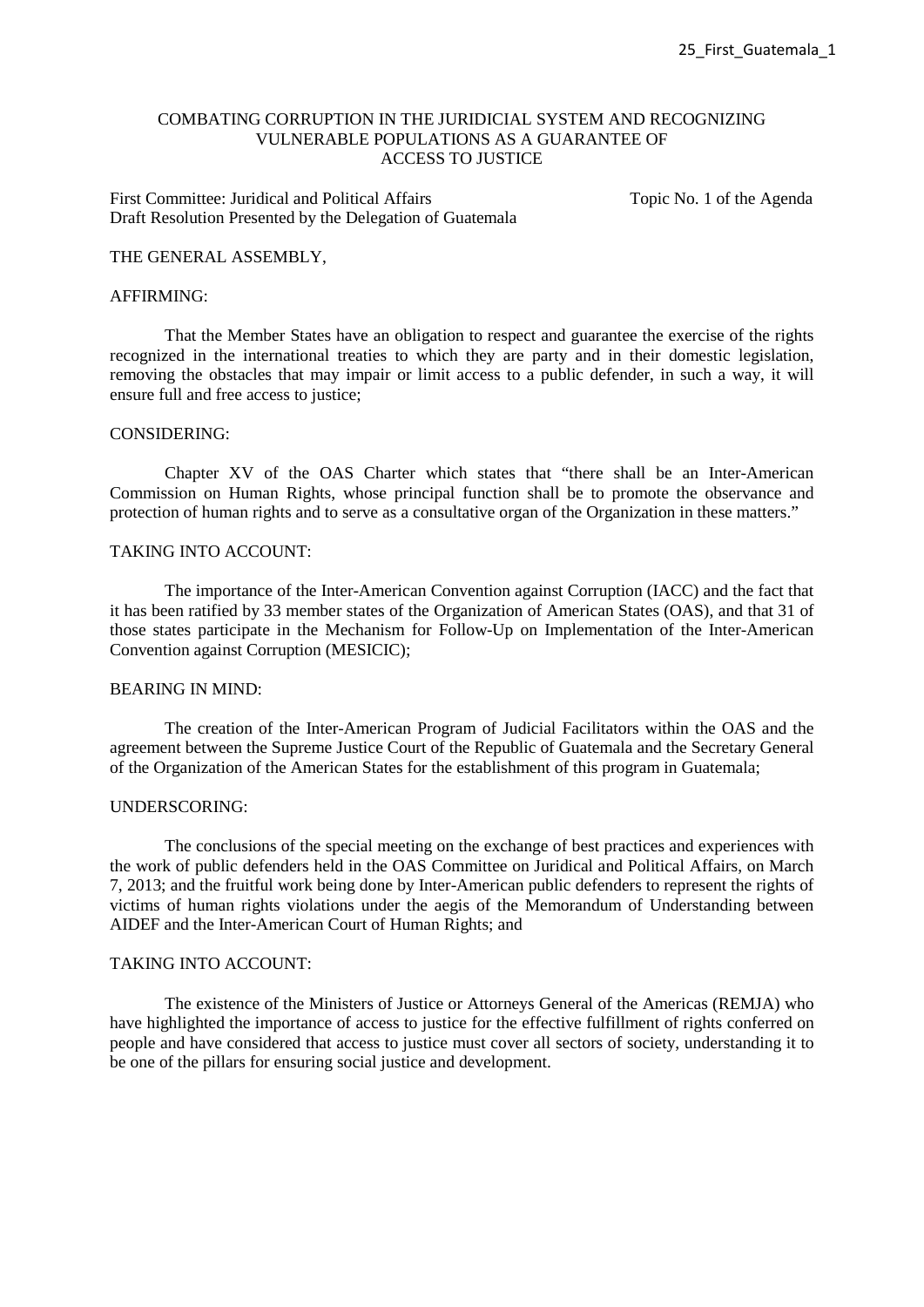# RESOLVES:

1. To encourage Member States to combat corruption in their judicial system by:

- a) Suggesting the creation of an OAS Inter-American Commission with the main goal to expose the causes and consequences of corruption in the judicial system of requesting countries.
- b) Ensuring the independence of the Commission from the structures of the State by mandating rapporteurs of the Inter-American Convention against Corruption (MESICIC).
- c) Publishing a report on the conclusions of the Commission, with general and specific recommendations which include initiatives and solutions to support government agents to efficiently fight corruption.
- d) Ensuring the report is accessible for everyone.
- 2. To democratize the delivery of legal services for the vulnerable and disadvantaged populations by:

Encouraging the Member States of the Organization of American States (OAS) which have not yet joined the Inter-American Program of Juridical Facilitators to do so.

- a) Suggesting funding opportunities to the concerned governments to support the establishment of legal services while promoting the exchange of information between high-ranking civil servants of OAS Member States.
- b) Working in collaboration with the NGOs like Lawyers without Borders to support the establishment of a strong and reliable legal service system that will benefit the vulnerable population.
- c) Recommending the establishment of legal advisory offices, that offer guidance and support to women and indigenous people, who are victims of violations of human rights that would not otherwise access these services, regarding the Commissioners of the Inter-American Commission on Human Rights (IACHR).
- 3. To encourage the creation of an awareness program for lawyers with the purpose of creating a better understanding of the socio-economic reality of vulnerable population groups by:
	- a) Establishing training provided by volunteer OAS lawyers for a better understanding of standards and legal rules applied to human rights and indigenous law.
	- b) Focusing on the most at-risk groups, including women and indigenous, for a legal representation under the law regarding human rights.
	- c) Adding history lessons about indigenous people and women emancipation within the national program for lawyers to raise awareness regarding a large part of their clients.

Approved for form and substance: \_\_\_\_\_\_\_\_\_\_\_\_\_\_\_\_\_\_\_\_\_\_\_\_\_\_\_\_\_\_\_\_\_\_\_\_\_\_ (Signature of Faculty Advisor) Cosignatories: 1. \_\_\_\_\_\_\_\_\_\_\_\_\_\_\_\_\_\_\_\_\_\_\_\_\_\_\_\_\_ \_\_\_\_\_\_\_\_\_\_\_\_\_\_\_\_\_\_\_\_\_\_\_\_\_\_\_\_\_ (Signature of Delegate) (Country Represented) 2. \_\_\_\_\_\_\_\_\_\_\_\_\_\_\_\_\_\_\_\_\_\_\_\_\_\_\_\_\_ \_\_\_\_\_\_\_\_\_\_\_\_\_\_\_\_\_\_\_\_\_\_\_\_\_\_\_\_\_  $3.$  4. \_\_\_\_\_\_\_\_\_\_\_\_\_\_\_\_\_\_\_\_\_\_\_\_\_\_\_\_\_ \_\_\_\_\_\_\_\_\_\_\_\_\_\_\_\_\_\_\_\_\_\_\_\_\_\_\_\_\_  $5.$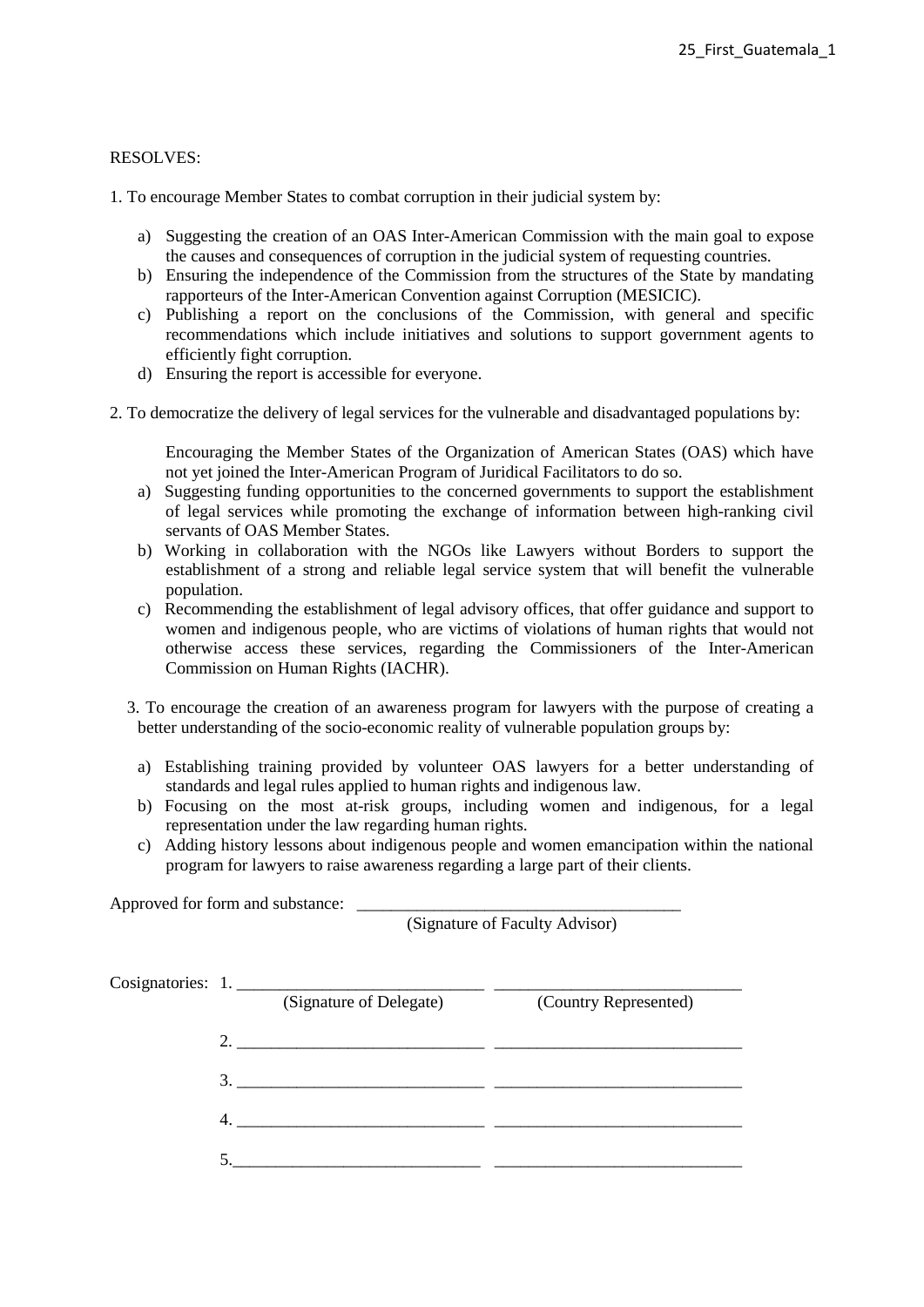# **ERADICATING RACIAL DISCRIMINATION IN THE WESTERN HEMISPHERE**

First Committee Topic No. 2 of the Agenda Draft Resolution Presented by the Delegation of St. Kitts and Nevis

# THE GENERAL ASSEMBLY,

# CONSIDERING:

That Articles 3.l and 45.a of the Charter of the Organization of the American States; Article 2 of the Universal Declaration of Human Rights; Article II of the American Declaration of the Rights and Duties of Man; Article I of the American Convention on Human Rights; and Article 9 of the Inter-American Democratic Charter call for the respect of human rights and fundamental freedoms to be extended to all human beings, regardless of race, color, nationality, sex, language, religion, political, or other opinion, national or social origin, property, birth, or any other status;

# DISTURBED BY:

The persistent examples of racial discrimination in the workplace that continue to affect vast populations in the Americas;

# RECALLING:

The International Convention on the Elimination of All Forms of Racial Discrimination, and particularly Article 2 from that document, which calls for the condemnation of racial discrimination and for the pursuit by all signatories to eliminate racial discrimination in all its forms through appropriate means and without delay;

That all of the Member States of the Organization of American States have ratified the aforementioned International Convention on the Elimination of All Forms of Racial Discrimination and are therefore legally bound by the terms of the Convention; and

# BEARING IN MIND:

The commitment of the Organization of American States to the eradication of racial discrimination and the results that the Members of the Organization of American States are capable of achieving regarding the eradication of racial discrimination,

- 1. To praise all Member States that are signatories to the aforementioned International Convention on the Elimination of All Forms of Racial Discrimination.
- 2. To commend all Member States for their respective efforts to address racial discrimination.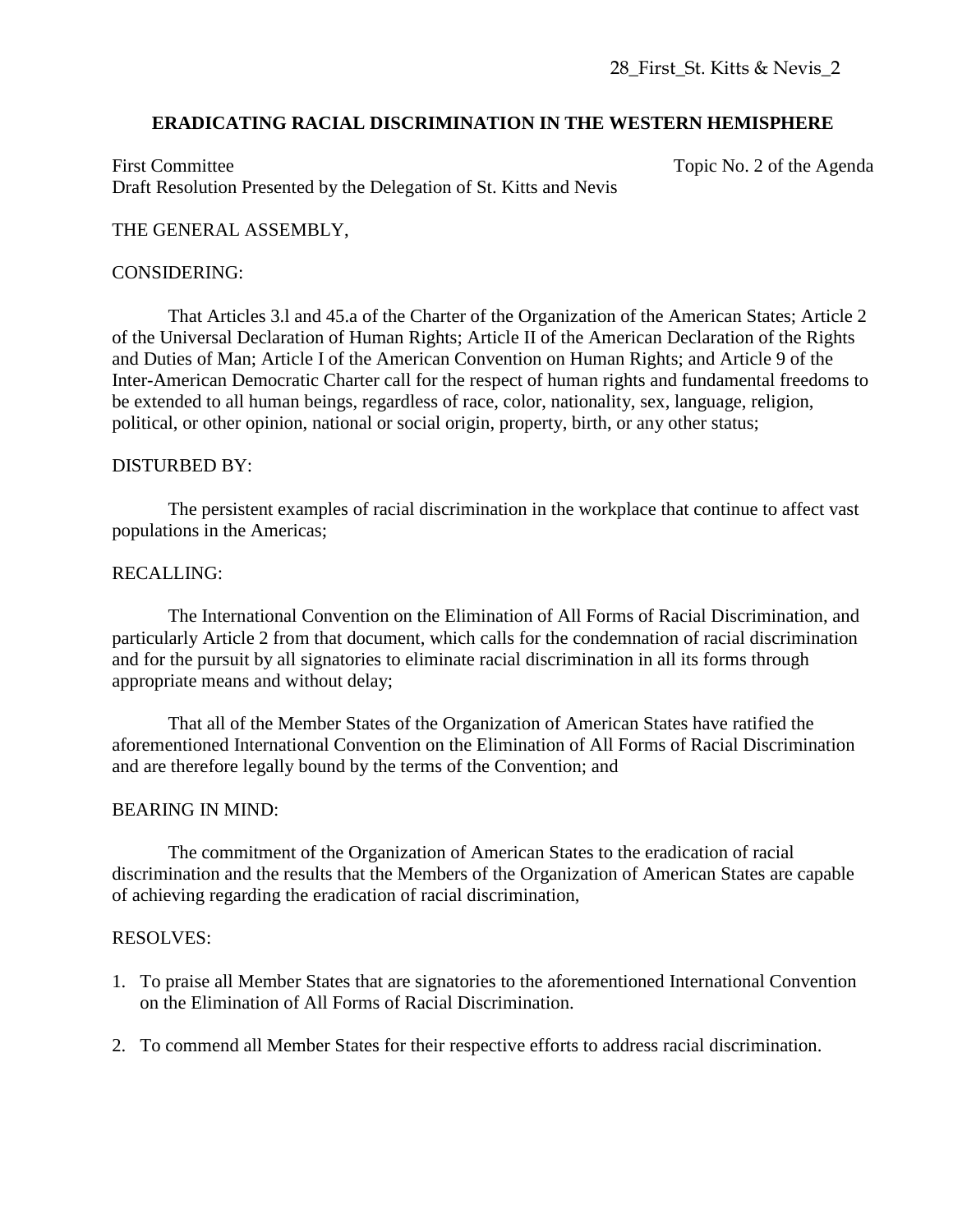- 3. To urge all Member States to use their resources to implement programs to reduce racial discrimination within their boundaries.
- 4. To remind all Member States to report all necessary information to the Committee on the Elimination of Racial Discrimination in a timely manner, in accordance with the International Convention on the Elimination of All Forms of Racial Discrimination.
- 5. To create a one-time Judicial Panel, which will convene for two weeks per year in the same city that is hosting the General Assembly that year, and which will comprise one representative from each Member State appointed by the delegates of each Member State, to, by 2018, submit to the OAS a series of suggestions for legally binding mechanisms against racial discrimination to be adopted throughout the Region by 2022.

| Approved for form and substance: |                                |
|----------------------------------|--------------------------------|
|                                  | (Signature of Faculty Advisor) |

|    | (Signature of Delegate) | (Country Represented) |
|----|-------------------------|-----------------------|
|    |                         |                       |
|    | 3.                      |                       |
| 4. |                         |                       |
|    |                         |                       |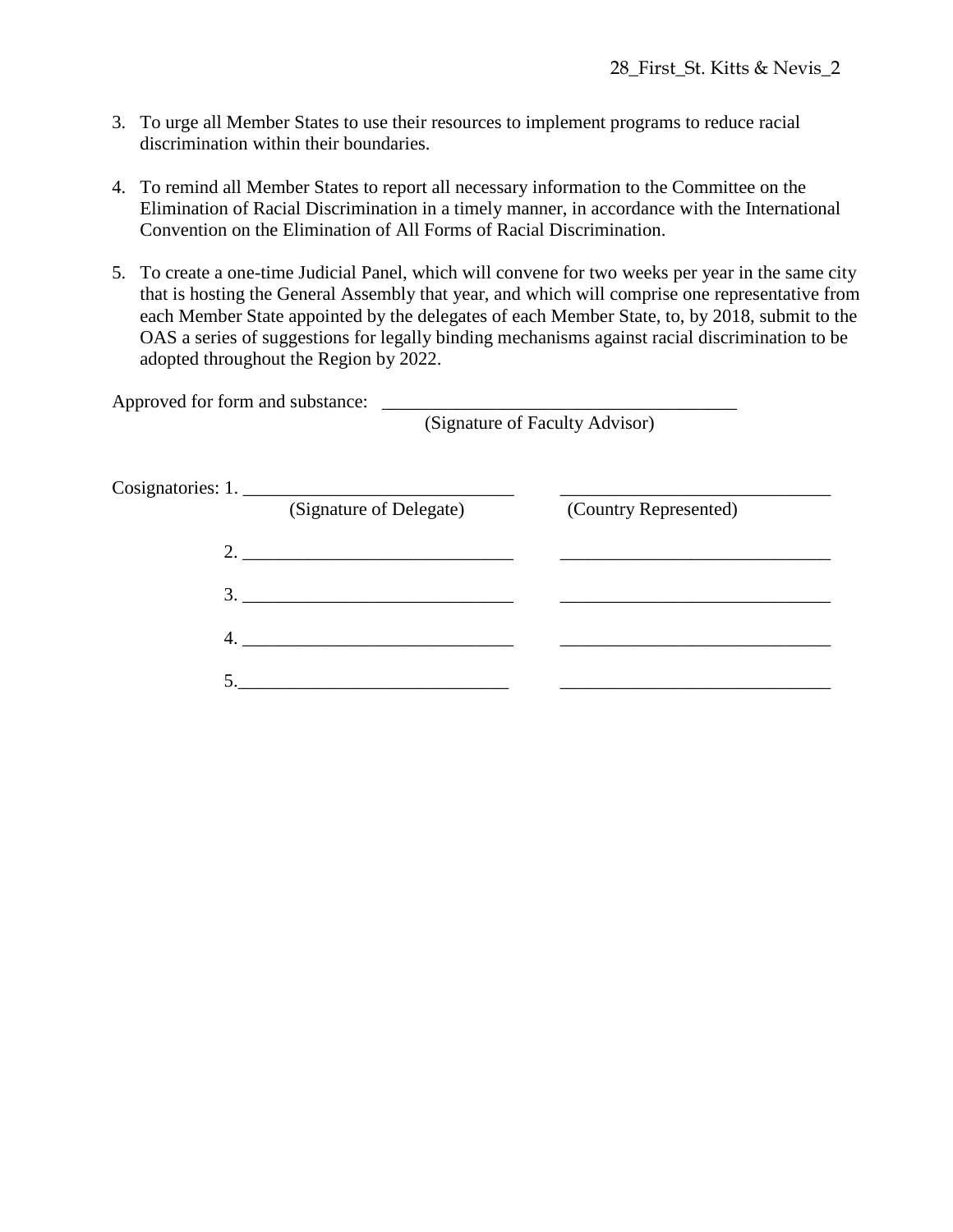## **JUDICIAL REFORM TO EQUALLY AND EFFICENTLY ADMINISTER JUSTICE TO PEOPLE IN PLACES OF VULNERABILITY**

First Committee Topic No. 1 of the Agenda Draft Resolution Presented by the Delegation of Peru

## THE GENERAL ASSEMBLY,

#### CONSIDERING:

That Article 45i of the Charter of the Organization of American States establishes that there must be "adequate provision for all persons to have due legal aid in order to secure their rights";

That in the interest of protecting the legal rights of those in situations of vulnerability, Article 54f of the Charter of the Organizations of American States indicates that member states will consider the reports and proceedings of the Inter-American System of Human Rights;

That Article 63 of the American Convention of Human Rights states that member states will administer the policies of the Inter-American System of Human Rights through their legal systems;

#### RECOGNIZING:

 The 2012 Report of the Inter-American Juridical Committee in Chapter II affirms that "the crisis involving justice represents one of the most common concerns worldwide… the qualification of a judge should be continuous…judges should not be qualified only for his/her initial admission, but rather has to continuously qualify during his/her whole career", that law schools should be up to date and successfully teaching how to facilitate international human rights laws, and that some countries will plea for judicial autonomy as not to be evaluated, to hide a "lack of enforcement" of international justice;

That this lack of justice extends to people in places of vulnerability at a more dangerous level;

That the Annual Workshop on International Law, organized by the Inter-American Juridical since 1973, hosted by the Department of International Law of the Secretariat for Legal Affairs of the Organization of American States works to address "developments in private international law, the teaching of international law, current issues in human rights, new developments in the jurisprudence of the International Court of Justice," by hosting trainings with professors and specialists from Latin American and Europe;

# BEARING IN MIND:

That considerable financial resources are necessary for the efficient functioning of Inter-American Court of Human Rights as defined in the 2011-2015 Strategic Guidelines for Strengthening Inter-American Justice, and;

 That in accordance with article 72 of the American Convention of Human rights, the expenses and fees of the Inter-American Commission on Human Rights and the Inter-American Court of Human Rights are covered by the budget of the organization, in addition to voluntary contributions made by observer countries; and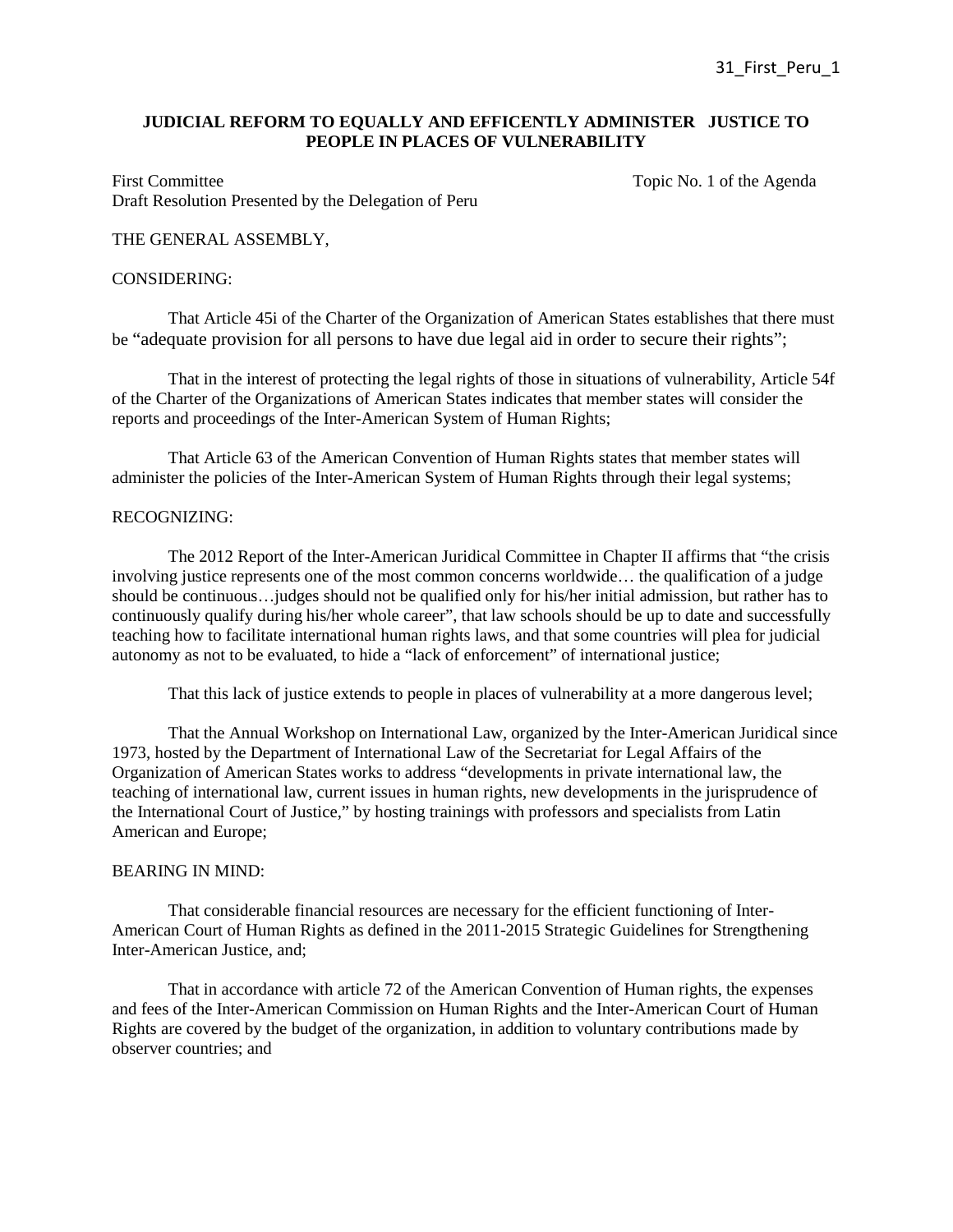## REAFFIRMING:

 The importance of the Inter-American Court Representatives to offer objective defenses consistent with the Inter-American human rights laws for those in places of vulnerability,

## RESOLVES:

- 1. To encourage each member state to not only provide for consistent education and evaluations on the quality of representation for those in places of vulnerability, but to teach lawyers early in their educational career how to facilitate international human rights laws.
- 2. To encourage member states to hold re-evaluations of judges and lawyers with the intent to promote justice by having judges who are versed in current international human rights law.
- 3. To encourage the "Annual Workshop on International Law" to hold their annual training session with a concentration in training lawyers, judges, and administrators of justice to better understand and administer due rights to those in places of vulnerability.
- 4. To encourage member states to seek continued funding from NGOs, IGOs and observer countries to accomplish these aims.

Approved for form and substance:

(Signature of Faculty Advisor)

|    | Cosignatories: 1.                          |                       |
|----|--------------------------------------------|-----------------------|
|    | (Signature of Delegate)                    | (Country Represented) |
| 2. | <u> 1980 - Jan Barbara, manazarta da a</u> |                       |
| 3. |                                            |                       |
|    |                                            |                       |
|    |                                            |                       |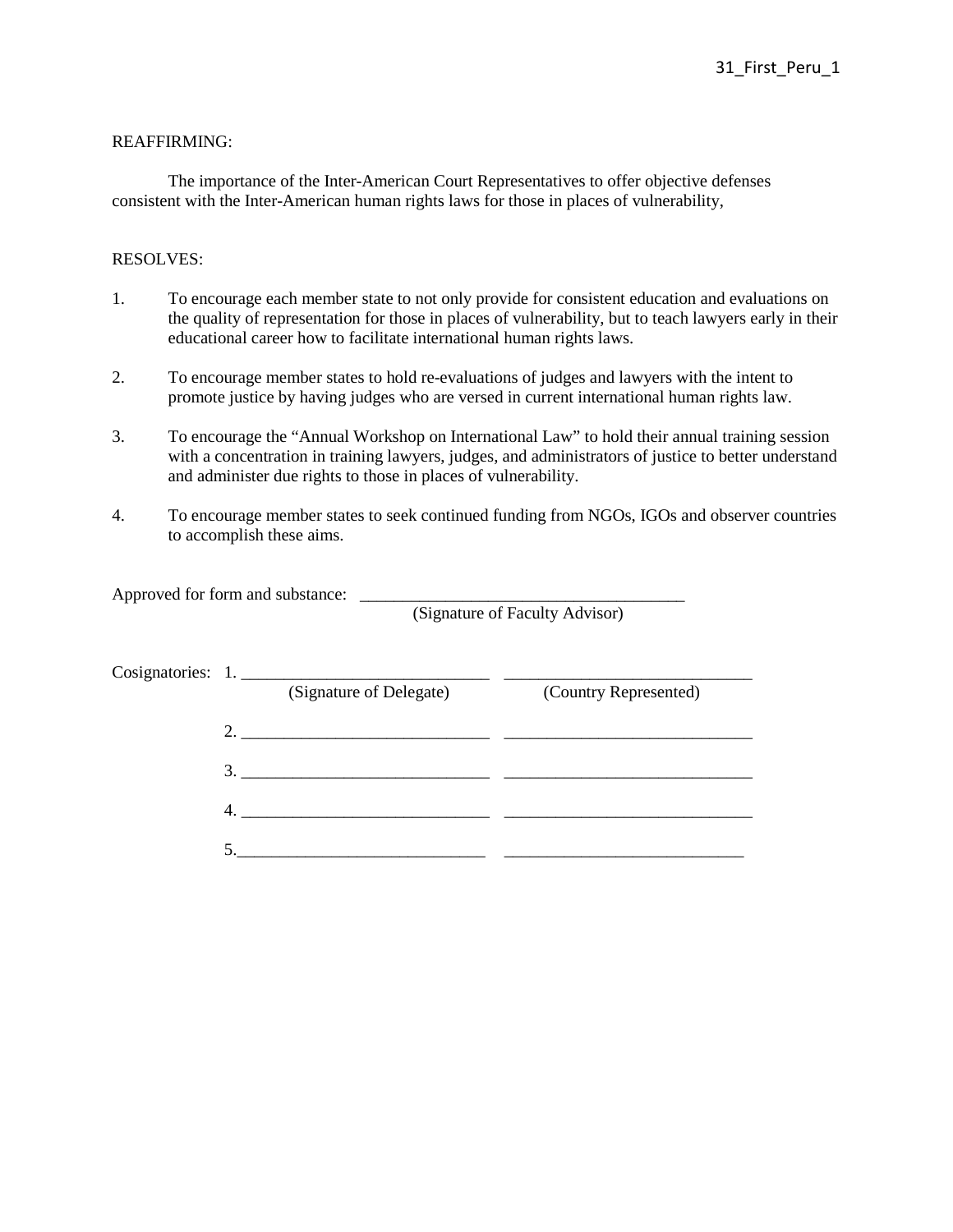#### **EVALUATING THE RIGHT TO TRUTH REGARDING DISAPPEARED PERSONS**

First Committee Topic No. 3 of the Agenda Topic No. 3 of the Agenda Draft Resolution Presented by the Delegation of Brazil

#### THE GENERAL ASSEMBLY,

#### HAVING SEEN:

That Article 1 in the "Democracy and the Inter-American System" section of the Inter-American Democratic Charter of the Organization of American States (OAS) declares, "The peoples of the Americas have a right to democracy and their governments have an obligation to promote and defend it";

That the preamble of the Inter-American Democratic Charter further states, "the American Declaration on the Rights and Duties of Man and the American Convention on Human Rights contain the values and principles of liberty, equality, and social justice that are intrinsic to democracy," and emphasizes, "that the promotion and protection of human rights is a basic prerequisite for the existence of a democratic society, and importance of the continuous development and strengthening of the inter-American human rights system for the consolidation of democracy," and also, "that a safe environment is essential to the integral development of the human being, which contributes to democracy and political stability";

 That the focus on social justice and the fostering of democracy in the region is supported by the Protocol of San Salvador on Economic, Social, and Cultural Rights which emphasizes the great importance of the reaffirmation, development, improvement, and protection of human rights to consolidate the system of representative democratic government;

 That Article 26 of the Inter-American Democratic Charter under the "Promotion of a Democratic Culture" section states, "The OAS will continue to carry out programs and activities designed to promote democratic principles and practices and strengthen a democratic culture in the Hemisphere, bearing in mind that democracy is a way of life based on liberty and enhancement of economic, social, and cultural conditions for the peoples of the Americas. The OAS will consult and cooperate on an ongoing basis with member states and take into account the contributions of civil society organizations working in those fields";

## RECOGNIZING:

That truth commissions have been established in a number of Member States, including Argentina, Brazil, Bolivia, Chile, Ecuador, El Salvador, Guatemala, Haiti, Panama, Paraguay, Peru and Uruguay to investigate and expose human rights violations, acknowledging the rights of victims and survivors to know about the circumstances of serious violations of their human rights;

# RECALLING:

That the problem of missing persons and assistance to members of their families is addressed in both international humanitarian law, a subset of the International Committee of the Red Cross (ICRC), and the United Nations' International Human Rights Law as evident in OAS resolutions AG/RES. 2231 (XXXVI-O/06) and AG/RES. 2295 (XXXVII-O/07), which call for investigation of persons who have disappeared and to provide assistance to their families;

 That the "Right to Truth" OAS resolution AG/RES. 2406 (XXXVIII-O/08), adopted at the Fourth Plenary Session held on June 3, 2008, established that the right to truth may be characterized differently under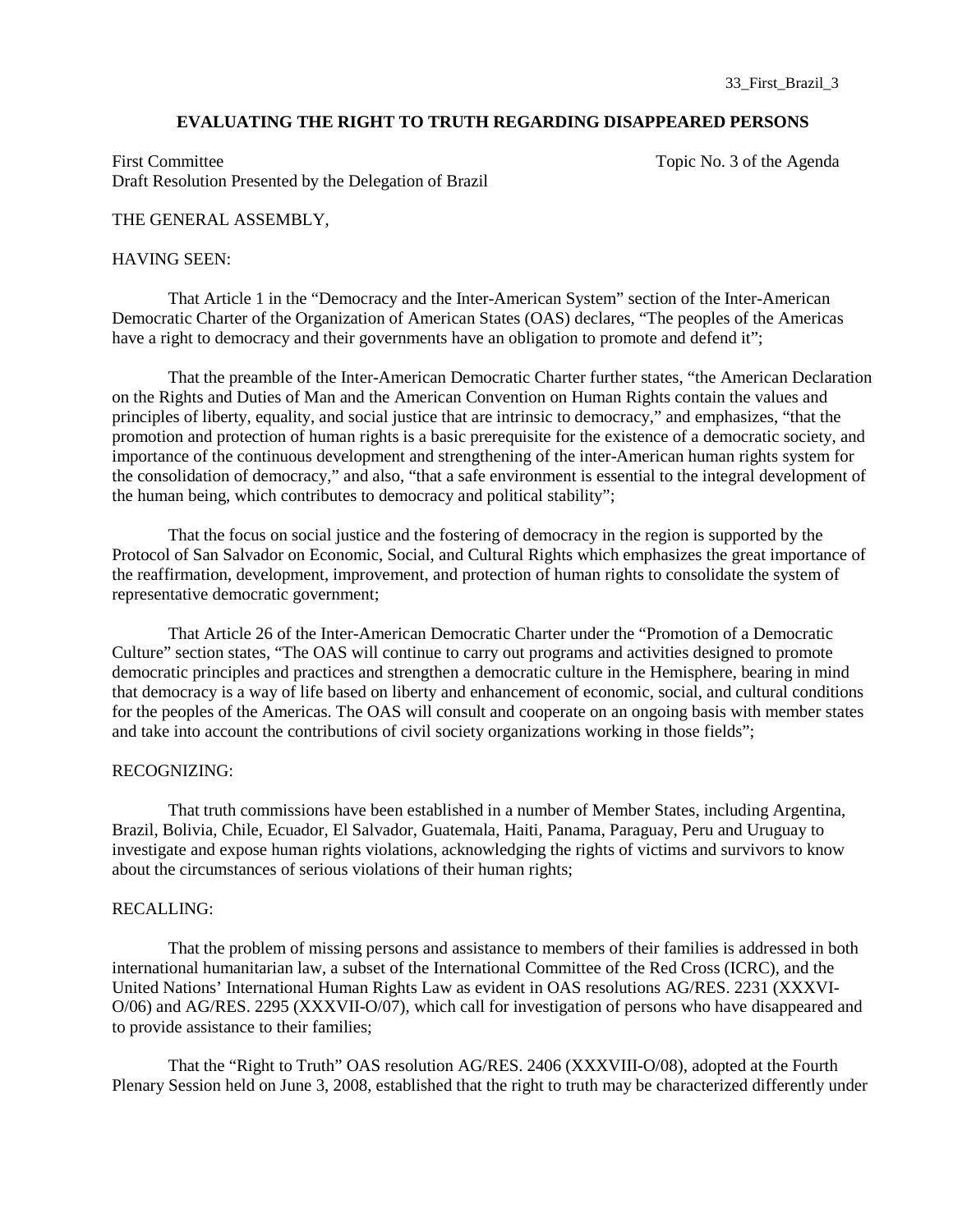the legal systems of the various Member States, which allows Member States to address the issues of exposing truth individually;

## DEEPLY CONCERNED:

 That the crimes of forced disappearance, torture and murder which occurred and continue to occur have had a profound impact on the population of Latin America and continue to cause suffering and hardship while restraining the region from realizing its full potential, therefore negatively affecting all Member States and advancing the need to do more and ensure perpetrators are brought to justice; and

## CONVINCED:

That the region, acting together, will provide a more effective mechanism for uncovering truth than individual states acting on their own, as Member States can learn from the experiences and lessons of other truth-seeking processes that have provided information about massive human rights violations,

- 1. To recognize and commend those countries in the region that have sought transparency regarding disappeared persons by establishing truth and reconciliation commissions and the like as discussed in OAS AG/RES. 2406 (XXXVIII-O/08).
- 2. To encourage Member States to take action to continue to seek out the truth regarding disappeared persons and to provide assistance to their families.
- 3. To form a multi-national Right to Truth Evaluation commission through the OAS, to be established as a faction of the OAS Department of International Law in partnership with the Inter-American Commission on Human Rights (IACHR), to evaluate how well each Member State has performed in uncovering the truth regarding disappeared persons and in providing assistance to members of their families.
- 4. To develop appropriate methodologies to be used by the Right to Truth Evaluation commission and to train said commission by holding a conference in Rio de Janeiro, Brazil sponsored by the Brazilian Truth Commission and composed of panelists active in Truth Commissions from various locations throughout the world to present their experiences and lessons learned.
- 5. To recommend that this commission:
	- a. Be composed of representatives from participating Member States, including family members of victims, members of relevant organizations, and government officials, to be elected or selected by the governments of the individual Member States.
	- b. Decide which countries to evaluate, seek permission for investigation from the Member State, and establish a timetable for evaluation.
	- c. Investigate all transitional justice crimes related to disappearances, crimes of war, genocide, and crimes against humanity, including indigenous genocide by conducting research within individual Member States.
	- d. Prepare reports within three months of each investigation for circulation to all of representatives of said commission.
	- e. Begin work immediately after it is established and no later than December 31, 2014 and present a final report to the General Assembly of the OAS by December 31, 2017.
	- f. Publish a final summary of this report with recommendations for each of the Member States evaluated.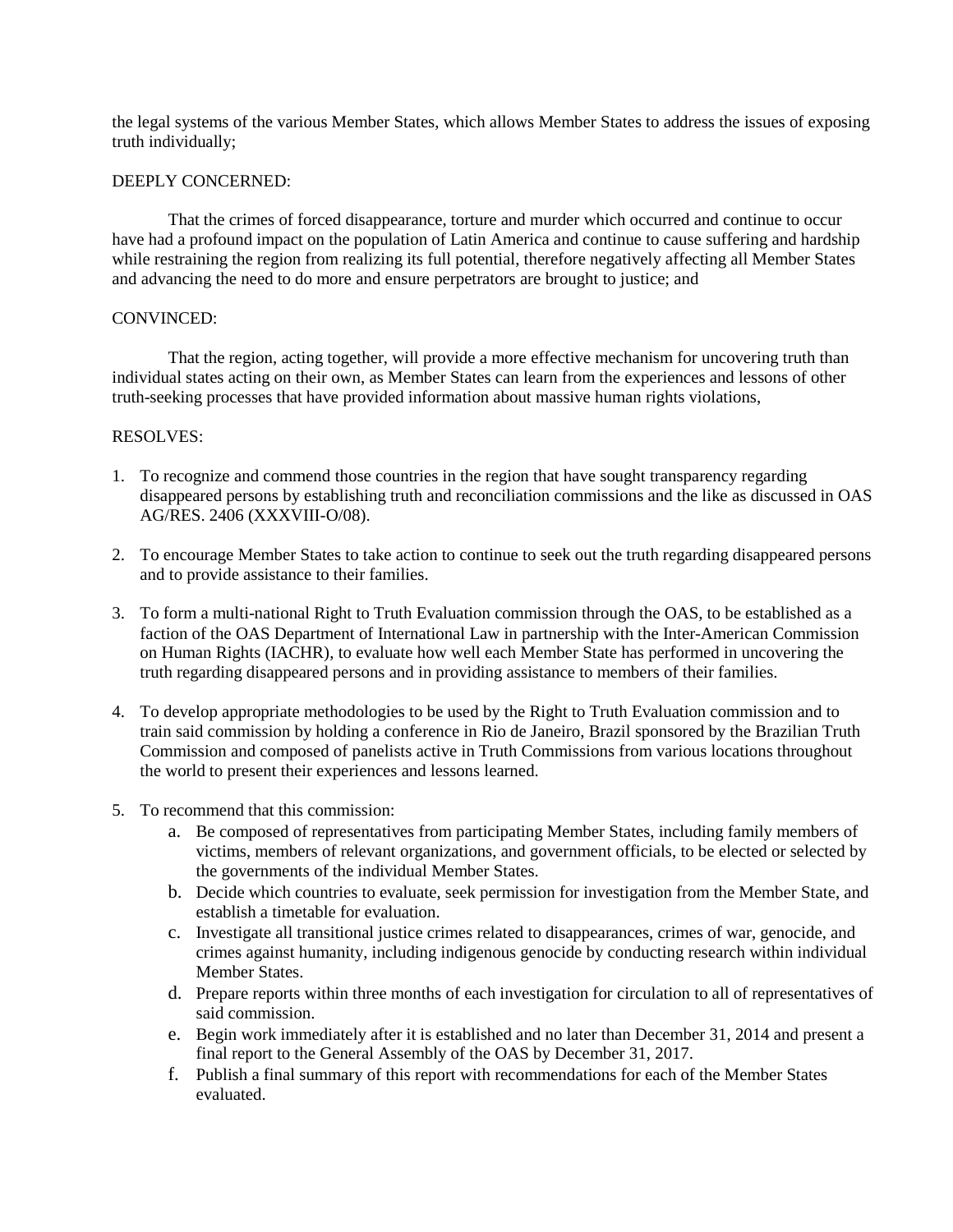- g. Seek funding from Member States and interested non-governmental organizations (NGOs), including but not limited to: The International Center for Transitional Justice (ICTJ), Amnesty International, and the Global Justice Center.
- 6. To encourage and provide support to Member States who adopt the recommendations from the final report, which will include tactics to establish specific social service mechanisms to provide psychological, legal and material assistance to the families of victims, as well as guidance regarding juridical actions.

|                   | (Signature of Faculty Advisor) |                       |
|-------------------|--------------------------------|-----------------------|
| Cosignatories: 1. | (Signature of Delegate)        | (Country Represented) |
| 2.                |                                |                       |
| 3.                |                                |                       |
|                   |                                |                       |
|                   |                                |                       |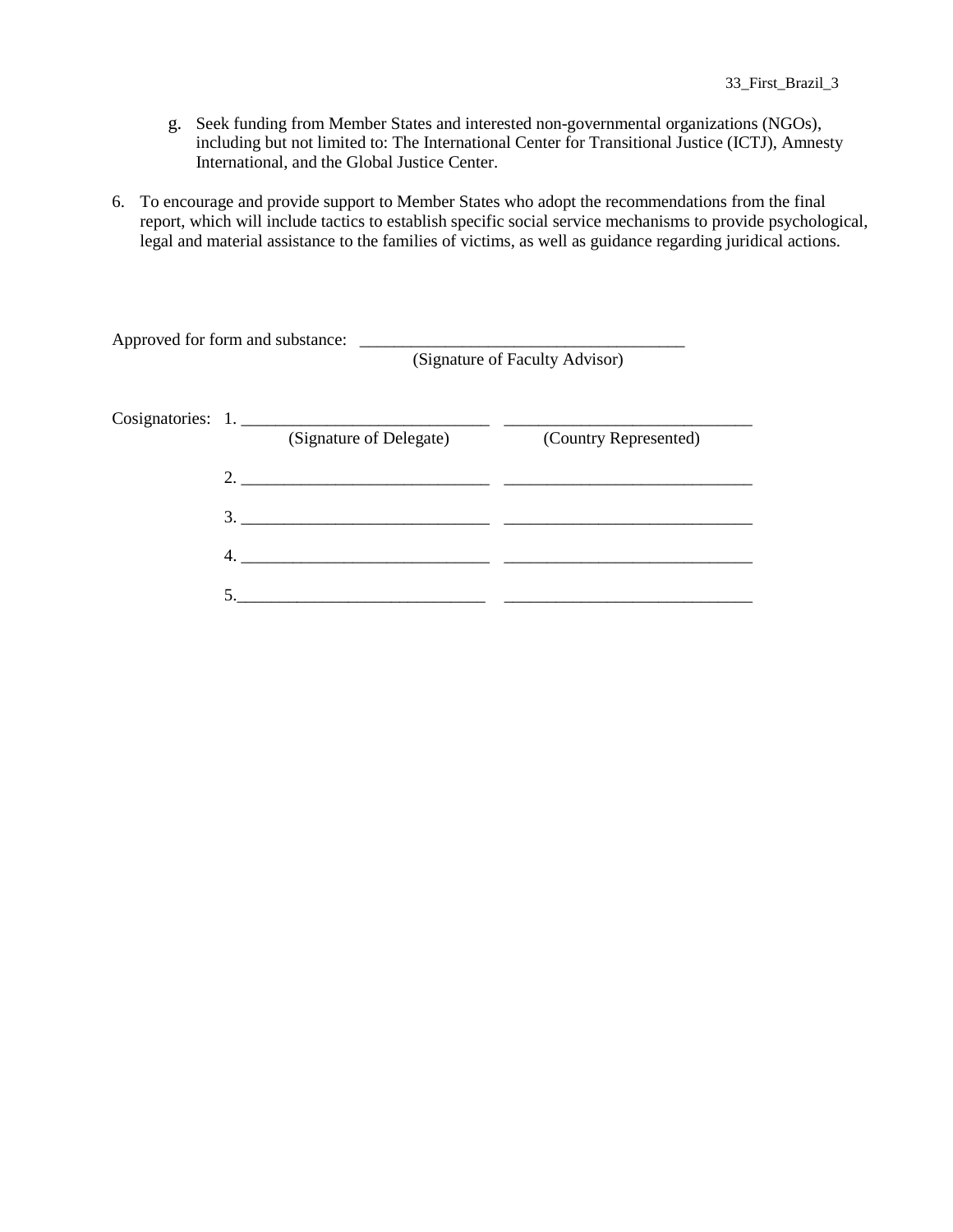# **ORGANIZATION OF AMERICAN STATES LICENSE OF HUMAN RIGHTS EDUCATION**

First Committee Topic No. 1 of the Agenda Draft Resolution Presented by the Delegation of the Republic of Honduras

# THE GENERAL ASSEMBLY,

## BEARING IN MIND:

The Preamble of the Inter-American Democratic Charter declares the promotion and protection of human rights a basic prerequisite for the existence of democracy;

Article 8 of the Inter-American Democratic Charter compels member states to reaffirm their intention to strengthen the inter-American system for the protection of human rights for the consolidation of democracy in the hemisphere;

Resolution 128 adopted by the 43<sup>rd</sup> Session of the United Nations General Assembly and subsequent resolutions have called for the development and promotion of international human rights education in order to fulfill purposes of Article I, paragraph 3 of the Charter of the United Nations;

## RECOGNIZING:

Article 52 of the Charter of the Organization of American States affirms, "The Member States, with due respect for the individuality of each of them, agree to promote cultural exchange as an effective means of consolidating inter-American understanding; and they recognize that regional integration programs should be strengthened by close ties in the fields of education, science, and culture"; and

# REALIZING:

The deficit of trained human rights activists necessary to combat the pervasive human rights violations across the Americas,

- 1. To establish the OAS License of Human Rights Education (LoHRE):
	- a. This license shall be granted to tertiary educational institutions in the Member States that possess exemplary human rights curriculums.
	- b. The Office of the Executive Secretary of the Inter-American Commission on Human Rights shall bear the responsibility of granting the LoHRE to human rights educational programs that accord with the criteria laid forth below.
- 2. To adopt the following criteria as the basis on which the Executive Secretary will evaluate applications for the OAS License of Human Rights Education. Institutions shall:
	- a. Offer a 15 credit human rights certificate programs that can be completed in one term—Fall, Spring, or Summer.
	- b. Require a minimum of two (2) core courses in any of the following fields:
		- i. History of Human Rights.
		- ii. Human Rights Philosophy.
		- iii. International Human Rights Law.
		- iv. Human Rights Advocacy.
	- c. Require a minimum of three (3) elective courses in any of the following fields: